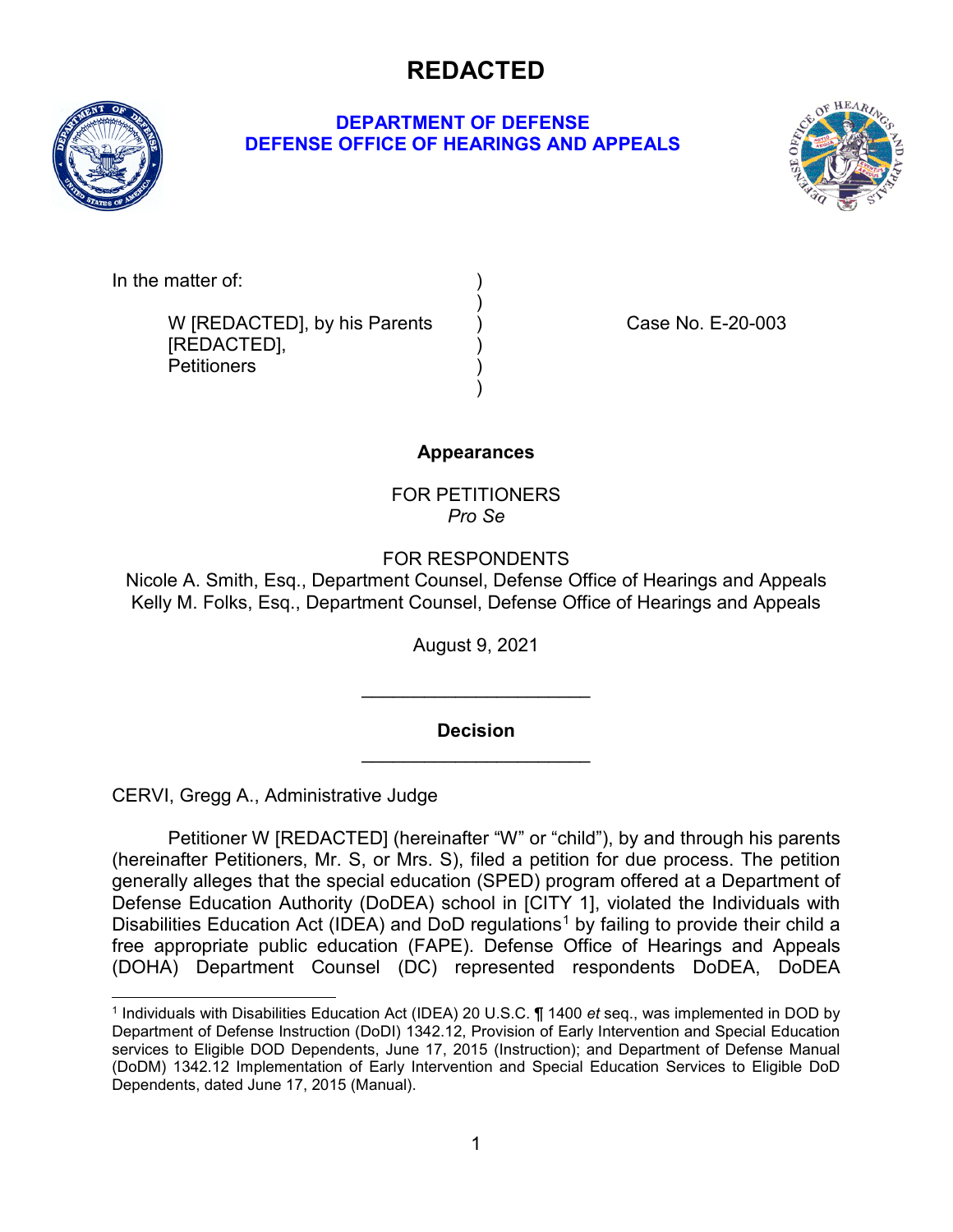[REDACTED] [REDACTED] District, and [REDACTED] ([SCHOOL 1]) [REDACTED] Middle School (Respondents). At the time the petition was filed, W was a student at [SCHOOL 1] (hereinafter [SCHOOL 1] or [REDACTED]), a DoDEA school. [2](#page-1-0)

#### **PROCEDURAL HISTORY AND PRELIMINARY MATTERS**

Petitioners filed a Petition for Due Process on December 14, 2020, with the Director, Defense Office of Hearings and Appeals (DOHA). (Petition) (Hearing Exhibit (HE) 1) On December 15, 2020, the Director, Defense Office of Hearings and Appeals, assigned me to serve as an impartial hearing officer, and Petitioners were so informed. (HE 2)

On December 22, 2020, Respondents requested an extension to January 7, 2021 to answer the petition, because of the unavailability of [SCHOOL 1] personnel. On December 22, 2020, I granted Respondents' request for good cause shown.

On January 4, 2021, DC notified Petitioners of the delay in scheduling the mandatory resolution meeting<sup>[3](#page-1-1)</sup> due to the unavailability of [SCHOOL 1] personnel. DC asked Petitioners whether they desired to hold a resolution meeting or waive it. Petitioners replied that a resolution meeting was preferable. Petitioners noted that they would wait for Respondents' answer to the Petition before deciding on a course of action. On January 7, 2021, DC submitted Respondents' Answer to Petitioners' Request for Due Process. (HE 3)

On January 17, 2021, Petitioners submitted a letter to DoDEA [REDACTED] [REDACTED] District, rejecting a proposed resolution meeting scheduled for January 22, 2021, due to the failure of DoDEA to meet mandatory resolution timelines and based on their previous failure to reach an agreement in mediation[.4](#page-1-2) On January 21, 2021, DC replied that Petitioners previously indicated their preference for a resolution meeting and informally agreed to wait for the respondents' answer to the petition. DC argued that Petitioners' email of January 4, 2021, was an informal agreement to extend the timeline in which they were to hold the resolution meeting. However, DC expressed their readiness to schedule the due process hearing while remaining open to a resolution meeting or settlement with the Petitioners in the interim.

On January 20, 2021, Petitioners emailed notification that as of January 17, 2021, they "…relocated due to permanent change of station…." They noted their child enrolled in a "different DoDEA school." On January 22, 2021, Petitioners again emailed notification that they were in mandatory quarantine in [CITY 2] for 10 days due to COVID-19 pandemic restrictions, and that their child was enrolled in another DoDEA school,

<span id="page-1-0"></span> <sup>2</sup> The Department of Defense Educational Activity (DoDEA) [SCHOOL 1] [REDACTED]

<span id="page-1-1"></span> $3$  Manual, encl. 6 § 7.

<span id="page-1-2"></span> $4$  Manual, encl. 6 § 4.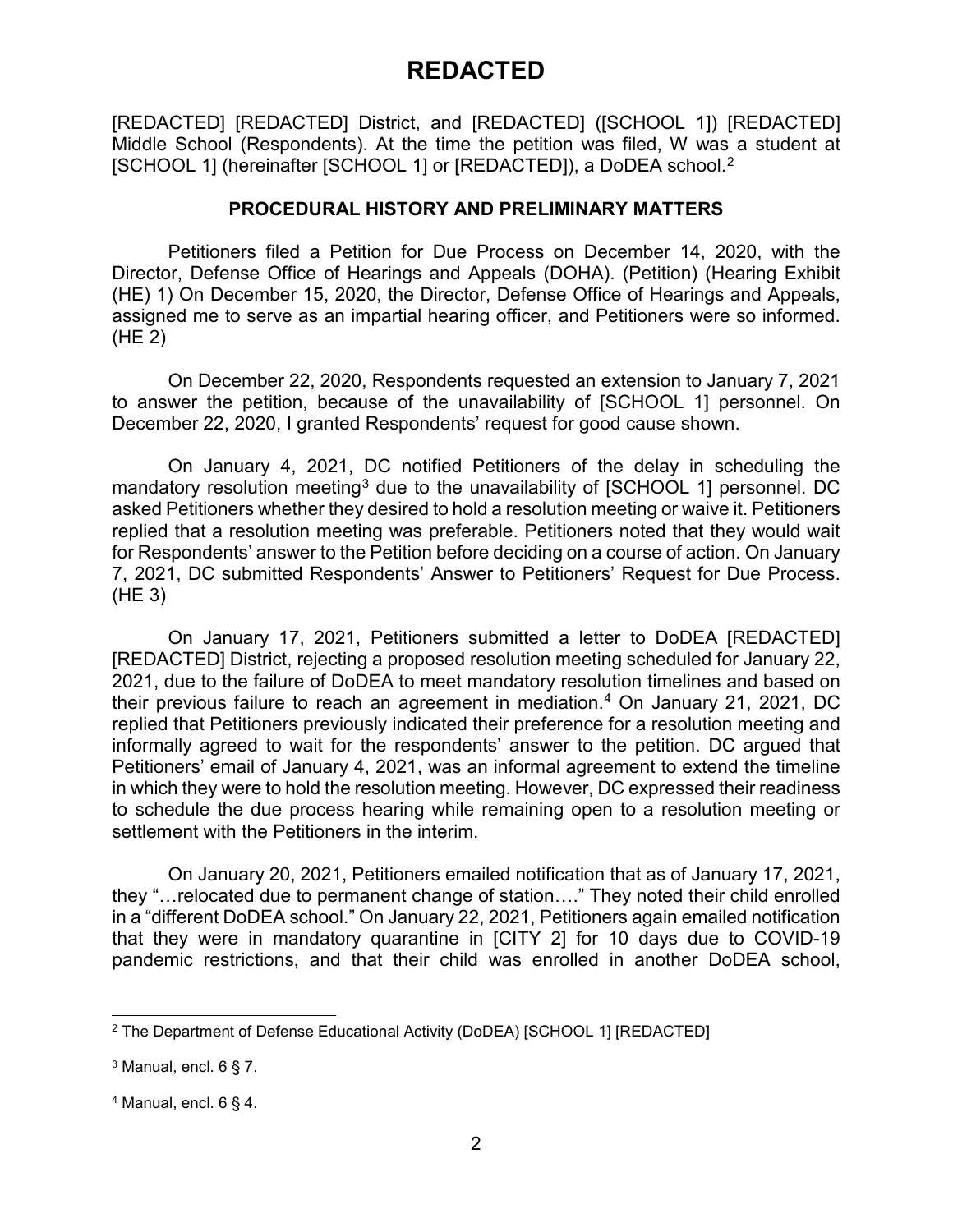[SCHOOL 2] Middle School ([SCHOOL 2]), [REDACTED], [CITY 2], which was instructing virtually.

I initiated a conference call with both parties on January 25, 2021. Various background and scheduling matters were discussed, including the inability for an inperson due-process hearing in [CITY 2] and the need to maneuver through other scheduling obstacles due to the COVID-19 pandemic restrictions in place in [CITY 2], [CITY 1], and within DoD. In addition, the parties were encouraged to attempt to resolve the matter through collaborative consultations with both DoDEA schools.

Respondents notified me that the parties participated in a resolution meeting on February 2, 2021, but they were unable to come to an agreement. Petitioners also filed a Motion *in Limine* (HE 4) on February 2, 2021, objecting to Respondents access and use of their child's "personally identifiable information" (PII) purportedly obtained from or shared between [SCHOOL 1] and [SCHOOL 2] schools. DC responded to the motion on February 3, 2021 (response dated February 2, 2021). (HE 5). I denied Petitioners' motion on February 8, 2021. (HE 6)

A second conference call with the parties was held on February 17, 2021. Petitioners discussed additional background information regarding their positive experience with [SCHOOL 2] and their future plans when their assignment in [CITY 2] ends and they return to the [REDACTED]. They also agreed to allow Respondents to set up a meeting with [SCHOOL 2] officials to try to resolve the dispute. However, Petitioners did not want DoDEA counsel or DC involved.

On March 15, 2021, Petitioners notified me that they spoke to the [SCHOOL 2] school Principal, and concluded that a resolution of the due process complaint involving potential assessments and services provided by [SCHOOL 2] was not possible because [SCHOOL 2] administrators were unaware of the details of the complaint. As a result, Petitioners requested I schedule the due process hearing at the end of March or early April at the conclusion of spring break. Respondents noted their availability for a hearing beginning May 20, 2021, that would continue until completed, and Petitioners concurred. On April 2, 2021, I sent the parties a Pre-Hearing Order, setting the hearing dates and deadlines for amended pleadings and the exchange of hearing exhibits and witness lists. (HE 7)

On April 29, 2021, Petitioners filed an Amendment to the Petition for Due Process, amending their claim for relief (labeled as their proposed resolution). On May 3, 2021, Respondents filed an objection to the amended petition and a motion to extend times for document production and the hearing. On May 11, 2021, I sent the parties an Order on the Amended Petition and Respondents' Objections, accepting the amended petition and overruling Respondents' objections and request to change the hearing date. (HE 8) On May 14, 2021, DC filed Respondents' Answer to Petitioners' Amended Request for Due Process. (HE 9)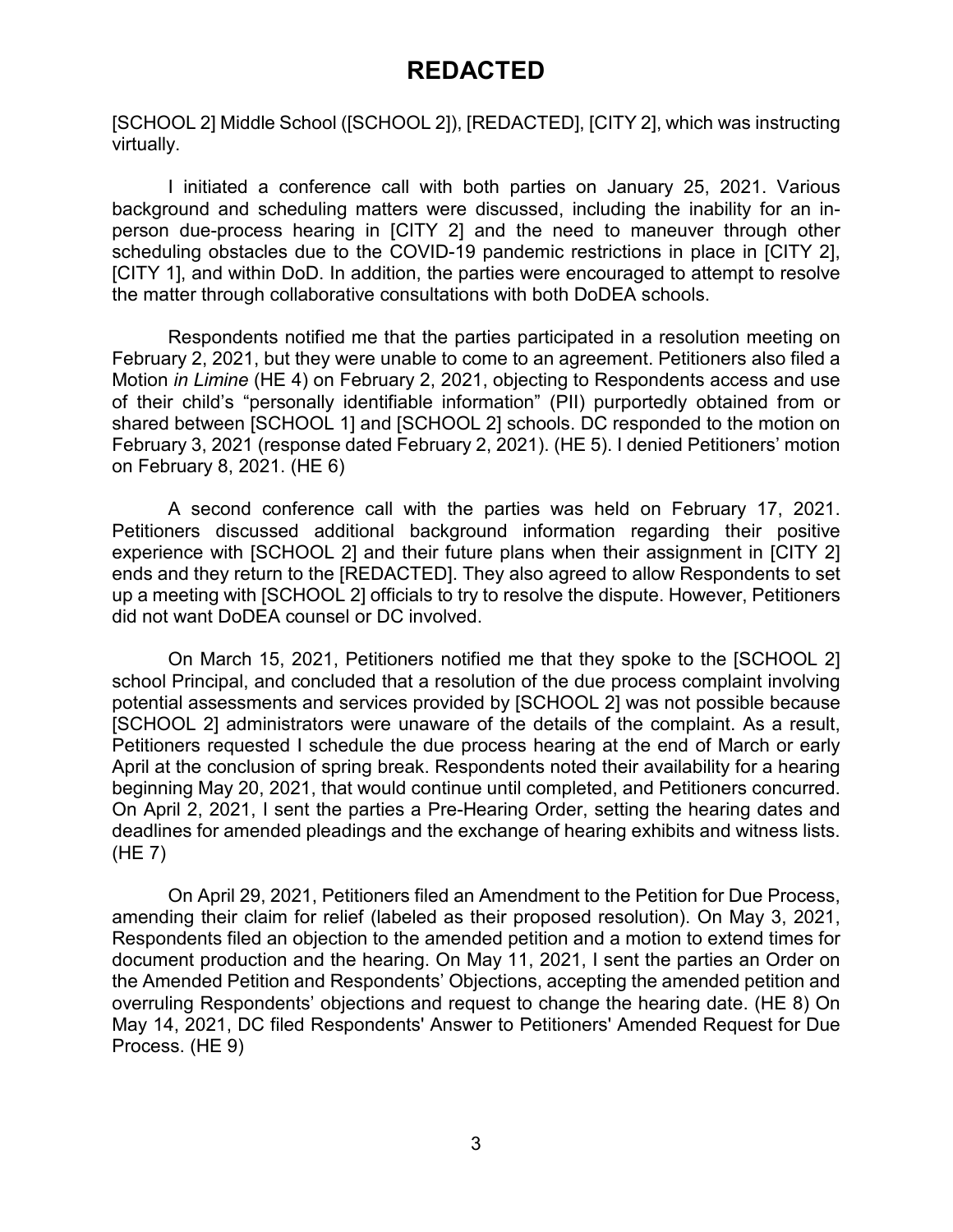On May 17, 2021, I held a pre-hearing online conference call and test of the Defense Cyber Command's Defense Collaborative System (DCS)<sup>[5](#page-3-0)</sup> video teleconference system. During the teleconference, Petitioners raised objections to the timeliness of Respondents' proposed exhibits because they could not open the electronic file and had to request that DC resend the file in separate emails. DC immediately complied and Petitioners' acknowledged receipt. Petitioners then asked that Respondents' exhibits be excluded because of their inability to open them by the due date. I denied Petitioners' motion on the grounds that the documents were known to Petitioners, they were submitted per the timeline set out in my Order, and Petitioners had sufficient time to review them before the hearing once they were able to open the files. Petitioners also objected to Respondents' witness list because they claimed the witnesses were untruthful and biased against them. I denied Petitioners' motion to exclude the DoDEA witnesses.

During the conference call, I raised apparent errors in Respondents' Answer to the Petition and similar references in the Respondents' Answer to the Amended Petition. The parties agreed to amend the Respondent's answer to the Petition for Due Process as follows: delete from the first page, first paragraph, "[REDACTED]" (with the same deletion in the Answer to the Amended Petition); and change in the first paragraph on page nine, section "K," "Quarter 1 (dated 1/16/20)" to "Quarter 1 (dated 10/16/20)." Petitioners did not object to the amended pleadings. I inquired as to whether Petitioners desired to utilize the assistance of counsel or a personal representative with knowledge of the subject matter. Petitioners confirmed their desire to represent themselves and to have a closed hearing to protect the privacy of the child.

On May 18, 2021, I sent the parties a formal Notice of DCS Hearing. (HE 10) The hearing was held from May 20 to May 25, as scheduled. Petitioners and five witnesses for Respondents testified. The proceedings were transcribed and published in four volumes.<sup>6</sup> (Tr.) Petitioners' exhibits (PX) A through CC and Respondent's exhibits (RX) 1 through 9 (with sub-exhibits) were admitted in the record. Objections by both parties to the admission of certain documents were overruled and all exhibits offered were admitted into evidence. (*See*, Tr. 30 to 40) At the conclusion of the hearing, the parties were offered an opportunity to submit detailed written closing arguments. The parties timely submitted written arguments (HE 11 and 12) and the record was closed on June 6, 2021. The hearing transcript was received on June 9, 2021.

After reviewing all of the exhibits and testimony presented in this case, I conclude that Petitioners did not establish that Respondents committed any substantial procedural violations, failed to provide a FAPE, or violated the IDEA. Petitioners' amended request for relief is denied.

<span id="page-3-0"></span> <sup>5</sup> The U.S. Cyber Command's Defense Collaborative System (DCS) is an internet-based video conferencing system.

<span id="page-3-1"></span> $6$  The hearing was conducted over four days. The transcript is comprised of four volumes, one for each day of the hearing, totaling 505 pages. Citation to the transcript consists of the volume number and page. For example, Tr. 2-150 refers to the second volume of the transcript, on page 150 of that volume.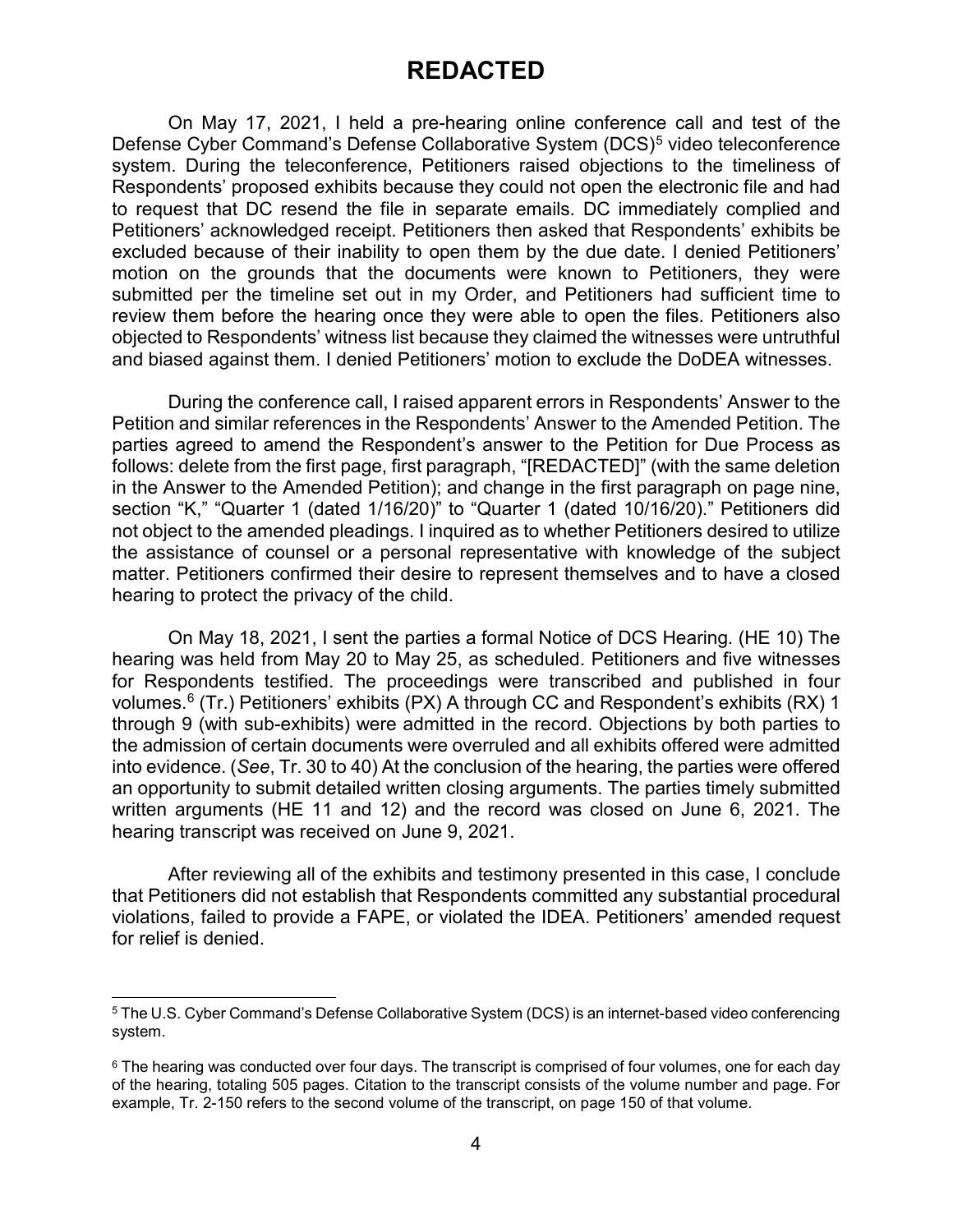#### **Individuals With Disabilities Education Act (IDEA)**

IDEA ensures that children with disabilities receive special education services as needed. In summary, the U.S. Supreme Court described IDEA as an offer of federal funds to states [and DoDEA] in exchange for providing a "free appropriate public education," known as a FAPE, to all children with certain physical or intellectual disabilities. A FAPE comprises "special education and related services"; both "instruction" tailored to meet a child's "unique needs" and sufficient "supportive services" to permit the child to benefit from that instruction. §§ 1401(9), (26), (29); *see Board of Ed. of Hendrick Hudson Central School Dist., Westchester Cty. v. Rowley,* 458 U.S. 176, 203 (1982).

Under the IDEA, an "individualized education program" (IEP), serves as the primary vehicle for providing each child with a FAPE. *Honig v. Doe,* 484 U.S. 305, 311 (1988). The child's IEP team or "case study committee" (CSC), comprised of a group of school officials, teachers, and parents, design the IEP, which spells out a personalized plan to meet the child's educational needs. Most notably, the IEP documents the child's current levels of academic achievement, specifies measurable annual goals for how the child can make progress in the general education curriculum, and lists the special education and related services to be provided so that the child can advance appropriately toward those goals. 20 U.S.C. §§ 1414(d)(1)(A)(i)(I), (II), (IV)(aa). *Fry v. Napoleon Community Schools, et al.*, 137 S. Ct. 743 (2017). Ultimately, "a school must offer an IEP reasonably calculated to enable a child to make progress appropriate in light of the child's circumstances." *Endrew F. v. Douglas Cnty. Sch. Dist*., 137 S. Ct. 988 (2017).

To meet its substantive obligation under the IDEA, a school must offer an IEP reasonably calculated to enable a child to make progress appropriate in light of the child's circumstances. *Endrew F.*, 137 S. Ct. at 988 (2017). When evaluating an IEP, courts cannot "substitute their own notions of sound educational policy" for that of school authorities. *Id.* at 1001. The question is not whether the IEP is "ideal"; it need only be "reasonable." *Id.* at 999 (*citing Rowley*, 458 U.S. at 206-207 (1982)). That is why the IEPs reasonableness is measured at implementation. *See K.D. by & through Dunn v. Downingtown Area Sch. Dist.*, 904 F.3d 248, 255 (3d Cir. 2018) ("We may not rely on hindsight to second-guess an educational program that was reasonable at the time."). *Esposito v. Ridgefield Park Board of Education*, 20-2246, 78 IDELR 241 (3d Cir. 2021).

The IDEA and its implementing regulations have remained in full effect during the COVID-19 pandemic. See, e.g., *Supplemental Fact Sheet Addressing the Risk of COVID-19 in Preschool, Elementary, and Secondary Schools While Serving Children with Disabilities*, 76 IDELR 104 at 2, Office of Civil Rights (March 21, 2020). School districts must provide a FAPE consistent with the need to protect the health and safety of students with disabilities, and those individuals providing education, specialized instruction, and related services. In fact, the Federal government has repeatedly emphasized that the IDEA includes no exceptions to implementation for physical school closures caused by pandemics or governmental directives to close schools. School districts remain responsible under the IDEA for materially implementing IEPs despite the school closure, even if by alternate methods of delivery. 76 IDELR 104 at 3. When a school district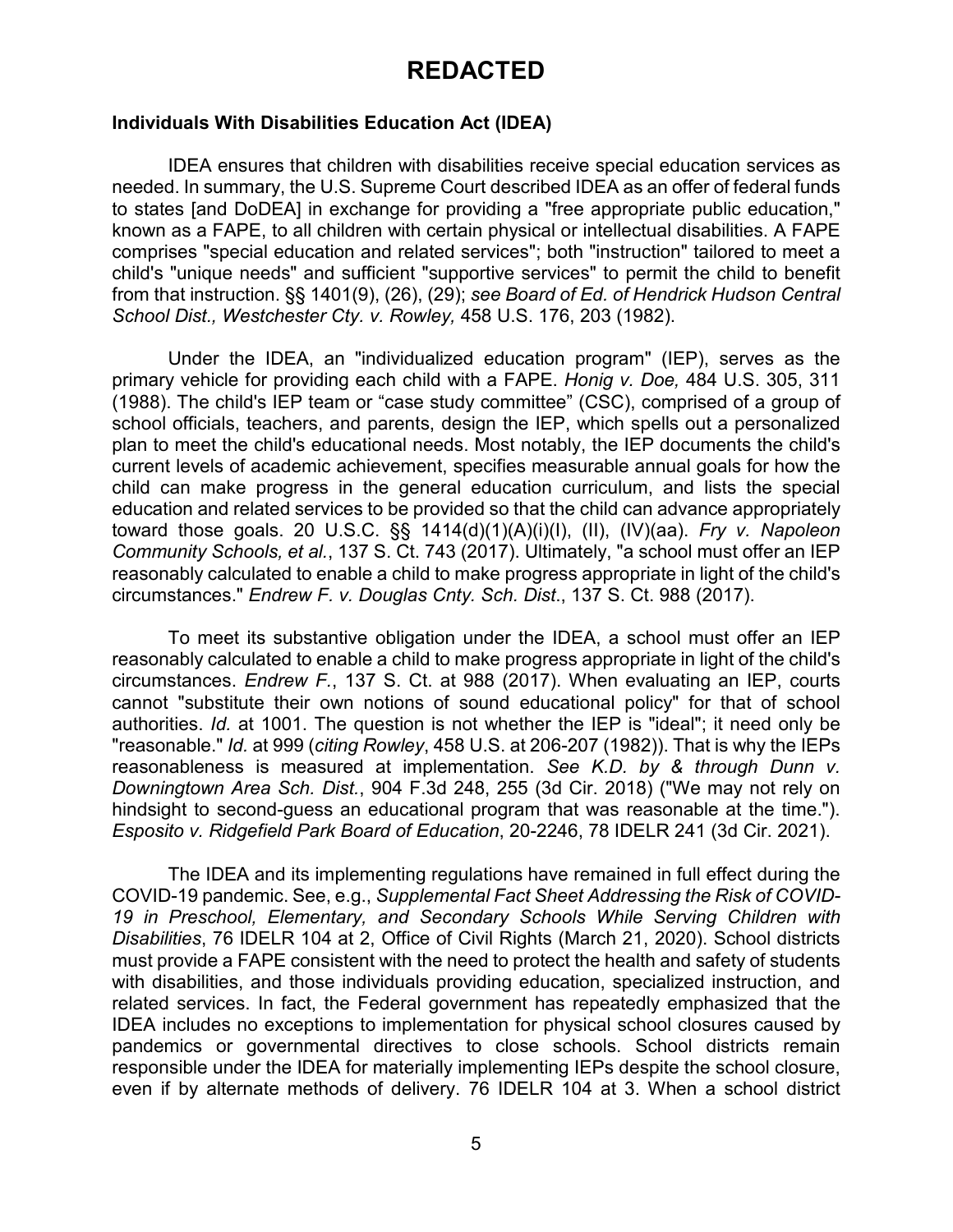provides educational opportunities to the general student population during a school closure, the school must ensure that students with disabilities also have equal access to the same opportunities, including the provision of a FAPE. *Questions and Answers on Providing Services to Children with Disabilities During the Coronavirus Disease 2019 Outbreak*, 76 IDELR 77 at 3, U.S. Department of Education (March 12, 2020).

Parents and educators may disagree about what a child's IEP should contain. When disagreements arise, parents may turn to dispute resolution procedures established by the IDEA. The parties may resolve their differences informally, through a resolution meeting, or through mediation. If these measures fail to produce an agreement, the parties may proceed with a due process hearing. *Endrew F*., 137 S. Ct. at 999.

Of note, allegations of civil rights violations raised in the Petition are not actionable in this forum, but should be addressed to the U.S. Education Department, Office of Civil Rights.[7](#page-5-0) However, substantive disputes about the contents of an IEP (or Section 504 plan) generally must be resolved in a due process hearing.

The provisions of IDEA have been incorporated in DoD Directive (DoDD) 5124.02; DoD Instruction (DoDI) 1342.12 (Provision of Early Intervention and Special Education Services to Eligible DoD Dependents) (Instruction), and implemented within DoD by DoD Manual (DoDM) 1342.12 (Implementation of Early Intervention and Special Education Services to Eligible DoD Dependents) (hereinafter Manual). The hearing officer is responsible for determining whether the child received a FAPE, and if appropriate, order such relief as is necessary for the child to receive a FAPE.<sup>[8](#page-5-1)</sup> An independent hearing officer may find a denial of FAPE based on a procedural violation only if that violation impeded the child's right to FAPE, significantly impeded the parent's opportunity to participate in the decision-making process, or caused a deprivation of educational benefit.<sup>[9](#page-5-2)</sup>

<span id="page-5-1"></span><sup>8</sup> Manual, encl. 6, § 8 (10).

<span id="page-5-0"></span><sup>&</sup>lt;sup>7</sup> The Office for Civil Rights (OCR) enforces laws that prohibit discrimination based on disability: Section 504 of the Rehabilitation Act of 1973, which prohibits discrimination based on disability by programs or activities receiving federal financial assistance; and Title II of the Americans with Disabilities Act of 1990, which prohibits discrimination based on disability by public entities. OCR enforces Section 504 with respect to recipients of federal financial assistance from the U.S. Department of Education. OCR, along with the U.S. Department of Justice, enforces Title II with respect to public educational entities. OCR generally will not review an IEP or Section 504 team's substantive decisions about a student's special education services or placement; it will only consider whether the district complied with Section 504's procedural requirements. *See generally* [https://www2.ed.gov/about/offices/list/ocr/docs/howto.html.](https://www2.ed.gov/about/offices/list/ocr/docs/howto.html)

<span id="page-5-2"></span><sup>9</sup> [34 CFR 300.513](https://www.specialedconnection.com/LrpSecStoryTool/servlet/GetReg?cite=34+CFR+300.513) (a)(2). *See, e.g., T.K. and S.K. v. New York City Dep't of Educ*., [67 IDELR 1 \(](https://www.specialedconnection.com/LrpSecStoryTool/servlet/GetCase?cite=67+IDELR+1)2d Cir. 2016) (holding that the district impeded the parents' participation in the IEP process when it allegedly informed them that peer bullying was not an appropriate IEP meeting topic); and *R.F. v. Cecil County Pub. Schs.*, [74 IDELR 31](https://www.specialedconnection.com/LrpSecStoryTool/servlet/GetCase?cite=74+IDELR+31) (4th Cir. 2019), *cert. denied*, [119 LRP 38775](https://www.specialedconnection.com/LrpSecStoryTool/servlet/GetCase?cite=119+LRP+38775) , 140 S. Ct. 156 (2019) (Although a special education teacher erred when he unilaterally increased the amount of time that a 7-year-old girl with disabilities spent outside of the general education setting, his misstep did not make a Maryland district responsible for a denial of FAPE.). Compare*, e.g., C.F. v. New York City Dep't of Educ.*, [62 IDELR 281 \(](https://www.specialedconnection.com/LrpSecStoryTool/servlet/GetCase?cite=62+IDELR+281)2d Cir. 2014) (observing that the district's failure to conduct a functional behavioral assessment of a 6-yearold boy with autism led to the development of an inappropriate behavioral intervention plan and caused the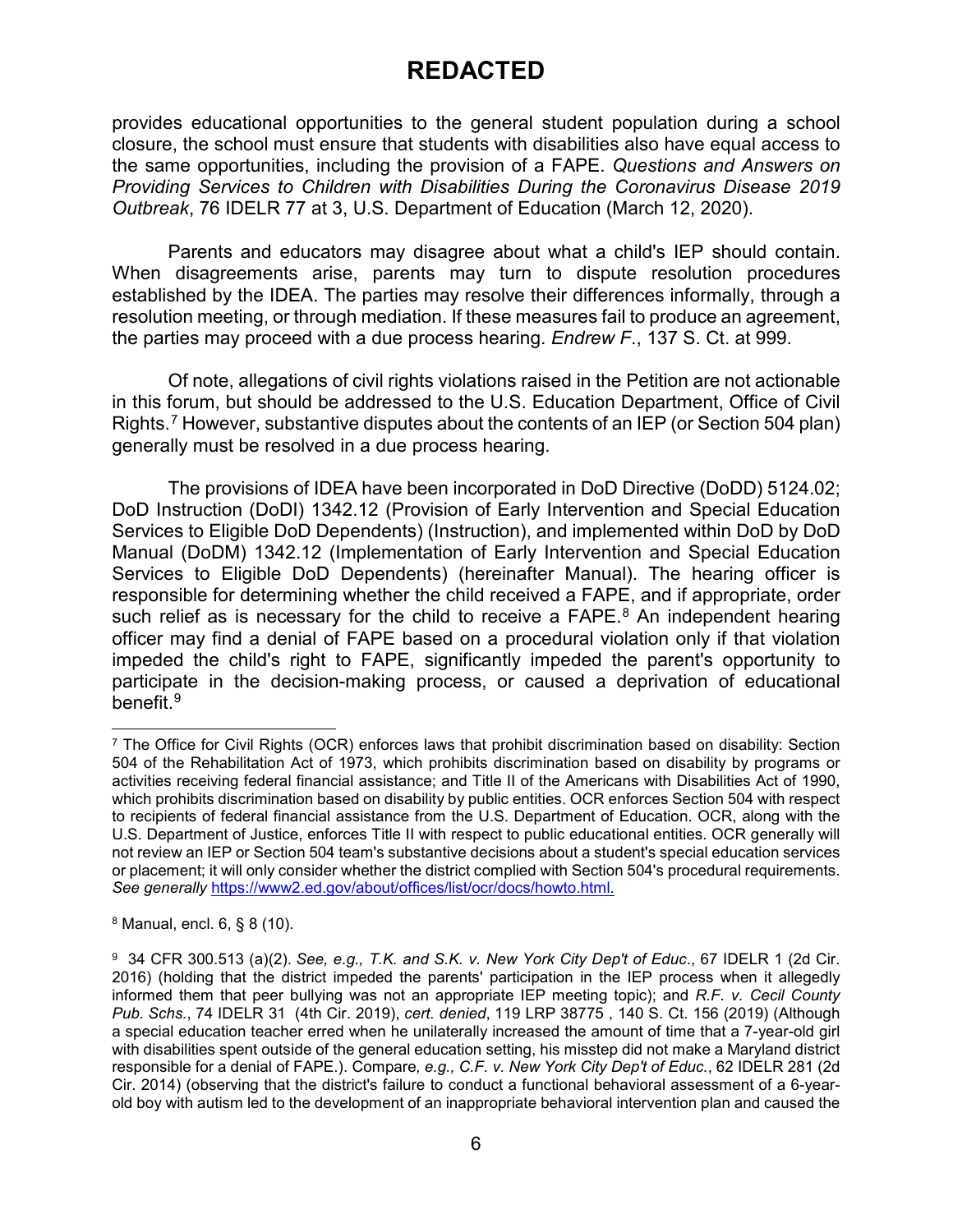A party may appeal the hearing officer's findings of fact and decision by filing a written notice of appeal.<sup>[10](#page-6-0)</sup> A determination denying the appeal of a parent, in whole or in part, shall give rise to the right of the parent to seek redress on the matters in dispute, in a civil suit filed in a U.S. district court of competent jurisdiction.[11](#page-6-1)

### **Parents' Petition for Due Process**

The Petition for Due Process was at times repetitive and somewhat unclear in areas. In an effort to fully capture the substance of the Petition, and to ensure that the Petitioners' concerns are adequately represented, I have endeavored to summarize their allegations as follows:

#### 1. Speech Language Evaluation from Jan/Feb 2020

[SCHOOL 1] failed to evaluate W in "agreed upon areas of language and speech" by not evaluating his written speech, written language expression, and pragmatic language.

#### 2. Material Failure to Implement the IEP

[SCHOOL 1] failed to implement "substantial and significant provisions of the IEP, and its accommodations." This occurred when [SCHOOL 1] switched to online instruction at the end of March 2020 (after a 3-day closure) due to COVID-19 pandemic restrictions. As a result, IEP services in math and language were decreased from 80 minutes to 30 minutes per session. After returning to in-person learning in August 2020 to early November 2020, [SCHOOL 1] did not provide IEP services in language and math, and did not monitor enforcement of "some" accommodations.

### 3. IEP Goals

[SCHOOL 1] refused to provide explanations on how exactly W's IEP goals were measured, and how mastery of some goals were determined.

j district to offer an inappropriate placement), with *M.W. v. New York City Dep't of Educ.*, [61 IDELR 151 \(](https://www.specialedconnection.com/LrpSecStoryTool/servlet/GetCase?cite=61+IDELR+151)2d Cir. 2013) (holding that the availability of parent counseling and training at the child's assigned school nullified the district's failure to include those services in the child's IEP).

<span id="page-6-0"></span><sup>10</sup> Manual, encl. 6, § 17. *See also Notice of Appeal Rights* at the conclusion of this decision.

<span id="page-6-1"></span><sup>&</sup>lt;sup>11</sup> Any party aggrieved by the final administrative decision of a due process complaint shall have the right to file a civil action in a district court of the United States of competent jurisdiction without regard to the amount in controversy. Manual, encl. 6, § 21. "[A] federal district court's review of a state hearing officer's [IDEA] decision is virtually de novo." *Adam J. ex rel. Robert J. v. Keller Indep. Sch. Dist*., 328 F.3d 804, 808 (5th Cir. 2003) (internal quotation marks and citation omitted). Under this standard, a district court should give "due weight" to a hearing officer's findings, but "must arrive at an independent conclusion based on a preponderance of the evidence." *Id.* (internal quotation marks and citation omitted). However, a district court must afford "greater deference" to credibility determinations based on live testimony. *Lisa M. v. Leander Indep. Sch. Dist*., 924 F.3d 205, 218 (5th Cir. 2019) (quotation omitted).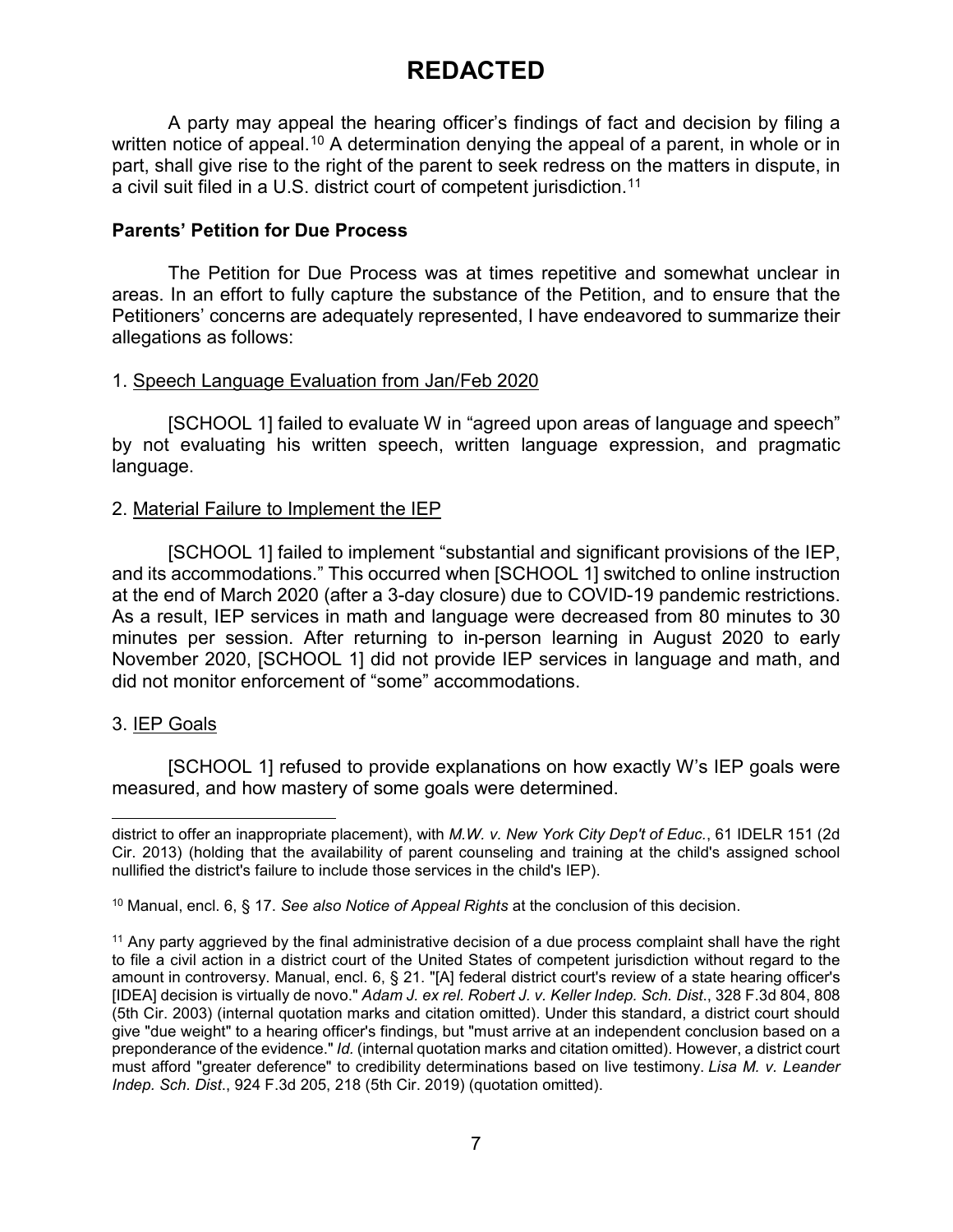### 4. ABA (Applied Behavioral Analysis) Referral Request From Petitioners

[SCHOOL 1] ruled out the use of applied behavioral analysis (ABA) to teach social and behavioral skills as Petitioners requested, and did not refer them to an outside ABA provider. Therefore, Petitioners allege [SCHOOL 1] "predetermined" W's placement and accommodations without "meaningfully discussing Petitioners' request, or minimally referring Petitioners to outside resources." They claim that the predetermination of the method used, infringed on W's "civil rights" and denied Petitioners the right to collaborate in educational decisions.

#### 5. Predetermination and Prior Written Notice (PWN)

Once [SCHOOL 1] began remote learning at the end of March 2020, the school violated W's "educational and civil rights" by "predetermining" that he should receive reduced instruction in virtual learning, and significantly deprived him of IEP services and accommodations at home in the virtual learning environment.

Petitioners also allege that [SCHOOL 1] failed to provide prior written notice  $(PWN)^{12}$  explaining policy decisions during the pandemic, except for a general information memo dated April 3 2020, on special education (SPED) services. [SCHOOL 1] was indifferent toward their obligations under the IDEA by making predetermined changes and lack of procedural safeguards. In this regard, Petitioners were prevented from understanding that FAPE was supposed to continue regardless of disruptions.

### 6. Predetermination of Placement and FAPE

Since March 19, 2020, through the fall 2020 quarter, [SCHOOL 1] engaged in "predetermination" in W's placement and changes to provision of FAPE. W was placed in a universal online placement by DODEA and [REDACTED] [REDACTED] District (at the exclusion of the IEP team) without offering other options.

DoDEA [REDACTED] [REDACTED]District and [SCHOOL 1] predetermined W's FAPE by barring the IEP team and Petitioners from addressing or developing possible

<span id="page-7-0"></span> $12$  Prior written notice (PWN) is required when the school proposes to initiate or change, or refuses to initiate or change the identification, evaluation, educational placement, or provision of FAPE to a child with a disability. Manual, encl. 4, § 19(4). The notice shall include: 1. A description of the action that is being proposed or refused; 2. An explanation of why the agency proposes or refuses to take the action; 3. A description of each evaluation procedure, assessment, record, or report used as a basis for the proposed or refused action; 4. A description of the factors that were relevant to the agency's proposal or refusal; 5. A description of any other options considered by the CSC and the reasons why those options were rejected; 6. Each of the procedural safeguards that is available I n accordance with Reference (b) [DoD Instruction 1342.12], the IDEA, and this Manual; 7. Sources for parents to contact to obtain assistance in understanding the provisions Reference (b), the IDEA, and this Manual; 8. Dispute resolution procedures, including a description of mediation, how to file a complaint, due process hearing procedures, and applicable timelines. Manual, encl. 4, § 19(4)(a).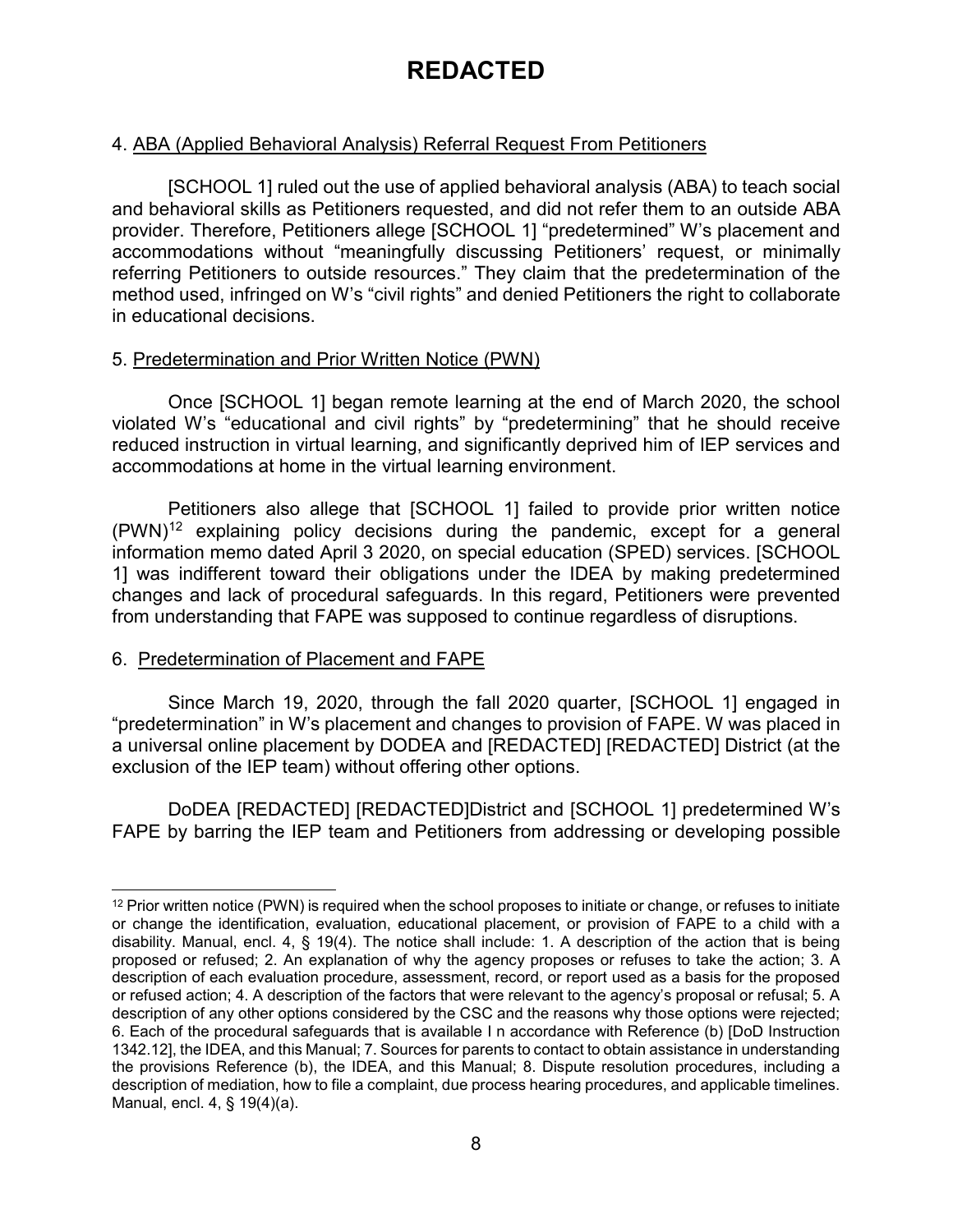amendments based on W's unique needs (e.g. all IEP meetings were cancelled until May 25, 2020, just before summer break).

[SCHOOL 1] administrators promoted a universal policy to bar IEP amendment meetings, especially during online school. Per progress reports, several IEP goals were not addressed during online instruction "due to COVID." From March to June 2020, [REDACTED] [REDACTED]District and [SCHOOL 1] removed Petitioners and the IEP team from the process of determining the provisions of a FAPE.

#### 7. Denial of IEP Meetings

[SCHOOL 1] initially planned to hold all IEP meetings once the school reopened after a 3-day closure in March 2020, but the school declined to hold any IEP meetings until May 25, 2020.

#### 8. Predetermination of Behaviors

[SCHOOL 1] failed to provide W with a "check in/check out" (CICO) list for selfmonitoring as was "agreed" to in the IEP. [SCHOOL 1] "forced" the school psychologist to develop a Behavioral Intervention Plan (BIP) without proper data or a functional behavioral assessment (FBA), after the school psychologist stated that she was not trained to provide behavioral intervention plans nor does she have the data to support a plan. No PWN was issued regarding the plan and no data supporting the plan was released by the school.

### 9. Failure to Provide Requested Student-Related Information

[SCHOOL 1] denied providing requested work samples based on W's IEP work in the resource room. [SCHOOL 1] provided some information but denied all requested data despite Petitioners' written requests.

#### 10. Failure to Reassess W After the 2020 Summer Break

[SCHOOL 1] notified Petitioners on April 3, 2020, that the case study committee (CSC) would contact parents after school reopened to review their student's programs and determine adjustments to IEPs. [SCHOOL 1] was closed for three days in March 2020, and then continued online without an IEP adjustment meeting. As a result, W's academic skills after the 2020 summer break were not assessed and his math and language support was abandoned.

#### 11. Failure to Provide Progress Reports

[SCHOOL 1] did not provide progress reports in accordance with the IEP. Progress reports were not provided to Petitioners (in Jan 2020) or were provided after Petitioners requested them (in Nov 2020). The progress reports provided to Petitioners show that not all of W's IEP goals were addressed.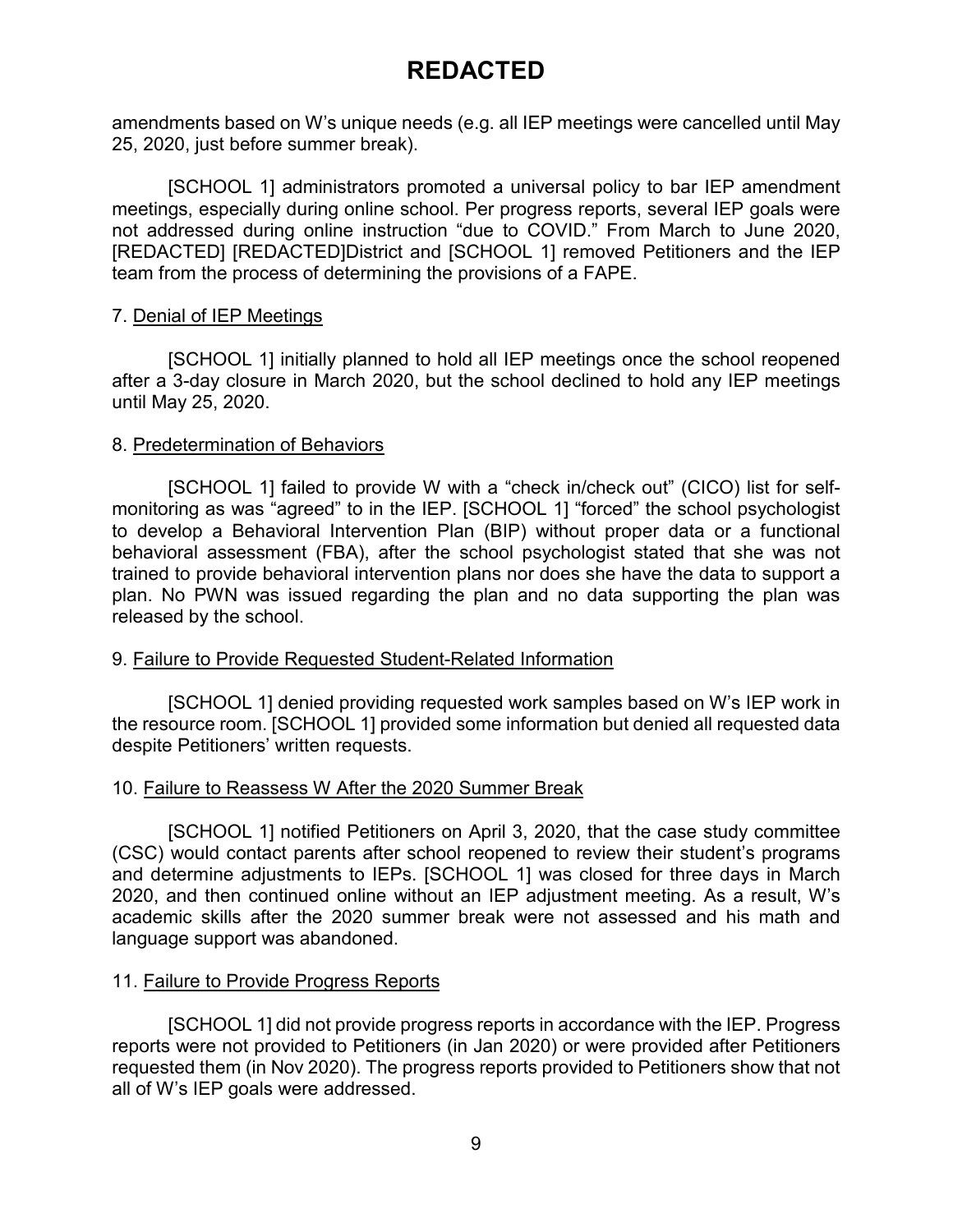### 12. Failure to Honor "Stay Put" Request (Allegation was withdrawn during hearing)

During mediation that occurred before filing their due process petition, DoDEA did not did not honor a "stay put" request. [SCHOOL 1] scheduled an IEP meeting for December 16, 2020, in disregard to the stay put request.

### 13. District's Offer to Compensate W for Denial of FAPE

During voluntary mediation, school officials were informed that Petitioners were given a permanent change of station (PCS) and the child would transfer to another school in January 2021. During the final mediation session (Nov 24, 2020), Petitioners requested "compensational education" after W leaves [SCHOOL 1]. DoDEA [REDACTED] [REDACTED] rejected Petitioners' request for compensational education, but made an offer of compensation that was limited to January 13, 2021. Petitioners rejected the offer as insufficient to make up for lost services.

### Petitioners' Proposed Resolution

DoDEA is to provide or reimburse educational expenses to make W "whole," including expenses for:

- **Assessments and evaluations;**
- Academic instruction and/or remediation, including full-time school and tutoring services;
- **Behavioral interventions and services;**
- Social skills development;
- **Training for paraprofessionals, teachers, qualified instructors and related** service providers; and parents;
- Related services including transportation costs; and/or
- A settlement amount for compensatory relief.

The amended request for relief (HE 8) included the following proposed resolution:

- Administrative Judge issue detailed findings of fact and determine if [SCHOOL 1] failed to implement W's IEP and denied FAPE in 2020;
- Include the petition and Administrative Judge's decision in W's  $\mathsf{I}\mathsf{E}\mathsf{P}$ :
- Reapprove funds for completing the independent speech evaluation previously started;
- Compensate W for failure to implement his IEP in 2020. Educational compensation should focus on making the child "whole", rather than providing missed hours;
- **Provide W FAPE and include Petitioners in the development of an appropriate** IEP and goals;
- Provide or contract an ABA therapist to assist with data gathering and development of IEP goals in areas of functional and social skills;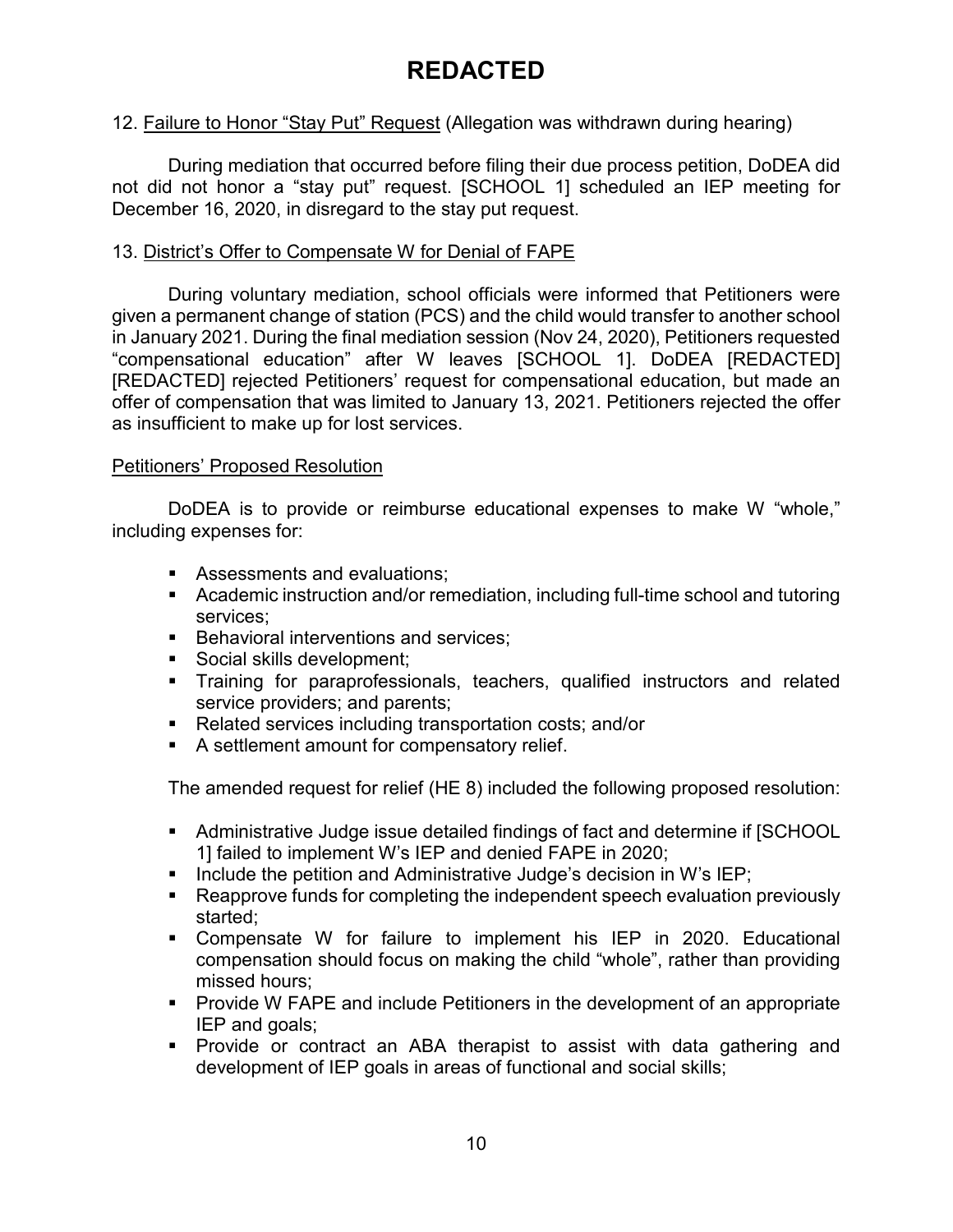- Provide appropriate training to staff to ensure full, discrete compliance with implementing the IEP;
- Appoint a "special counsel" at DoDEA [REDACTED] to monitor the proper implementation of an updated IEP and provision of FAPE until the child is "whole" again;
- In the case of W's relocation to a different school district before he is made whole, the appointed DoDEA special counsel would be responsible to monitor and approve:
	- $\circ$  Appropriate reimbursable educational expenses to make the child "whole" including services to ensure the child benefits from education.
	- o Reimbursable education expenses shall include, but are not limited to:
		- assessments and evaluations; academic instruction and/or remediation, including full time school and tutoring services;
		- behavioral intervention and services;
		- social skills development;
		- training for paraprofessionals, teachers, qualified instructors, "related service" providers, and parents; and/or
		- related services within the meaning of IDEA, 20 U.S.C.  $\S$  1401 (26), <sup>[13](#page-10-0)</sup> including, but not limited to transportation costs to be calculated at the rate of X cents per mile.
- **ISSUE an appropriate PWN for the educational change of placement in 2020;** and
- **Provide missing educational documents as outlined in the petition.**

In response, Respondents generally averred that there was no denial of a FAPE or failure to implement IDEA while W attended [SCHOOL 1], including during the 2020 closure period, while school was conducted remotely, or during the fall 2020 quarter. Respondents also demurred to the amended request for relief.

### **FINDINGS OF FACT**

W was born in [REDACTED], [CITY 2], in 2007, to an [REDACTED] father and [REDACTED] mother. He has one younger sibling and lives with his parents. W speaks [REDACTED] with his mother, but typically they speak English in the home. W has always been educated in English. (PX N, p. 3) W was initially diagnosed with autism spectrum

<span id="page-10-0"></span> <sup>13</sup> 20 U.S.C. § 1401 (26) Related services. (A) In general: The term "related services" means transportation, and such developmental, corrective, and other supportive services (including speech-language pathology and audiology services, interpreting services, psychological services, physical and occupational therapy, recreation, including therapeutic recreation, social work services, school nurse services designed to enable a child with a disability to receive a free appropriate public education as described in the individualized education program of the child, counseling services, including rehabilitation counseling, orientation and mobility services, and medical services, except that such medical services shall be for diagnostic and evaluation purposes only) as may be required to assist a child with a disability to benefit from special education, and includes the early identification and assessment of disabling conditions in children. (B) Exception: The term does not include a medical device that is surgically implanted, or the replacement of such device.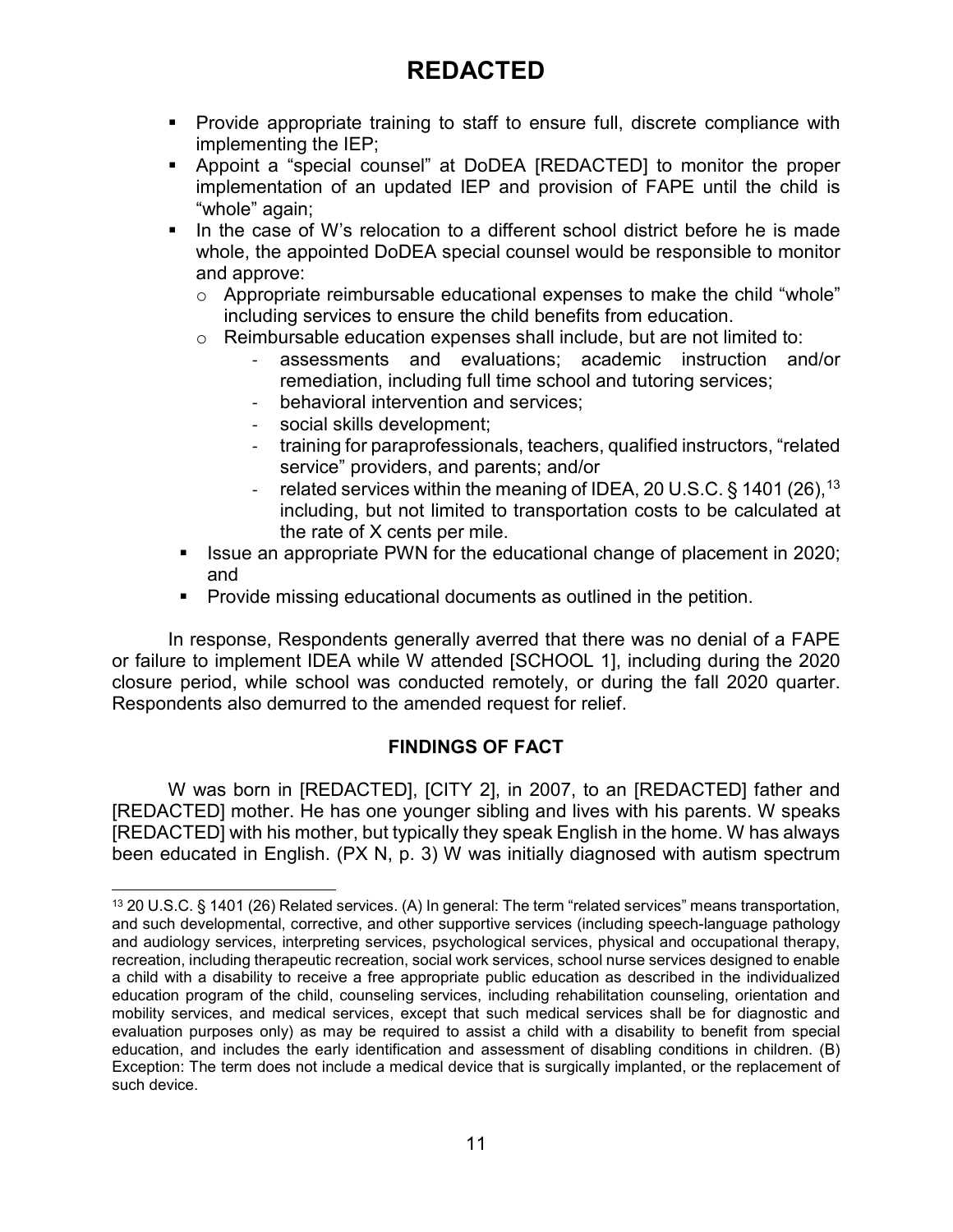disorder (high functioning ASD/Asperger's syndrome) by his psychologist. This diagnosis was confirmed in 2015 by the [REDACTED]. (PX N, pp. 3, 4)

W attended [SCHOOL 1] [REDACTED] Middle School from January 2018 until January 2021. His father, Mr. S, was employed as a [REDACTED] assigned to the [REDACTED] ([SCHOOL 1]), near [REDACTED], [CITY 1]. His mother, Mrs. S, is a [REDACTED]. (PX N)

On January 17, 2021, W's father relocated to another U.S. military installation in [REDACTED], [CITY 2], and the family moved. Petitioners enrolled W in [SCHOOL 2] Middle School ([SCHOOL 2]), another DoDEA school in [REDACTED].<sup>[14](#page-11-0)</sup> W is now 14 years old and preparing to enter high school in the fall of 2021. Petitioners describe him as an intelligent teenager who is planning to attend college. He aspires to lead others, hopefully as an officer in the U.S. military. (Tr. 1-19) He hopes to be involved in the Junior Reserve Officers Training Corps (JROTC) program during high school. (Tr. 1-117) Petitioners are concerned that W will not be ready for college, mainly because he scored in the 29<sup>th</sup> percentile on his Fall 2020 Preliminary Scholastic Aptitude Test (PSAT). $^{15}$  $^{15}$  $^{15}$  (Tr. 1-116, 117; PX O)

The petition involves W's 2020 IEP and changes resulting from the COVID-19 pandemic-related changes to his learning environment from March 2020 through the fall 2020 quarter at [SCHOOL 1]. (Tr. 1-131)

### **2020 Individualized Education Program (IEP)**

In January 2018, Petitioners moved from [REDACTED] to [CITY 1]. W transferred from a virtual charter school in an online homeschool environment, to the  $5<sup>th</sup>$  grade at [SCHOOL 1] Elementary School in January 2018. He brought with him an IEP implemented in 2017. The IEP listed autism as his disability, and included three goals. (Rx 1a; Tr. 1-125, 126) The creation and implementation of an IEP to help a student be successful is considered a collaborative effort among the entire CSC team to include Petitioners. (Tr. 3-25)

Amended IEPs were implemented in May 2018 after a triannual review. (RX 1d, 1e), and after a September 2019 CSC meeting. (RX 1f) W's disability was listed as Autism Spectrum Disorder (ASD).<sup>[16](#page-11-2)</sup> W transitioned to the seventh grade at [SCHOOL 1] Middle School in the fall of 2019.

<span id="page-11-0"></span> <sup>14</sup> [REDACTED] Middle School is part of the DoDEA [REDACTED] District.

<span id="page-11-1"></span><sup>15</sup> PSAT looks at a student's projected or current trajectory toward preparation for college academic skills. It records levels of reading, writing and math and how those will equate eventually to being prepared for college and college-level academics. It is administered across the board for all students regardless of disability status, and is normed based on multiple students within that age or grade level. (Tr. 3-27 to 30)

<span id="page-11-2"></span> $16$  Autism spectrum disorder (ASD) is a neurodevelopmental disorder characterized by the following: Difficulties in social communication differences, including verbal and nonverbal communication; Deficits in social interactions; Restricted, repetitive patterns of behavior, interests or activities and sensory problems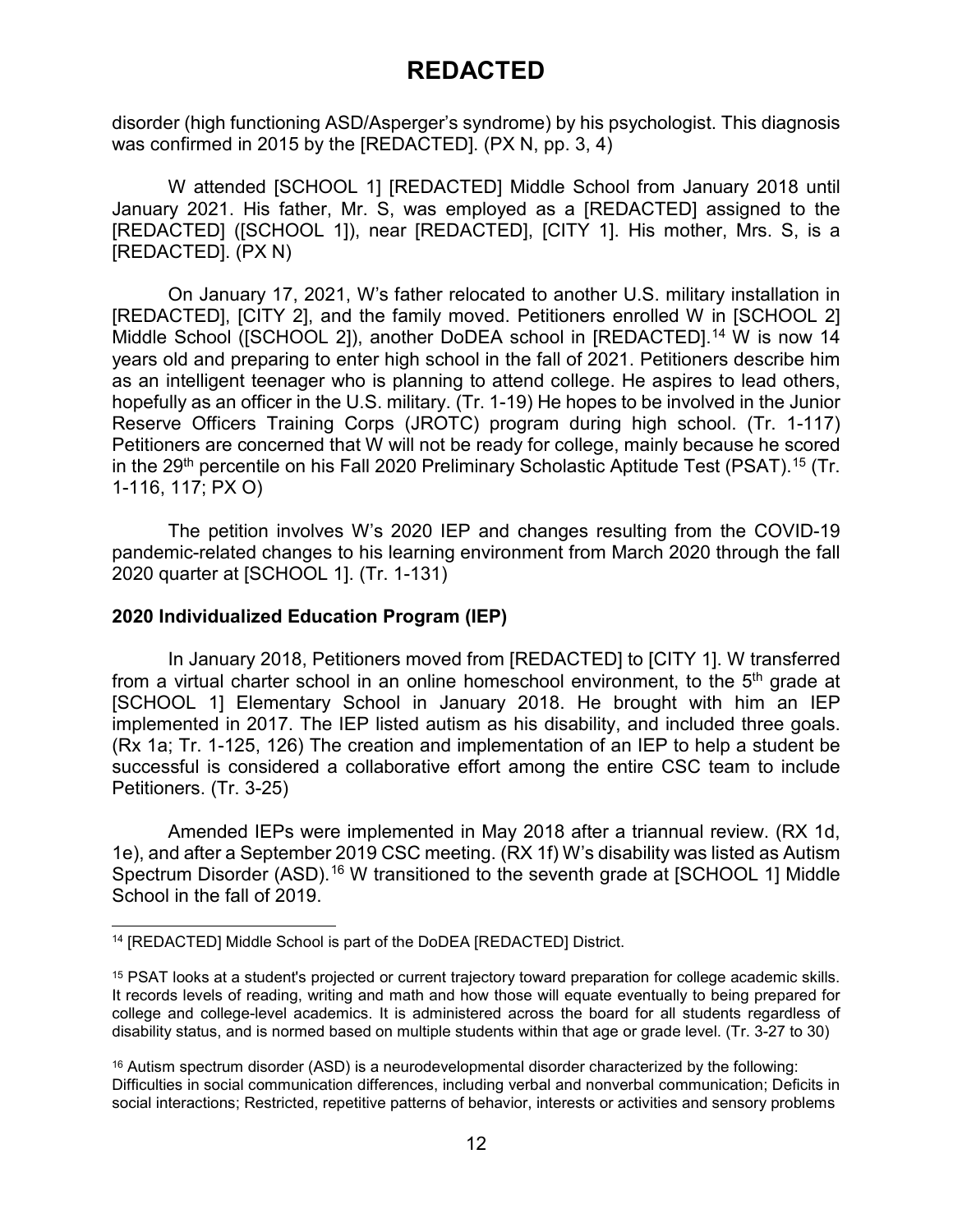Between March 12 and March 29, 2019, the [SCHOOL 1] School Psychologist, Dr. SS, conducted a Functional Behavioral Assessment (FBA). She had known W since he was in  $5<sup>th</sup>$  grade, and worked with him while he was in middle school. (Tr. 4-7, 8) Her report was completed on April 5, 2019. (RX 4a) The FBA noted that W's IEP was modified in March 2018, to accommodate communication goals, functional life skills, and reading goals. In May 2018, the IEP was further modified to accommodate behavior goals and added a behavior intervention plan. In December 2018, observations and recommendations from the District's behavior specialist were included. (RX 4a, p.8) The FBA suggested intervention strategies, replacement behaviors, and possible reinforcers. (RX 4a)

Dr. SS described the idea behind an FBA as:

j

[A]ll behavior meets a need or performs a function for the person exhibiting or engaging in the behavior. So if we can determine what the function is of a student's behavior - - behavior of concern. The behavior that's not working for the student and not working for whatever needs to be achieved. If we can determine that function, then we can teach the student new behaviors or replacement behaviors, or make the behavior that's concerning no longer necessary for the student by determining the function, then we can allow them to meet that same need with an expected or an acceptable behavior, rather than the unexpected or unacceptable behavior. (Tr. 4-19, 20)

Dr. SS believed that an FBA was needed to address W's behaviors of concern (BOC). W was disruptive to self and others and refused to do school work or assigned tasks. She discussed W's BOC with Petitioners after completing the FBA. (Tr. 4-9)

Petitioners sent a letter in October 2019 to the DoDEA [REDACTED] [REDACTED] District Instructional Systems Support Specialist and Autism/Behavior Specialist, Mr. L. (PX Q) Mrs. S noted in the letter, that she received the FBA on October 2, 2019, and complained that the data was questionable and that [SCHOOL 1] did not implement a behavior support plan. She claimed this omission allowed W to be subjected to "questionable punishment" techniques by teachers, and W did not receive any other behavioral support or social skills training. She expressed concerns regarding the disparity in student disciplinary actions based on disability, race, or ethnicity, and the lack of appropriate behavioral interventions for children with disabilities. Mrs. S also complained that speech services and social skills support were reduced or unavailable. Mrs. S warned that a failure to implement IEP requirements or provide needed behavioral support may indicate a denial of a FAPE and in some cases, discrimination against W. (PX Q)

Many of those with ASD can have delayed or absence of language development, intellectual disabilities, poor motor coordination and attention weaknesses. The American Psychiatric Association changed the term autism to autism spectrum disorder in 2013. https://my.clevelandclinic.org/health/diseases/8855autism.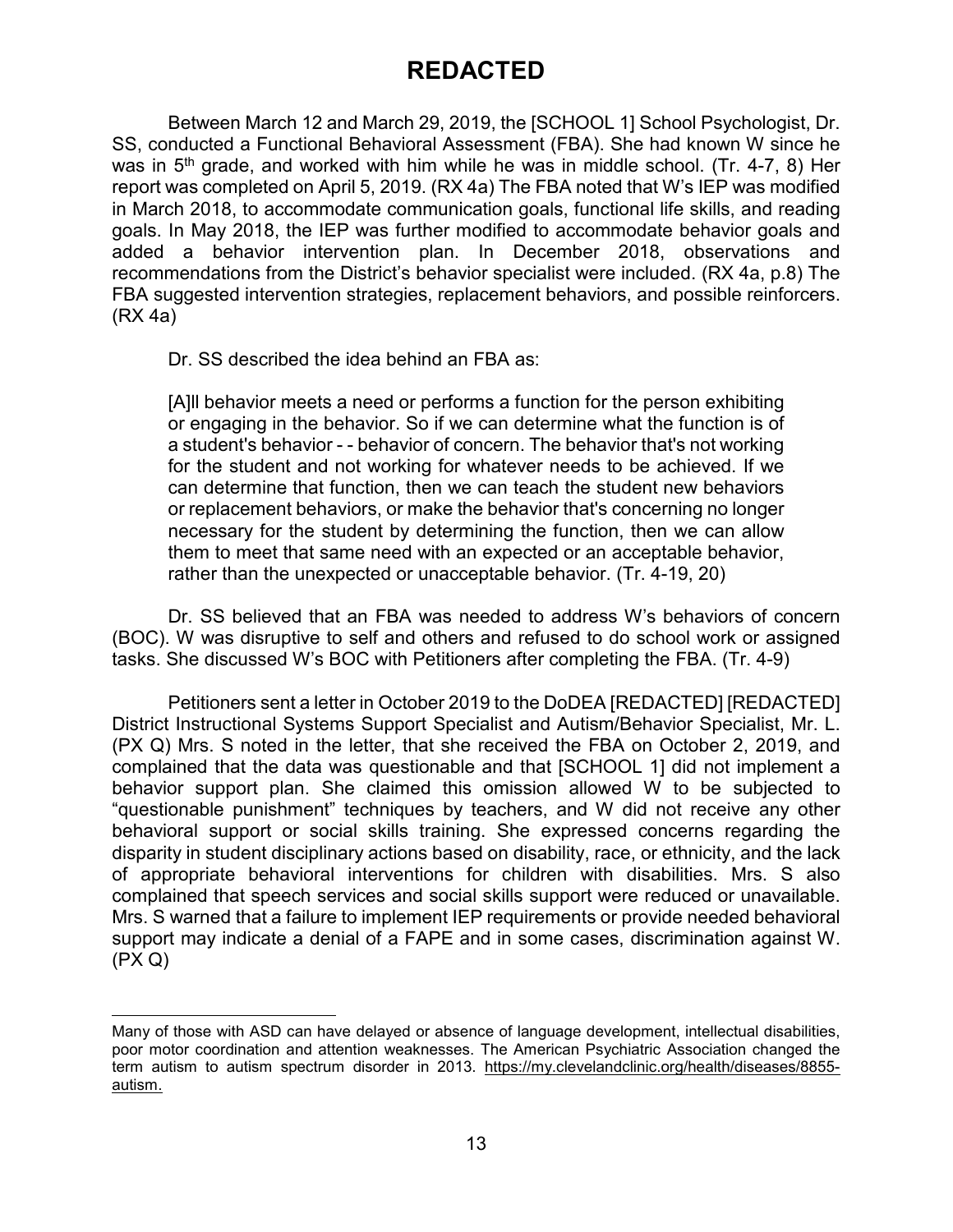Petitioners obtained a psycho-educational report, conducted in October 2019, to assess whether W had learning disabilities. A clinical psychologist administered various tests to assess W's performance in five areas of cognitive ability. His overall full-scale intellectual quotient (FSIQ) was "impossible to summarize because of the significant discrepancies between the index scores." (PX N) W's strongest areas of performance were shown on scores for verbal comprehension and working memory, suggesting average verbal reasoning and working memory skills. Likewise, W's performance on visual spatial reasoning was found to be average and typical for his age.

W tested below average on fluid reasoning ability and processing speed tasks. W's general ability score ranked as average. The report noted that this would predict average academic performance. However, his weaknesses included written expression, spelling and sentence completion, reading accuracy and rate, reading comprehension, and mathematics fluency. In addition, W showed difficulties with inattentiveness and impulsivity. W was well adjusted, but prone to becoming frustrated and quick to anger. The report suggested diagnoses including autism spectrum without cognitive impairment with pragmatic language impairment; and specific learning disorder with impairment in reading, written expression, and mathematics. (PX N, p. 18-19) The [SCHOOL 1] Speech-Language Pathologist (SLP), Ms N, testified that a psycho-educational evaluation is quite different from a speech and language evaluation, so she would not have used that type of an evaluation when assessing W. (Tr. 4-104 to 107)

On December 3, 2019, a case study committee (CSC) meeting was convened to review the results of the assessment that Petitioners presented to the school to determine whether "learning impairment" should be added as a secondary area of concern. In addition, present levels of performance (PLAAFS) were to be established for the 2020 IEP. The attending committee members included the school Principal/Administrator (Dr. H), the SLP (Ms N), a General Education Teacher (Ms B), the Learning Impaired Mild to Moderate (LIMM) SPED teacher and W's Case Manager (Ms J), and Petitioners. (RX 2a)

The [SCHOOL 1] CSC committee members and Petitioners participated in a dynamic and inclusive exchange of views and discussions of the issues. The Principal described the CSC members as a team in which Petitioners were an integral part. (Tr. 2- 98) The committee determined that the criteria for specific learning disability were met,<sup>[17](#page-13-0)</sup> and areas of concern were discussed. PLAAFS were established for each area of concern. The team also discussed ways for ensuring that W would receive the support and remediation he needed to improve his educational progress.

<span id="page-13-0"></span> <sup>17</sup> "Specific learning disability" means a disorder in one or more of the basic psychological processes involved in understanding or in using language, spoken or written, that may manifest itself in the imperfect ability to listen, think, speak, read, write, spell, or to do mathematical calculations, including conditions such as perceptual disabilities, brain injury, minimal brain dysfunction, dyslexia, and developmental aphasia. Disorders not included. Specific learning disability does not include learning problems that are primarily the result of visual, hearing, or motor disabilities, of intellectual disability, of emotional disturbance, or of environmental, cultural, or economic disadvantage. https://sites.ed.gov/idea/regs/b/a/300.8/c/10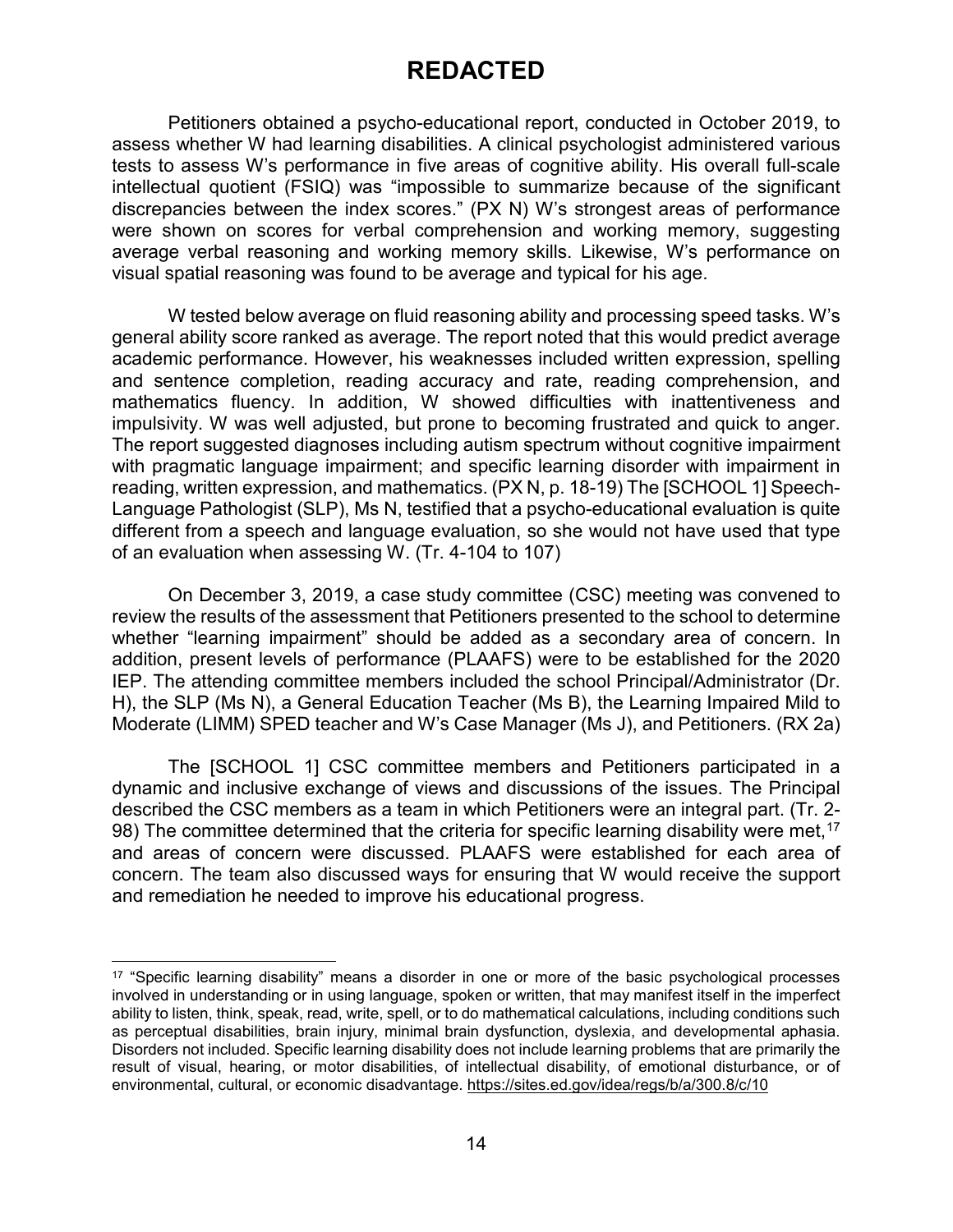Mrs. S raised concerns about W's speech services and needs. The SLP/Assessor, Ms J, offered to open a formal speech and language assessment once a new IEP was completed to determine W's specific needs. Mrs. S also expressed concern about ensuring that W would not lose an elective course in order to receive special education services. The committee agreed to provide those services during the seminar period in the resource room.

The Principal, Dr. H, inquired about a behavior plan for W. She and the LIMM SPED Teacher, Ms J, agreed to meet with the school psychologist to review concerns raised by Petitioners regarding the FBA that was completed in April 2019 (RX 4b), and to write a draft behavior plan for Petitioners to review before the next meeting. At the conclusion of the meeting, draft IEP goals and objectives were provided to Petitioners for their review prior to a later scheduled CSC meeting to develop the IEP. (RX 2a) PWN signed by the CSC members, along with procedural safeguards notice, were provided to Petitioners. [18](#page-14-0) (RX 2a)

On December 12, 2019, a CSC meeting was held to complete a new IEP and behavior plan based on the results of the December 3, 2020, eligibility meeting. (RX 2b) In addition to the previously listed CSC members and Petitioners, the School Psychologist, Dr. SS, also attended. The committee discussed the appropriate number of goals and their attainability. Petitioners expressed concerns about having too few goals, and the need to help W "catch up" on regular work because they believed him to be twoyears behind his peers. Dr. SS discussed her behavioral goals for W. She noted that the team was lacking data regarding observed behaviors, and that she wanted to "know what makes him tick." She believed W had a "greater ability than we are giving him credit for." (RX 2b) She believed that the proposed number of goals proposed for W could not be reasonably accomplished. The number of goals was modified accordingly. Mrs. S inquired about the school's reading program and attainment of the goals was discussed. Likewise, the math, reading, and writing goals were discussed and adjusted accordingly. (RX 2b)

In crafting the FBA, Dr. SS conducted a comprehensive review of records, noting an abundance of descriptive information about W's behaviors of concerns. Over about two weeks, she met with and interviewed teachers to talk about their perspectives, their descriptions, and rating scales they had completed for her. Except for the band teacher who reported no behaviors of concern, teachers typically reported that W demonstrated behaviors of concern such as noncompliance and defiance. (Tr. 4-23, 24) Dr. SS believes that all of the information in the FBA remained valid. (TR. 4-11)

Dr. SS noted in testimony that by the time she prepared the FBA,

W had actually made quite a lot of progress … and the direction that I thought we could go with counseling services -- because those were the direct services that I would provide to him -- would be along those lines of helping W understand his own behaviors. And when he gets to the point of

<span id="page-14-0"></span> <sup>18</sup> Manual, encl. 4, § 19(4).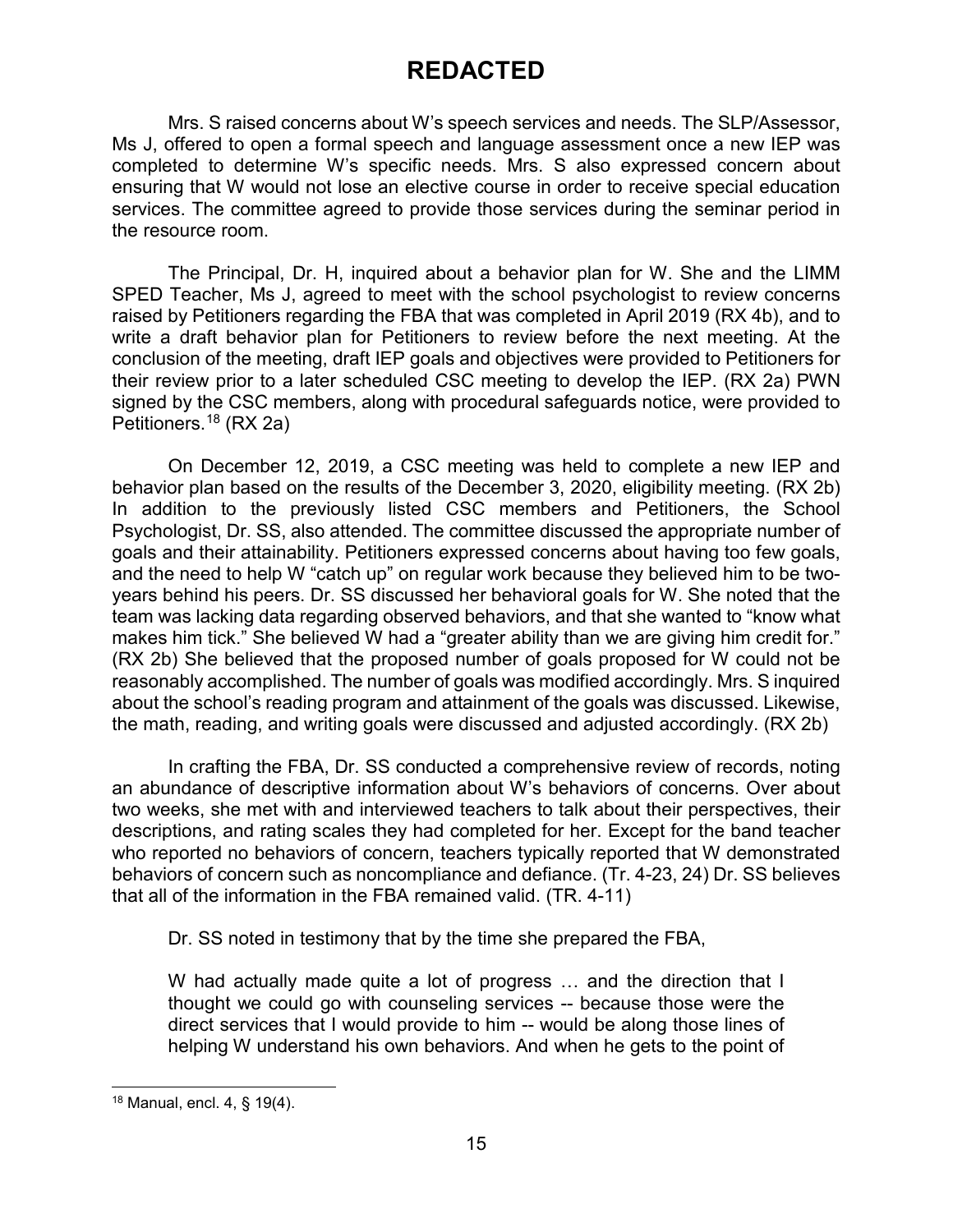making a decision on whether to behave and act one way versus behave and act another way, that was generally where I wanted to spend my time working with him. If he can understand his own behavior, and what he wants to get out of that behavior, then he can better understand why we want him to exhibit a different behavior that would be more successful for him. So a lot of it was helping W determine his own success by his own behavioral challenges. (Tr. 4-11)

Petitioners asserted in the meeting that W's behavioral issues usually result from saying something that is inappropriate, getting a physical response, then not knowing how to extract himself from the situation. Dr. SS stated that the limited data available to her included some detentions and Saturday school, but that much of W's behavior is typical of middle school adolescent boys experiencing normal changes. She noted that W understands his behavior and she is helping him to "self-regulate." (RX 2b)

Mrs. S noted that an applied behavioral analysis (ABA) therapist would be the appropriate individual to teach W replacement behaviors. W had "years" of private ABA therapy in the past. (Tr. 1-91, 92) She described ABA therapy and behavior in testimony as follows:

ABA therapy can address everything. They teach you how to brush teeth. And back to the school environment, there are some skills that W didn't have that he would benefit from, like he was not able to finish his work on time. He was just all over the place. He didn't know how to concentrate, how to fill out the paper. Which over the years with the school, he was punished for, like, when he was not able to finish work, he was looking around, he had difficulties to concentrate, the school would punish him for it. Or to keep his attention, they would shine a laser pointer in his eyes. So for us, it was, hey, we need a functional behavior plan to protect him so the teachers have guidance how to address him and to teach him these replacement behaviors that he's capable and he knows how to concentrate on a piece of paper for 30 minutes… Or just every skill that a middle-schooler basically needs in order to be successful in daily life. And these are all kinds of skills. (Tr. 1-91, 92)

Dr. SS stated in the meeting that she does not do ABA therapy, such as in the school setting, and that the proposed goals were intended to address W's social-emotional functioning. Mrs. S noted that as a family with a disabled child, they were trying to make changes to support W, but that therapy resources were not readily available in [CITY 1]. Dr. SS proposed a goal using an evidence-based check-in/check-out (CICO) procedure. The CICO would require W to evaluate how he believes he is doing. At the meeting, Mr. S alluded to a discussion of a CICO procedure with the former treating SLP, but did not elaborate. Dr. SS developed a proposed behavior plan for unstructured and structured time, so that teachers can seamlessly document W's behavior. Petitioners raised concerns at the meeting about clearly identifying expected behaviors, but Dr. H noted that the proposed behavior plan was consistent with the expected behavior of all students.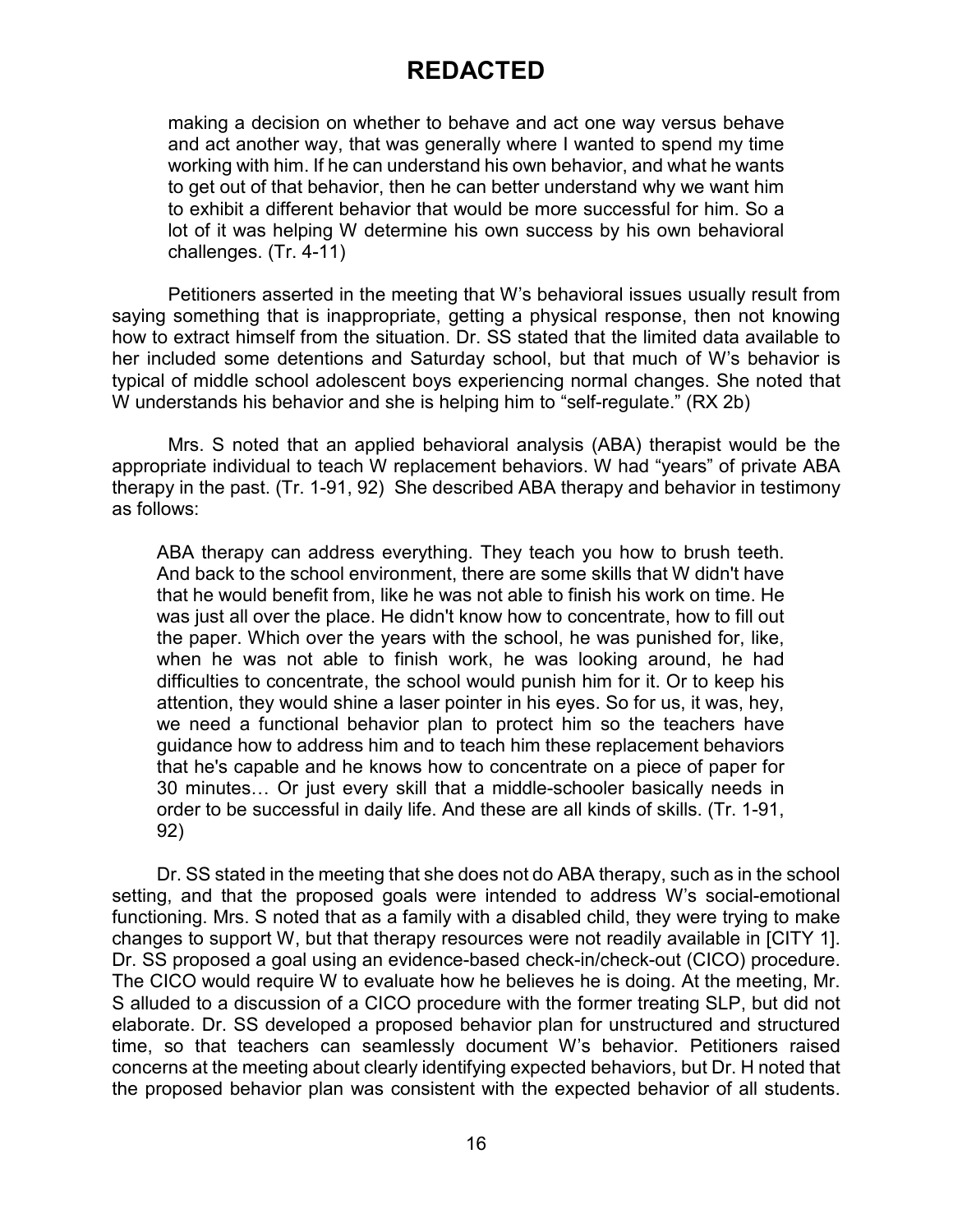Petitioners requested the ability to modify the wording of the behavior plan. Dr. H asked Petitioners at the meeting, whether they would like W to have an adult shadow him during unstructured time at school. Mrs. S responded that it is the principal's responsibility to keep the students safe at school and that she does not want W to have an adult shadow. (RX 2b)

At the conclusion of the meeting, Mrs. S stated that the only things she saw as problematic were W's communications skills, and she had questions about the proposed behavior plan. She suggested that an ABA therapist could analyze the proposed behavior plan, but Dr. H reiterated that the team was trying to make the data collection as seamless as possible. Dr. SS noted that she is a generalist and that she is trying to help W understand that his choices affect outcomes. She had not reviewed Petitioners' proposed goals, but that she would follow up. Petitioners asked that the next meeting be delayed until after the holidays and winter break. (RX 2b)

The CSC meeting continued on January 13, 2020. Mrs. S noted that the team still needed to address social skills and a behavior plan. She rejected the proposed CICO form (Petition, p.41) because she said it did not address the skills necessary. Dr. SS stated that she could not work with W in the same way that an ABA therapist would, but she wanted to work with W to help him understand how his decisions affect his behavior. Mrs. S wanted an IEP to teach W the skills in which he was deficient. Dr. SS explained that the goals in the IEP were to teach the necessary skills, but the behavior plan was to reduce the behaviors that W was using to extract himself from difficulties. Mrs. S believed that giving W a card stating that he should not hit or kick was demeaning and discriminatory. The meeting minutes noted that the "card" was a suggestion or starting point in the development of a behavior plan and was not shown or given to the child. (RX 2b)

Mrs. S suggested at the meeting that a behavior plan was needed to protect W and to give teachers a method for working with him without penalizing him. Mrs. S commented that W was punished in the past for not doing classwork. Dr. H noted that there is a separation between behavior and classwork. Mrs. S wanted W to have the skills to get out of difficult situations, and asked how the behaviors on the plan were selected; claiming that two past incidents were isolated. It was explained that W's behavior was typical of middle school students, but Mrs. S claimed that W verbalized his thoughts and feelings inappropriately, to the extent that others misinterpreted his expressions. Ms B explained that W made inappropriate comments or statements during class that were not directly related to classwork. (RX 2b)

Also at the meeting, Dr. SS and Mrs. S reviewed the suggested social goals for W. Dr. SS agreed to use the goals presented by Petitioners. (*See*, Petition, p.18) Communication goals were adjusted accordingly, and service times were adjusted to allow W to receive counseling and speech services. Classroom and testing accommodations were adjusted and the least restrictive environment statement was reviewed. The team agreed to a trial CICO procedure to see if it helped W self-monitor. Dr. SS was to work with Petitioners on modifications to the CICO form to reflect positive,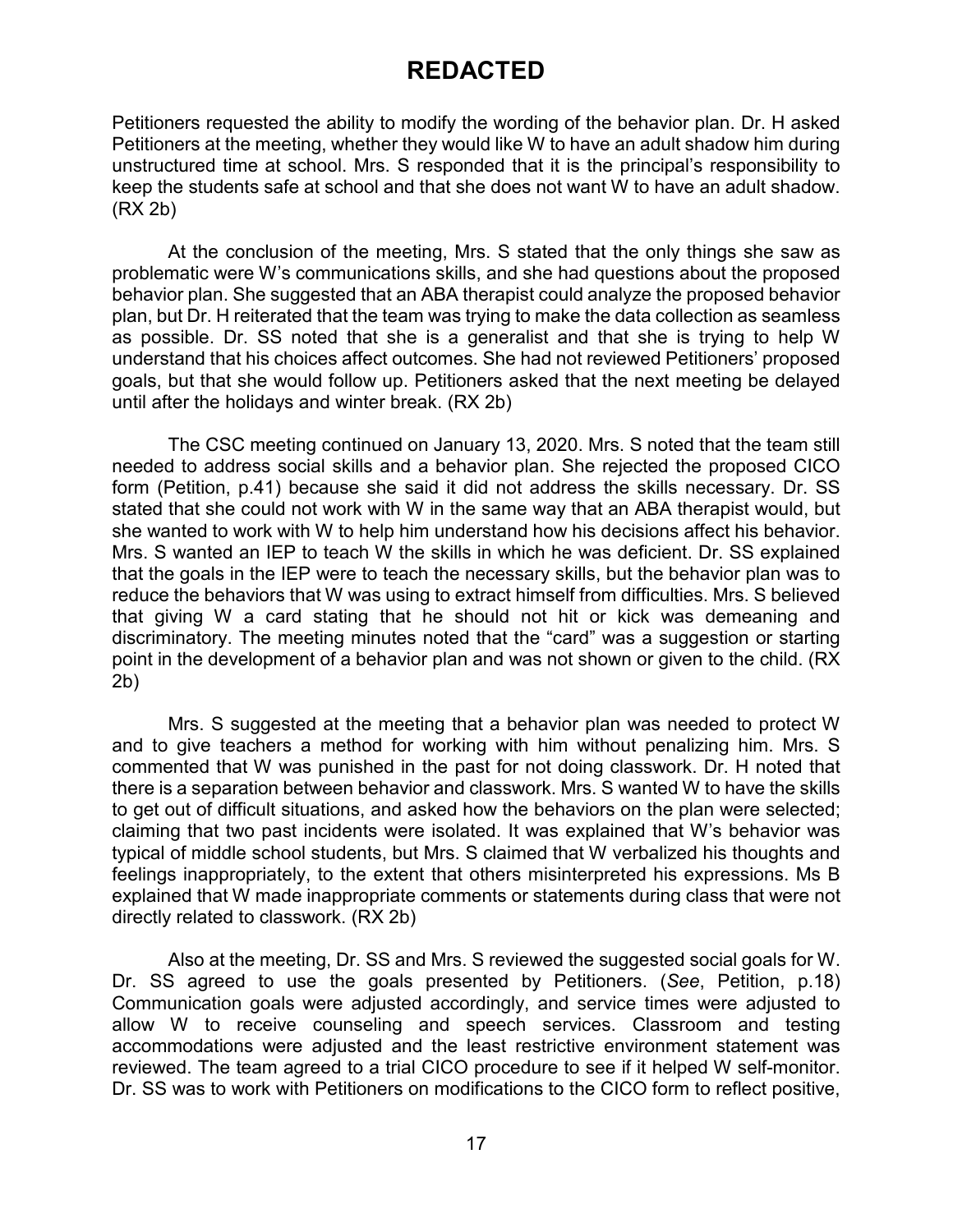proactive language. Upon completion of the assessments, the team was to meet to review W's communication goals and service times. (RX 2b; Petition, pp. 40-44)

In February 2020, Mrs. S wrote the principal regarding the proposed behavior plan and CICO list. Petitioners rejected the proposed behavior plan and CICO. Mrs. S made extensive comments on the proposal and requested Dr. H to reevaluate the proposed behavior strategies. She also asked that if an IEP change for behavior is proposed, that a behavior specialist trained in developing behavior plans do it. (PX R)

On February 17, 2020, Mrs. S again wrote Dr. H about the proposed behavior plan. Dr. H acknowledged Mrs. S's concerns, and stated that she consulted with Mr. L, and developed a revised behavior support/classroom support plan, and solicited Petitioners' comments before the next CSC meeting. On February 18, 2020, Mrs. S challenged the need for a behavior plan at all. She noted that the CSC team agreed that a behavior plan was unnecessary, and requested PWN before any change of services were made. In reply, Dr. H noted that she understood that a behavior plan was necessary, and despite the school psychologist's opinion that it was not needed, the entire CSC team did not come to a consensus. (RX 5a)

In a February 19, 2020 email exchange, Dr. H invited Petitioners to attend an IEP modification meeting on March 11, 2020, to review the behavioral data and the proposed behavior plan. She noted that their goal was to support W and address Petitioners' concerns, but reiterated that the behavior of concern included W making inappropriate comments. She stated that Petitioners would have an opportunity to express their opinions at the meeting and accept or reject the plan. She said that the school would issue a PWN for an IEP change only after an official meeting was completed. (RX 5a)

Mrs. S responded that the IDEA required the school to inform parents of any changes to the services provided to a disabled child with a PWN. She said that once a PWN was issued, she would react. Dr. H repeated that once a meeting was held, a PWN would be issued at the same time to provide notice of any changes to the IEP. Changes to the IEP would typically take effect the following day.<sup>[19](#page-17-0)</sup> (RX 5b) In the same email

<span id="page-17-0"></span> $19$  Prior notice by the public agency; content of notice.

<sup>(</sup>a) Notice. Written notice that meets the requirements of paragraph (b) of this section must be given to the parents of a child with a disability a reasonable time before the public agency—

<sup>(1)</sup> Proposes to initiate or change the identification, evaluation, or educational placement of the child or the provision of FAPE to the child; or

<sup>(2)</sup> Refuses to initiate or change the identification, evaluation, or educational placement of the child or the provision of FAPE to the child.

<sup>(</sup>b) Content of notice. The notice required under paragraph (a) of this section must include—

<sup>(1)</sup> A description of the action proposed or refused by the agency;

<sup>(2)</sup> An explanation of why the agency proposes or refuses to take the action;

<sup>(3)</sup> A description of each evaluation procedure, assessment, record, or report the agency used as a basis for the proposed or refused action;

<sup>(4)</sup> A statement that the parents of a child with a disability have protection under the procedural safeguards of this part and, if this notice is not an initial referral for evaluation, the means by which a copy of a description of the procedural safeguards can be obtained;

<sup>(5)</sup> Sources for parents to contact to obtain assistance in understanding the provisions of this part;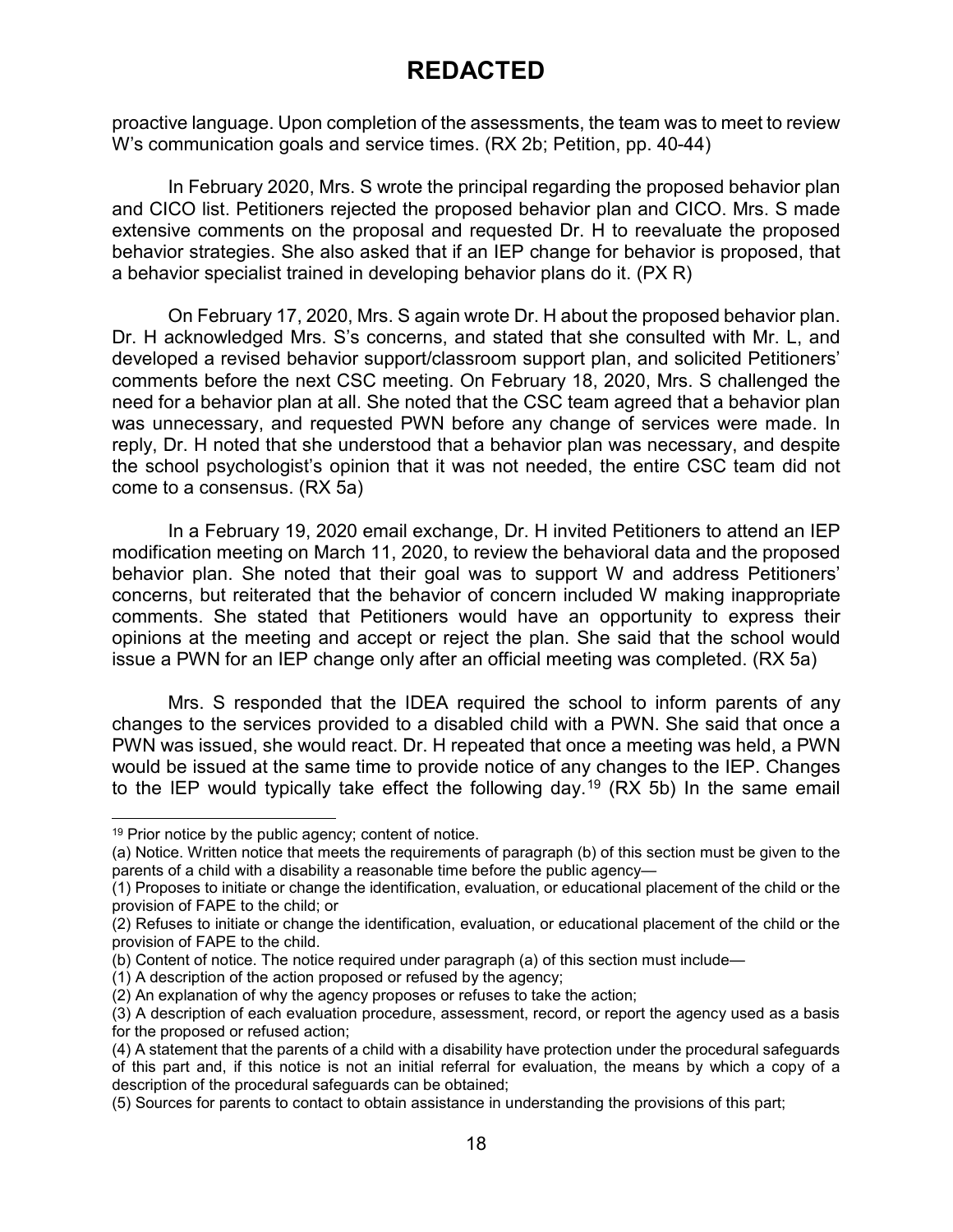exchange, Mrs. S also requested W's behavioral "ASPEN" file and the PWN by February 20, 2020. Dr. H replied that besides the disciplinary documentation provided to Petitioners in December 2019, there were no additional formal disciplinary actions or changes in the ASPEN file. (RX 5b)

In the end, no formal behavior plan or CICO was adopted because of the absence of parental and CSC team consent. Petitioners never requested that a behavior plan be implemented other than a plan that would be included with ABA therapy. (Tr. 1-88 to 90; 2-49; 2-210, 211; 4-54) However, Mrs. S testified that they had meaningful input into the development of W's IEPs. (Tr. 1-130)

Petitioners asserted that the school's denial of ABA therapy resulted in a denial of a FAPE. (Tr. 1-149) Dr. SS provided services based on W's request that his IEP services be delivered during the seminar period. Dr. SS stated that she wanted to honor W's wishes as much as possible, and still adhere to the number of minutes that he needed to have in a flexible manner in which he felt comfortable. (Tr. 4-14) Dr. SS provided counseling services per W's IEP after the school began remote learning in the spring, and continued in the fall 2020 quarter. (Tr. 4-17) She noted W's behavior improved during the remote learning period and through the fall. She testified that, "I have not observed any deterioration in W's behavior. I've only seen improvements over time." She noted that conflict with teachers was decreasing and W was taking a more active role in acknowledging his own participation and his own problems. She relayed that W had an incident with a teacher, but returned independently on his own and apologized to the teacher. This was different from past behavior. (Tr. 4-36, 37)

Dr. SS incorporated aspects of ABA therapy in her work with W, despite DoDEA policy not to use ABA therapy methods. (Tr. 4-33, 34) Dr. SS does not view ABA therapy as the only therapy available to attain the same behavioral goals. (Tr. 4-35, 36) She acknowledged having some off-base ABA resources that she could share with Petitioners, but could not recall if she indeed shared that information with them. (Tr. 4-34)

The CSC team agreed at a meeting on January 13, 2020, that additional assessments were necessary for a more accurate picture of W's speech and language (communication) needs. A PWN was issued. (Response, Ex.1) The team agreed that an assessment plan would be opened for speech and language testing only. Assessments would be done in articulation, language, and the oral/peripheral examination. (RX 2c) Petitioners agreed and signed a permission form specifying these three areas for assessments. Mrs. S signed the form on January 21, 2020, and wrote on the form, "only speech/language assessments." (RX 2c) The speech-language evaluation was conducted by the school's Speech-Language Pathologist/Assessor, Ms N, between January 28 and February 18, 2020, and the report was issued on March 8, 2020. (RX 4b)

j (6) A description of other options that the IEP Team considered and the reasons why those options were rejected; and

<sup>(7)</sup> A description of other factors that are relevant to the agency's proposal or refusal.

<sup>34</sup> C.F.R. § 300.503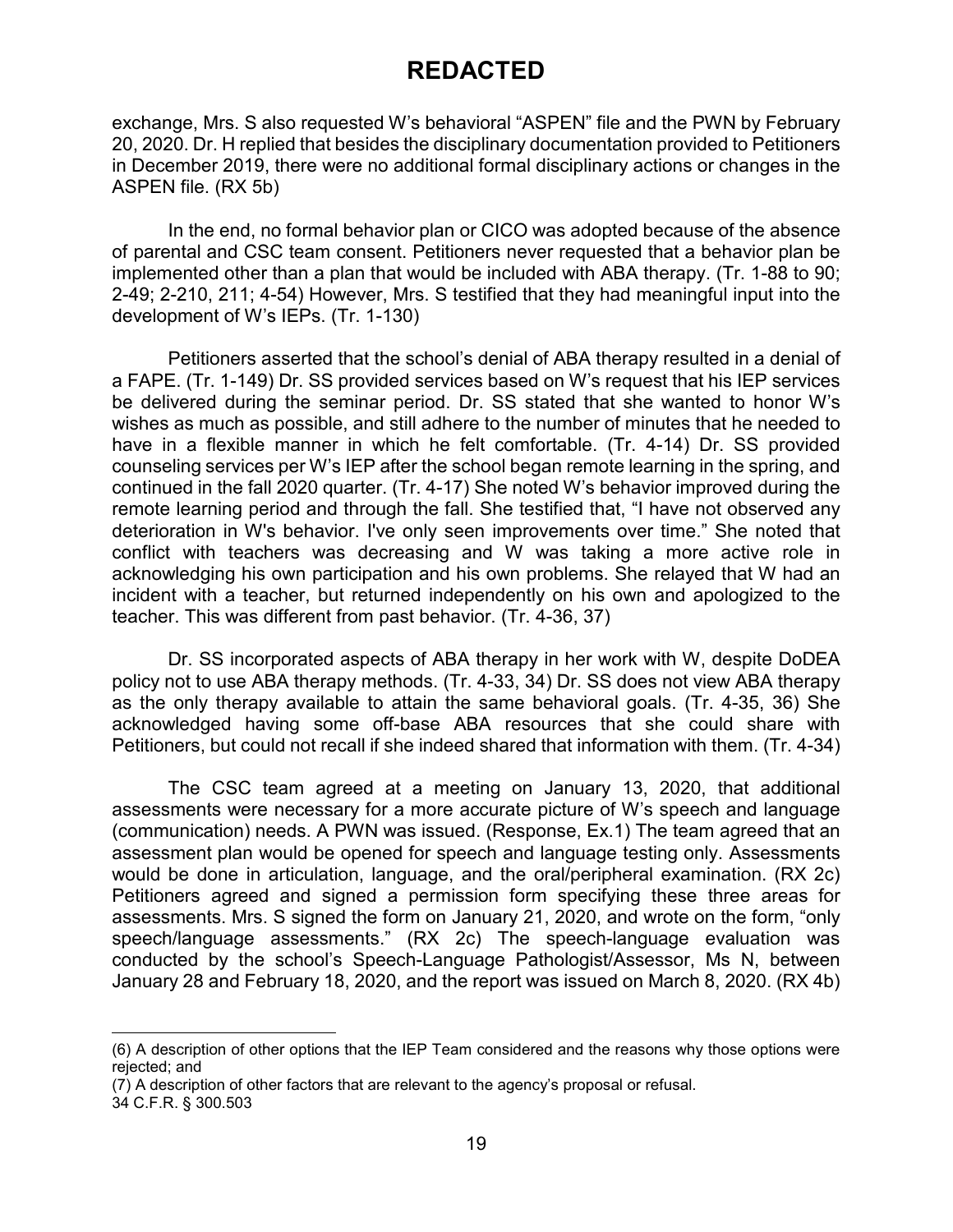The amended IEP was signed by the CSC members and Petitioners (hereinafter "2020 IEP") and implemented on January 14, 2020. (RX 1g)

The IEP lists special education services (direct services to student) that were to be provided to W from January 2020 to January 2021 as follows:

| <b>Type Of Service</b>         | Location    | <b>Anticipated Freq Duration Provider</b> |         |                            |
|--------------------------------|-------------|-------------------------------------------|---------|----------------------------|
| <b>Special Education</b>       | Resource Rm | 10 days                                   | 335 min | Teacher, LI                |
| Counseling Services Therapy Rm |             | 10 days                                   | 60 min  | <b>School Psychologist</b> |
| Speech & Language Therapy Rm   |             | 10 days                                   | 60 min  | <b>Sp/Lang Pathologist</b> |

The 2020 IEP provided that W would be in general education classes about 88% of the 10-day school cycle, and 12% in a SPED setting. (RX 1.g, p. 10) W was not eligible for extended school-year services, transportation assistance, or physical education modifications. (RX 1.g, pp. 3, 4)

The 2020 IEP set out five language arts goals, six mathematics goals, and six reading goals. (Tr. 2-13) As the SPED/LIMM teacher, Ms J, worked with W on language arts, reading, and mathematics goals during the seminar period.[20](#page-19-0) She testified that the goals were intended to assist students who may be below grade level, to close the gap but not necessarily to reach a particular grade level. (Tr. 2-13 to 2-14)

Ms J described a typical school day schedule before the COVID-19 pandemic and remote learning as follows:

W's school day, prior to remote learning -- on what we call green days or "A" days, he would've had accelerated math for 85 minutes, from 8:50 to 10:15, with a five-minute passing time. From 10:22 to 11:45, he would've been in an English language-arts class. From 11:45 to 12:30, it was luncheon recess. 12:35 to 2:00 was science. And 2:05 to 3:30 would've been an elective: either video production or business enterprises, depending -- I don't remember offhand which occurred in which semester. On gold days, or "B" days, from 8:50 to 10:15 was strings, some music class. 10:20 to 11:45 was U.S. history. 11:45 to 12:30 was lunch recess. 12:35 to 2:00, English-language arts. And then 2:05 to 2:30 was seminar time -- and it was during that time I worked with W. (Tr. 2-17 to 2-18)

### **COVID-19 Pandemic**

Due to the COVID-19 worldwide pandemic,  $21$  [SCHOOL 1] closed on March 14, 2020, and stayed closed for three school days until it moved to a virtual or remote online

<span id="page-19-0"></span> $20$  The entire school had a seminar period as the last class on gold days. (Tr. 2-18) Seminar was noninstructional and not a graded period. (Tr. 2-71)

<span id="page-19-1"></span><sup>&</sup>lt;sup>21</sup> "Children are a source of COVID-19 transmission, and children, therefore, present a risk [\*12] of spreading COVID-19 to parents, teachers, school staff, and other children. See Scrase Decl. ¶ 16, at 9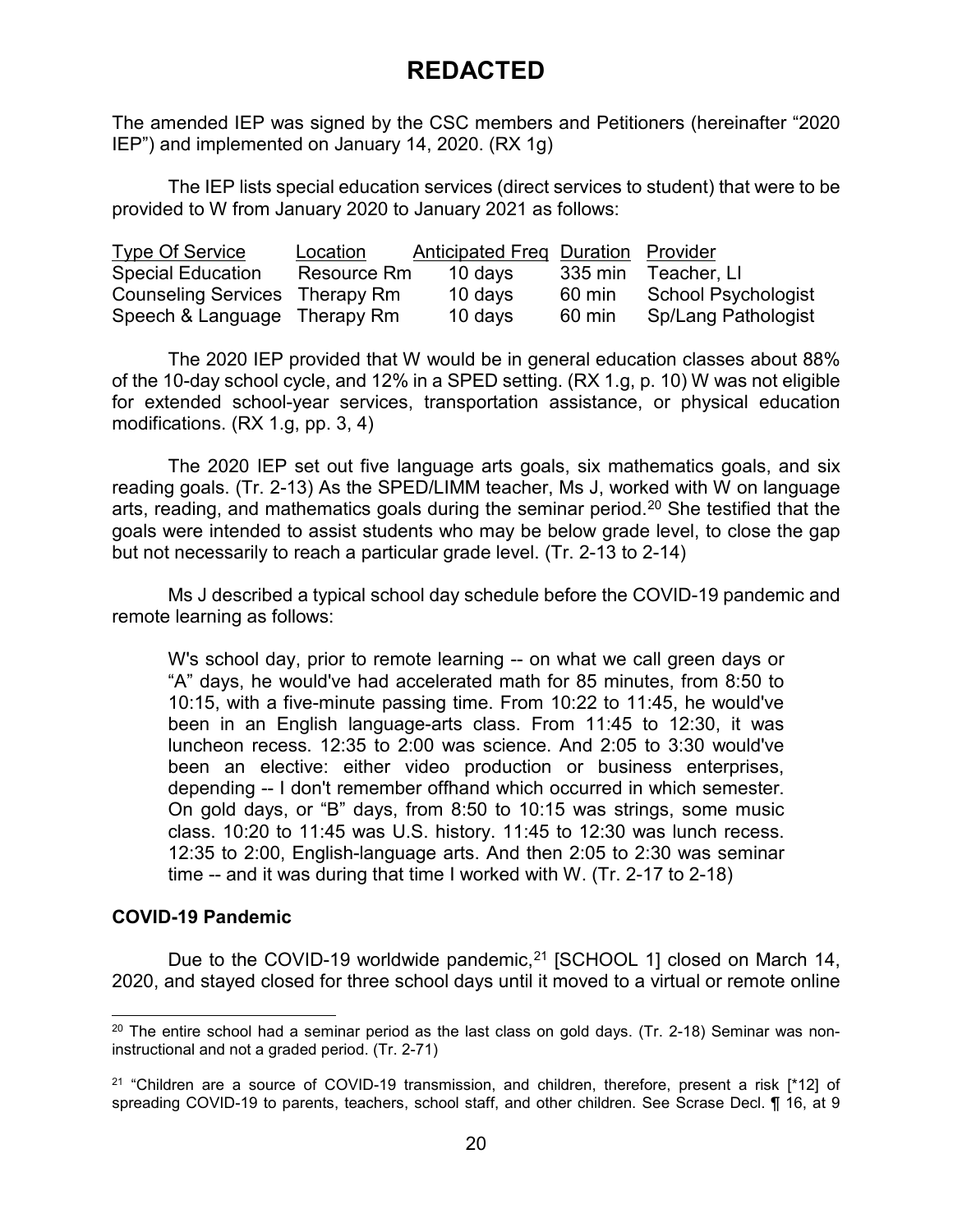environment on March 19, 2020.<sup>[22](#page-20-0)</sup> (RX 8a) DoDEA adjusted all general education class schedules and times accordingly. Special Education and related services were also proportionately adjusted. W attended school remotely along with the general school population. (RX 6a) The DoDEA [REDACTED] Superintendent sent a letter dated March 13, 2020, to parents discussing the COVID-19 related closure. (RX 6a) On March 31, 2020, Ms J notified Petitioners that SPED services had continued in the virtual setting, and requested that they review the guidelines and sign a written consent. (RX 5f, RX 8e) Petitioners did not return the consent form to the school. (Tr. 2-24, 2-25, 2-109) On April 3, 2020, DoDEA [REDACTED] District provided Petitioners with information about the interruption of special education programs and services resulting from the recent closure and pause in school operations. (PX C; Petition, p.28; RX 8a, 8b) The spring term ended on June 8, 2020.

The DoDEA [REDACTED] [REDACTED] District Instructional Systems Support Specialist and Autism/Behavior Specialist, Mr. L, testified that several guidance documents were distributed once remote learning commenced. DoDEA headquarters published "best practices" guidance during remote learning, and the District issued guidance for SPED services and considerations during an interruption. The District provided a letter to parents and a "norms and consent" letter as remote learning started. (Tr. 3-11, 12; RX 8a, b, c, e) Mr. L described the notices as follows:

For general education students, it informed parents and community members that instruction would continue, but it would be shifting to a virtual platform. And at that time, Google Classroom and Schoology were both specifically identified as the digital platforms that would be used and that sessions would be adjusted and modified appropriately for the virtual setting. In the digital platform, it was deemed that typical minute-for-minute classes were not necessarily appropriate or successful. Students weren't proving successful so it was informing parents and community members that in the virtual setting that classes or sessions might be abbreviated. The

<sup>-</sup>(citing Mubbasheer Ahmed et al., Multisystem Inflammatory Syndrome In Children: A Systematic Review, The Lancet (Sept. 4, 2020),<https://www.thelancet.com/journals/eclinm/article/PIIS25> 89-5370(20)30271 fulltext)); COVID-19 in New Mexico. Children who recover from COVID-19 may experience complications, including cardiac lesions and multisystem inflammatory disorder, after recovering from the disease. See Scrase Decl. ¶ 16, at 9 (citing Mubbasheer Ahmed et al., Multisystem Inflammatory Syndrome In Children: A Systematic Review, The Lancet (Sept. 4, 2020)[, https://www.thelancet.com/journals/eclinm/article/PIIS25](https://www.thelancet.com/journals/eclinm/article/PIIS25) 89-5370(20)30271-6/fulltext)." *Hernandez v. Lujan Grisham*, 78 IDELR 12, 2020 U.S. Dist. LEXIS 238477, at 11 (D. N.M. 2020).

<span id="page-20-0"></span><sup>&</sup>lt;sup>22</sup> "For some students, remote learning is not an effective model for learning. See Catlin Rivers et al., Public Health Principles [\*30] for a Phased Reopening During COVID-19: Guidance for Governors, Bloomberg School of Public Health at Johns Hopkins University at 5 (Apr. 17, 2020), filed September 29, 2020 (Doc. 15-1)("Johns Hopkins Report"). Online education for school age children "is not a substitute for in-person learning and socialization in a school setting." John Hopkins Report at 5. Further, "schools and childcare facilities enable parents to work outside the home," and "offer meals, safe environments, and other services, particularly to vulnerable families." John Hopkins Report at 5." *Hernandez v. Lujan Grisham*, 78 IDELR 12, 2020 U.S. Dist. LEXIS 238477, at 29 (D. N.M. 2020).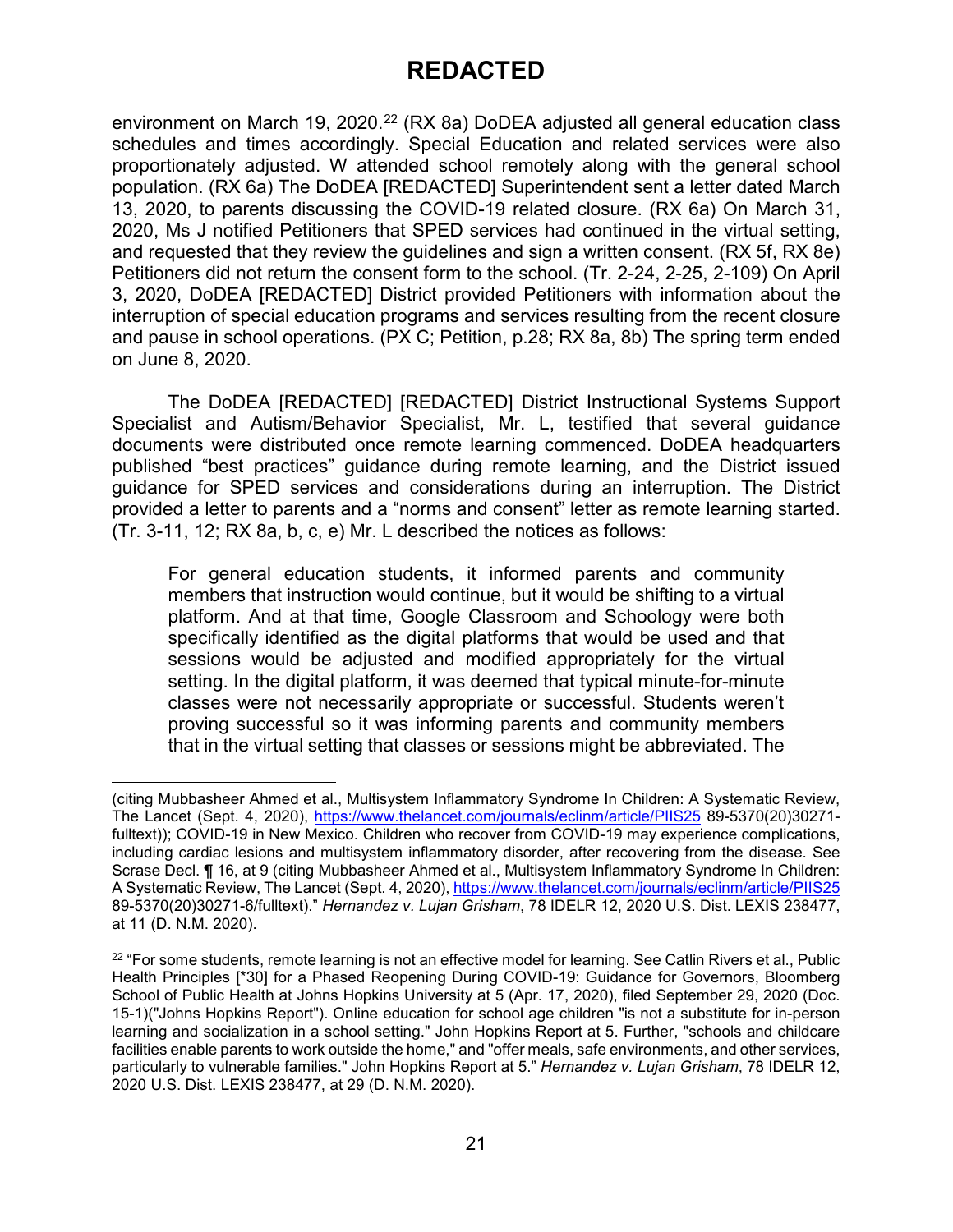guidance that was supplied to parents and community members was that special education services would continue. That they would not be in person due to the digital learning environment and that times or sessions might be adjusted or modified like the remote classes being provided to all students. (Tr. 3-12, 13)

After [SCHOOL 1] began remote learning, Ms J described the remote learning day as alternating green and gold days. Periods were 30 minutes. Fridays were basically an open schedule for drop-in office time for all teachers. Teachers could also meet with individual or small-groups of students throughout the day, and were available from 8:30 in the morning to 3:30 in the afternoon. Seminar time was from 11:45 to 12:15 on gold days, which were Tuesdays and Thursdays. Seminar period included all students, and was the time in which Ms J worked with W. She was also available on Fridays or other days by appointment or unscheduled drop in. (Tr. 2-19 to 22)

Ms J testified that W and Petitioners were aware of the optional times that W could work with her if needed. (Response, Ex. 7) She noted that W had an opportunity to meet with her for any additional assistance on Mondays through Thursdays between 1:00 and 3:30, and on Fridays any time before 8:30 am until 3:30 pm. Ms J testified that remote learning was difficult for the students, and replicating an in-person school day was not practical remotely. She said that most students found that working in a digital platform for an extended period of time was very tiring. Many students found it hard to stay engaged with school work while online. (Tr. 2-20 to 22)

The Speech-Language Pathologist/Assessor, Ms N, testified that she met with W from January 2020 to March 2020, for 30 minutes per week for speech therapy and speech IEP goals during his seminar period because she agreed with Petitioners not to pull him from his core classes. From March 2020 to June 2020, SLP continued per his IEP. W's goals were mastered, except for pronouncement of the "s" and "z" phonemes across word positions and in consonant clusters. W was physically unable to produce those sounds. In the fall 2020 quarter, speech therapy continued with 30-minute weekly services. (Tr. 4-88 to 90; RX 3a)

[SCHOOL 1] kept parents informed of events and schedule changes via emails, sending calendars, lesson plans, and assignments. Also, the school newsletter; teacher emails; and the [REDACTED] website were available where parents and students could access a weekly "agenda"[23](#page-21-0) of academic classes and assignments, and access "parent connect" or "grade speed" online. (PX D, S, T, and U; RX 5g; RX 6a; RX 8a;Tr. 2-23, and 2-46, 47; 2-50, 51; 2-90, 91) The record contains various examples of emails from February to November 2020, where [SCHOOL 1] teachers notified Petitioners and

<span id="page-21-0"></span><sup>&</sup>lt;sup>23</sup> While the school was in remote learning from March to June of 2020, SPED students did continue to maintain their own agendas. Ms J kept an online agenda for each grade. She checked with teachers daily to see what they were covering and what their assignments were, and the assignments were posted to the website. All students were notified of where the agenda was posted to help them track their assignments. (Tr. 2-46, 47)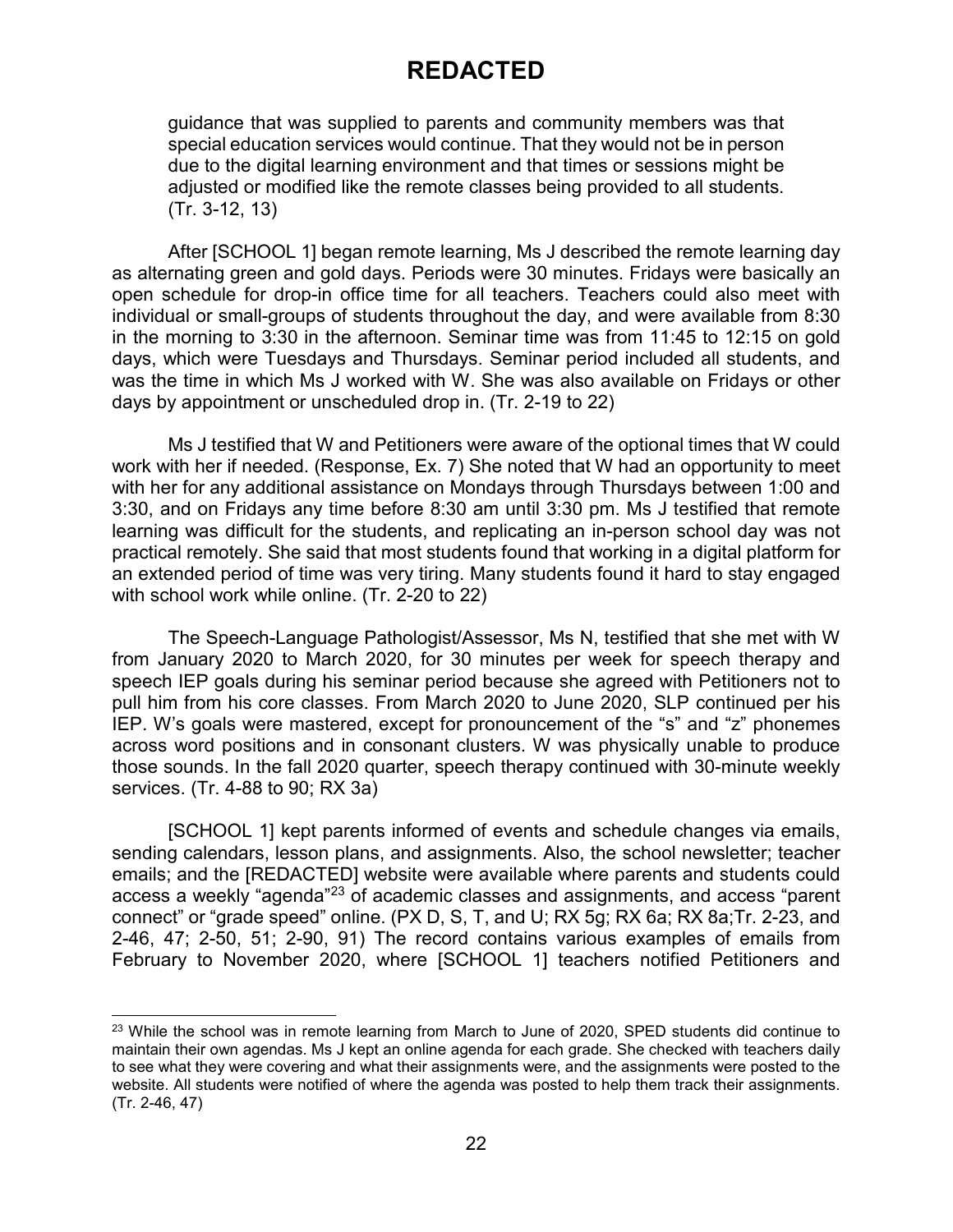students of missing work assignments, homework and quizzes, due dates for projects, and an invitation for an unscheduled help session. (PX S)

DoDEA and [SCHOOL 1] administrators thought the COVID-19-related remote environment was a temporary situation to last only two weeks, so IEPs were not modified. (Tr. 2-23; 3-14) The [SCHOOL 1] Principal, Dr. H, testified that the school was initially temporarily closed the week of March 16, 2020, due to military HPCON (Health Protection Condition) level guidance, guidance from the [REDACTED] government, and U.S. Center for Disease Control (CDC) guidance. The school moved to a virtual platform after three days of teacher preparation for remote instruction. The move to a virtual platform was thought to be temporary. Dr. H believed the school was going to reopen on April 3, 2020, but she was later notified by District authorities that the virtual environment would continue throughout the school year. (Tr. 2-99, 100) No changes were made to W's IEP goals and objectives once remote learning began, but SPED service time was reduced based on the abbreviated remote learning schedule instituted for all students. (Tr. 3-14)

Families were notified by letter, and parents of special education students were given general information on how to communicate with teachers and the principal regarding support services. (RX 8a, RX 8b, PX C; Tr. 2-99 to 105; Response, Ex. 7)) Ms J sent a DoDEA form detailing the provision of special education services during this period to parents of students with an IEP, including notice and a consent form. The notice stated that, "schools are committed to providing specially designed instruction to students through online virtual instruction and alternate methods tailored for the needs of the student. The online platform may include the provision of services in whole group, small group, and independent sessions intended to reflect as close as possible the services provided within the school building." (RX 8e) Petitioners did not sign or return the document. (Tr. 2-24, RX 8e)

CSC meetings were typically scheduled based on Petitioners' availability, but meetings during the pandemic were scheduled differently because in-person meetings were not permitted, so the option to hold meetings online, via Google Meet, was provided. (Petition, p.45) Although Petitioners allege a PWN is required for proposed meetings or for the shift to remote learning, Dr. H testified that a PWN is not necessary unless changes to an IEP are to be made after a CSC meeting involving the school team and parents. She stated that no PWN was necessary for moving to remote learning, however notice regarding SPED services during remote learning was sent to Petitioners. (Tr. 2-109,110; 2-124 to 128) Of note, each notice to convene a CSC meeting is done on a form entitled "Notice of Case Study Committee Meeting / Individualized Education Program (IEP) Meeting." (See, e.g., RX 2a; 2e) During a meeting, all participants sign a form entitled "Consolidated Minutes and Prior Written Notice (PWN) of Case Study Committee Meeting." (See, e.g., RX 2.a; 2.b)

Dr. H denied that the school refused to provide Petitioners the ability to have IEP meetings. (Tr. 2-98, 99) From March 16 to about May 25, 2020,  $24$  in-person meetings

<span id="page-22-0"></span><sup>&</sup>lt;sup>24</sup> Ms N noted in an email dated May 25, 2020, that [SCHOOL 1] was authorized to hold meetings virtually, via Google Meet. (Petition, p. 45)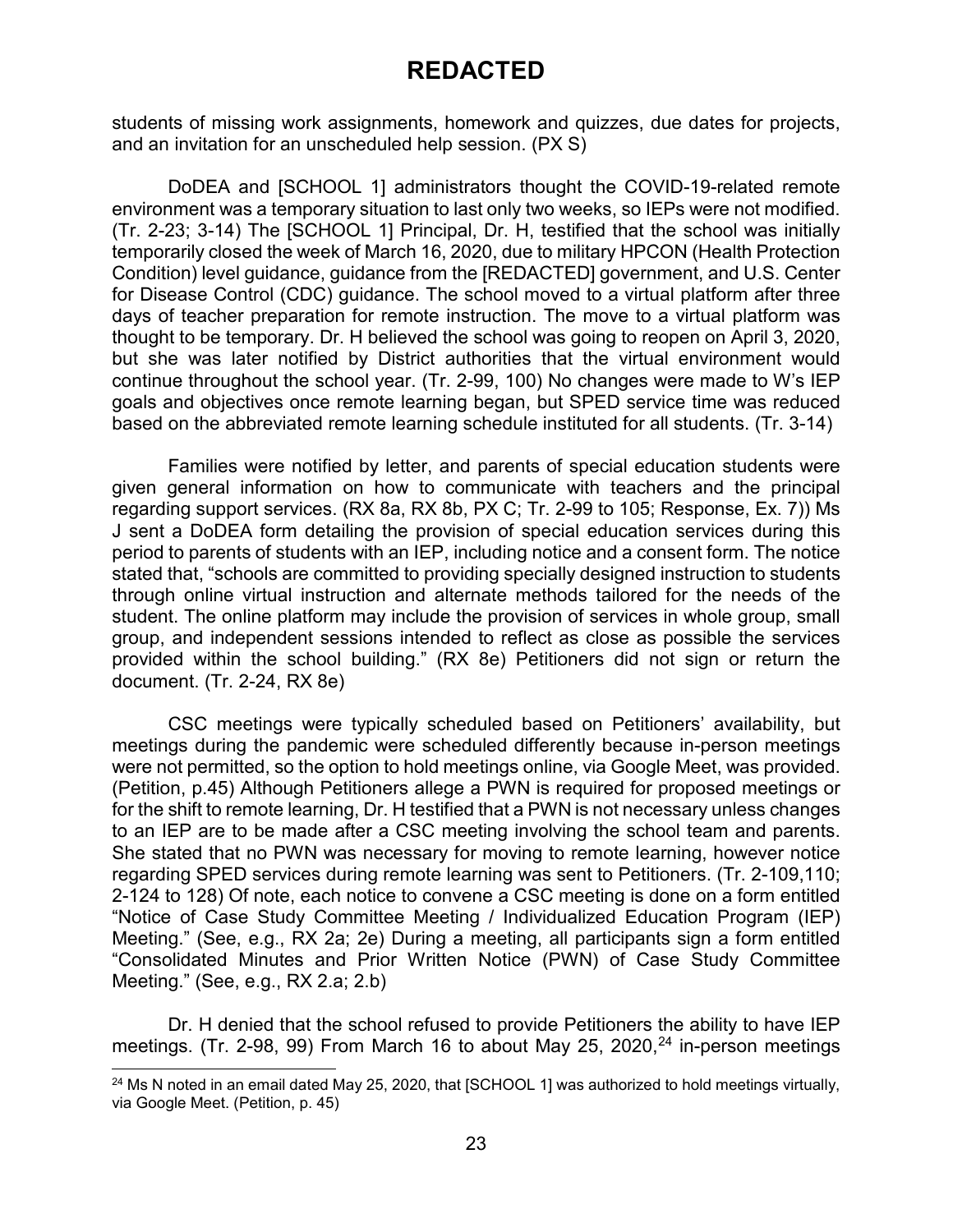were prohibited due to the COVID-19 pandemic. However, Petitioners were offered an option to meet online. Petitioners did not feel comfortable in using the online platform because they did not believe it was secure and claimed it was a violation of the Health Insurance Portability and Accountability Act (HIPAA). They requested an in-person meeting to review the speech-language assessment results conducted by Ms N, then to make necessary adjustments to W's IEP. (Tr. 2-105,106)

[SCHOOL 1] proposed a CSC meeting for March 23, 2020, to present the results of the speech-language evaluation. Mrs. S. objected to holding this meeting while the school was closed during the COVID-19 outbreak. Dr. H agreed to reschedule it for a later time when school reopened. (RX 5d; Tr. 2-107) Petitioners then requested a face-to-face meeting to be held after school working hours and asked that the school provide childcare services. Dr. H attempted to accommodate Petitioners by agreeing to call in teachers for an in-person meeting, but notified Petitioners that the meeting would have to be held during regular teacher work hours. Instead, Petitioners agreed to wait to meet once school reopened in the fall. $25$  (Tr. 2-107,108)

[SCHOOL 1] resumed fall classes in person on August 18, 2020. There was no requirement to assess all SPED students at the start of the school year, but case managers reviewed IEPs and contacted parents when necessary. (Tr. 2-111, 212) The previously canceled CSC meeting for W was rescheduled for September 4, 2020. (Tr. 2- 106 to 108; RX 5c and 5d) The meeting was to review the speech-language assessment and a follow-on meeting would be held to discuss modifications to W's IEP. (Tr. 2-107)

When school resumed in the fall of 2020, students attended classes in the "brickand-mortar" school building in a "pod" environment as a continuing effort to mitigate COVID-19 spread. Classes were limited to 40-minute periods, plus two outdoor 10-minute "mask" breaks and a 20-minute seminar period at the end of the day for all students. Normally, W would attend a seminar with the LIMM/SPED teacher, Ms J, but from August to October, 2020, W did not attend the seminar period because students were grouped into cohorts (or pods) and rarely moved from classroom to classroom to limit contact and potential COVID-19 exposure between students and teachers. (Tr. 2-33, 34) Most students were not permitted to move to their individual seminar teachers outside of their cohorts to minimalize contact between teachers and students.[26](#page-23-1)

-

<span id="page-23-0"></span><sup>&</sup>lt;sup>25</sup> It is unclear when in-person meetings resumed for the school. Regardless, Petitioners refused to utilize Google Meet and agreed to an in-person meeting once school resumed in the fall 2020 quarter.

<span id="page-23-1"></span> $26$  Ms J stated: "When a cohort had PE, the entire cohort went to PE. When they had band, then they would go to band. However, for most of their classes, they stayed in one room and the teachers came to them." "Certain classes were not held within the cohort-class assigned classroom. At certain points of the day, students did go to other instructors and other locations." (Tr. 2-74)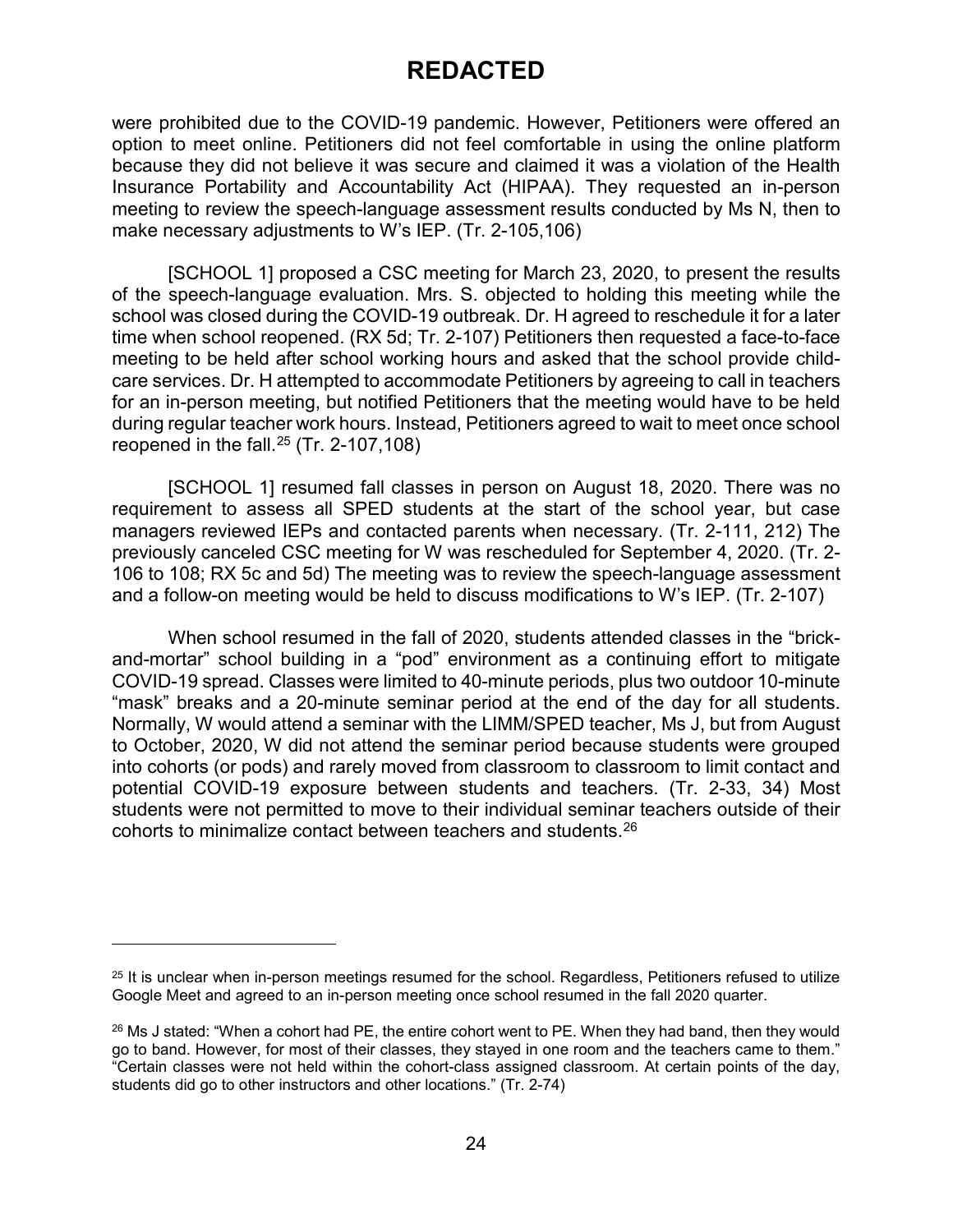Ms J testified that,

[U]nder the block schedule, teachers can call students -- there's two periods, within that seminar, that they can call students to come to them to receive help, get makeup work, whatever's necessary. From August to October, we did not have that luxury; the … students were not being allowed to go to teachers. And they wanted the minimum amount of teachers, adults, possible, in a classroom, again, to try and maintain the COVID recommendations and limit the amount of contact that anybody had with anybody else. (Tr. 2-34)

Ms J testified that nobody was working with W during the seminar period because "he wasn't getting general-education push-in support; that was removed prior to the current IEP. W was sensitive to having anybody work with him in the general-education classroom, so it had been requested that we do not provide what we call push-in support. So no -- which is also why I was not going to the seminar to work with him during those 20 minutes." (Tr. 2-35) In order to provide W the additional 20-minutes seminar time outlined in his IEP that were lost during the fall 2020 schedule, he would have to be pulled from one of his general education classes. "There was essentially nowhere else in the day to make up that time." (Tr. 2-33) As a result of the lost seminar time and lack of contact, Ms J was unable to provide meaningful progress notes for some of W's IEP goals during that period. (Tr. 2-36, 37; RX 3b)

The daily school schedule was again revised on approximately October 26, 2020. (RX 6b) The two 10-minute "mask" breaks were eliminated, the ending times for classes were adjusted, and the seminar period was extended to 40 minutes. Teachers were permitted to call students to their classes during that period to offer help or extra work, as needed. SPED services also resumed, including working with W on IEP goals. (Tr. 2-36) Ms J noted that "in order to allow maximum integration into the general-education setting, all special education students have regular seminar classes. That included W. … I could call [him] to me for seminar, but he still had to report to his seminar teacher and was still considered part of that class. And when there were events or activities going on that involved either his group or his grade, W was part of those, where, if he had been given to me, that changes the situation." (Tr. 2-71) From the end of October to November 2020, Ms J was able to reflect the work she did with W on his IEP goals progress notes. (Tr. 2-  $37)$ <sup>[27](#page-24-0)</sup>

IEP goals were typically developed during CSC meetings. Petitioners provided written goals to the CSC team that they believed W needed to work on. (Tr. 1-137; 166, 167; 2-39) Progress on IEP goals was generally measured on work samples from teachers, work completed during a period, whether the student's level of skill and difficulty for a particular goal had increased, the number of times the student turned in an

<span id="page-24-0"></span><sup>&</sup>lt;sup>27</sup> Since Dr. SS did not have access to the computer program used to input the progress notes for social skills, she provided the data to Ms J to insert them into the program, resulting in Ms J's name appearing on the progress notes. (Tr. 2-48, 49)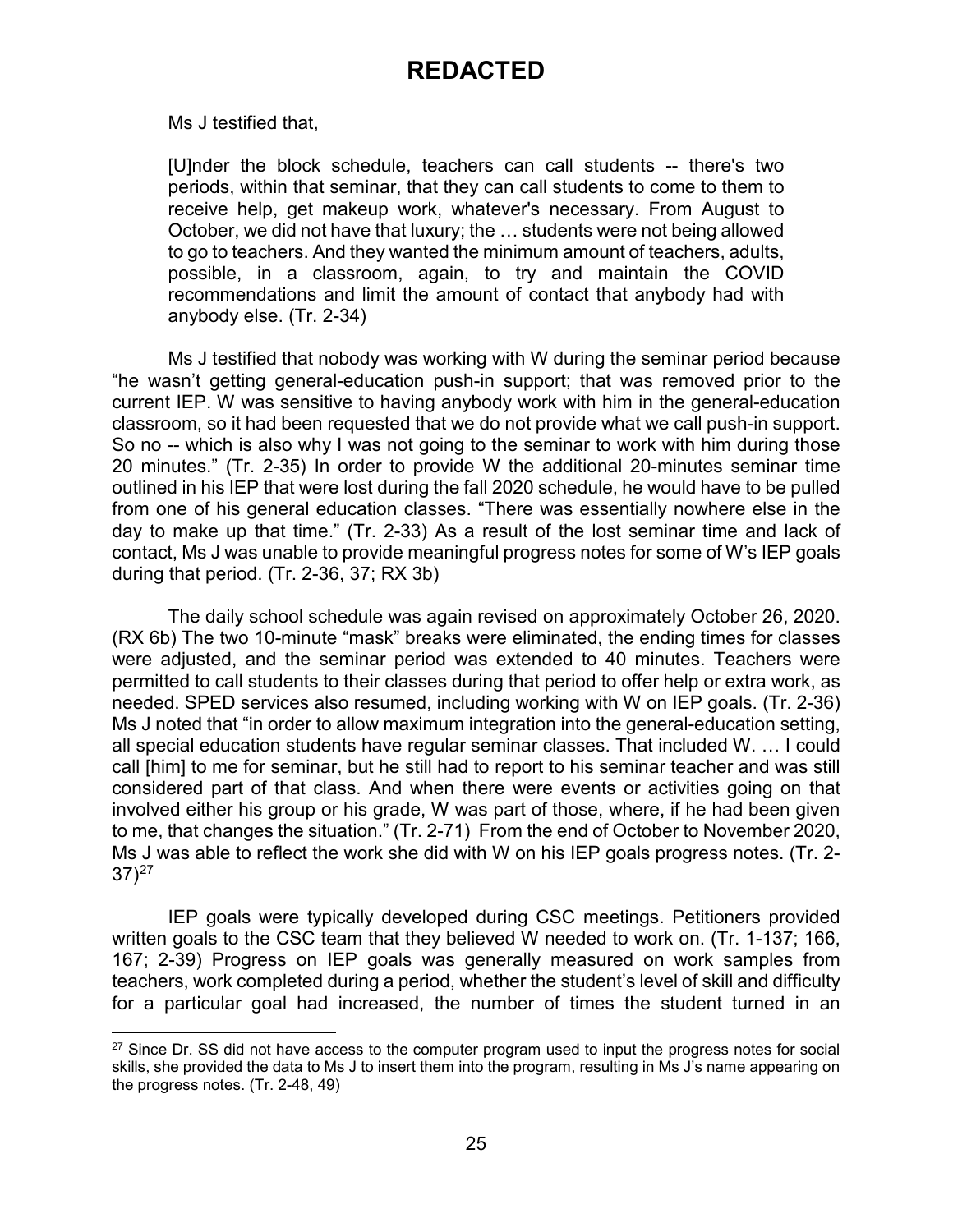assignment, and logs from the resource room and general education classroom. Ms J testified that in W's case, no logs were used to assess progress since his goals did not support their use. (Tr. 2-38, 39) Progress on goals was discussed with the CSC team at the meetings, including teachers' observations on W's progress, his success with the goals, how his progress was affecting his general education classroom, and whether he was making progress in general education. Teachers and team members collaboratively assessed W's progress within the goals. The overall objective was to reduce the gap in W's grade-level work. (Tr. 2-40)

During the 2019-2020 school year, W's 7<sup>th</sup>-grade marks for accelerated math and language arts improved from the third quarter to the fourth quarter.<sup>[28](#page-25-0)</sup> W was primarily a B student during the fourth quarter; generally an improvement from previous quarters that included failing grades in math and language arts.  $(RX 9, p. 2)$  During W's  $8<sup>th</sup>$ -grade school year (2020-2021), his grades included a C- in mathematics, and a B- in language arts. Ms J noted that W did not appear to have any major difficulty maintaining what he had learned from the end of  $7<sup>th</sup>$  grade to the first quarter of  $8<sup>th</sup>$  grade. However, his first quarter  $8<sup>th</sup>$  grade math mark slipped. Ms J noted however, that the two quarters are incomparable since the mathematical concepts taught at the beginning of the year were not a continuation of those taught at the end of the previous year. (Tr. 2-41, 42) [SCHOOL 1] completed IEP progress reports to the extent practicable, and provided them to Petitioners. (RX 3a; 3b)

On September 2, 2020, notice of a CSC meeting to be held on September 4, 2020, was provided to Petitioners.<sup>[29](#page-25-1)</sup> The meeting was to discuss W's speech-language assessment from March 2020 and possible changes to his IEP. (RX 2d)

Petitioners annotated the meeting notice as follows:

Parent request for IEP meeting. The school's failure to provide FAPE. Refusal to issue PWN about reduction in services & denial to provide services in accordance to IEP. Discrimination of child by school.

- \* Request from parents for independent evaluation (written notice).
- \* Written 10-day notice from parents to IEP team about private services.
- \* Parent request for mediation at next meeting.
- \* Missed progress reports. (RX 2d)

During the meeting, Petitioners submitted their request for an independent educational evaluation (IEE) in the form of a "speech evaluation and assessment." (RX 2d). Ms N relayed the results of the speech-language assessment. At the time, Petitioners did not raise concerns about the scope of the assessment, but asserted that a new speech

<span id="page-25-0"></span> <sup>28</sup> Remote learning was implemented during the fourth quarter 2019-2020.

<span id="page-25-1"></span> $29$  The Principal, Dr. H, was unavailable for the meeting. Mr. L, the DoDEA [REDACTED] District Instructional Systems Support Specialist and Autism/Behavior Specialist, attended the meetings as the Acting Assistant Principal. Additionally, an additional general education teacher, Mr. W, attended. (RX 2d)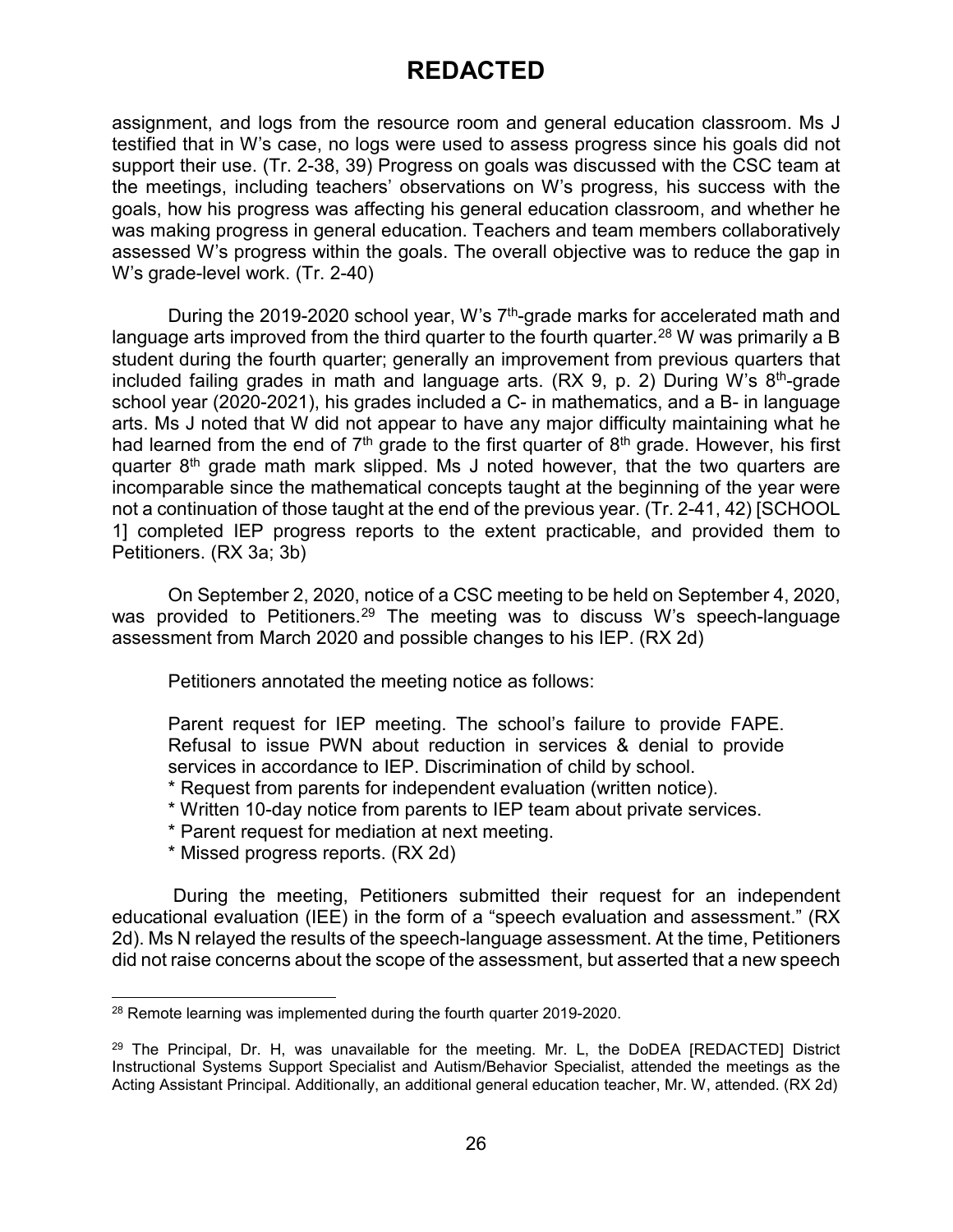assessment should be conducted since the last one was done in March 2020. Petitioners requested that a meeting to adjust the IEP be delayed until October 2020. (RX 2d) The CSC meeting minutes do not reflect a complaint by Petitioners that the assessment did not include "pragmatic speech and written language."

Petitioners requested mediation in September 2020, and Mr. L stated that he became aware of the request and Petitioners' intentions on September 10 and 15, 2020. (PX P; Tr. 3-18) Petitioners allege that they also requested a "stay put" pending completion of the mediation. (Pet. p. 7 (Denial to honor 'stay put')) Mediation occurred from late October to early November 2020. (Tr. 3-38, 39; 4-112) The mediation process failed to resolve the dispute.<sup>[30](#page-26-0)</sup>

On October 1, 2020, a CSC meeting was convened to discuss Petitioners request for an IEE. The District required that the IEE be done by a qualified assessor within the District or Petitioners could choose an external assessor, subject to District qualifications. The assessment was required to be in person, rather than online. Mr. L proposed three speech/language pathologists within the district, two in the [SCHOOL 1] complex and one in [Redacted], [CITY 1]. W's IEP services would continue unchanged until the assessment was completed. (RX 2e) The "Parent Permission for Evaluation" form noted that the assessment was to include individualized testing for articulation assessment; language assessment; and oral/peripheral examination. (RX 2e) Petitioners testified that they only requested an IEE for speech, not for pragmatic and written language, as they now assert. Petitioners planned to request a pragmatic and written language evaluation directly from the provider, rather than note it as part of their IEE request.<sup>[31](#page-26-1)</sup> (Tr. 1-105, 106)

On October 23, 2020, DoDEA approved the IEE to be conducted by a local [REDACTED] provider. A Receptive and Expressive Language Assessment was conducted in October and November 2020, but the final day of testing was not completed due to COVID-19- related restrictions in [CITY 1]. (RX 4c) The assessment report was released on November 9, 2020. The provider assessed oral language ability including both receptive and expressive language skills. (Tr. 4-86) The [SCHOOL 1] Speech Language Pathologist, Ms N, analyzed the IEE report as follows:

So per the CELF-4, that's the Clinical Evaluation of Language Fundamentals, fourth edition, which was administered by the examiner. Sub-test scores for the four sub-tests that were administered are profiled in the average range to significantly above average range. The core language

<span id="page-26-0"></span><sup>&</sup>lt;sup>30</sup> A parent ... may request mediation at any time, whether or not a due process petition has been filed, to informally resolve a disagreement on any matter relating to … the identification, evaluation, or educational placement of a child, or the provision of a FAPE to such child. Mediation shall be confidential. No hearing officer or adjudicative body shall draw any inference from the fact that a mediator or a party withdrew from mediation or from the fact that mediation did not result in settlement of a dispute. *See generally*, Manual, encl. 6, § 4.

<span id="page-26-1"></span><sup>&</sup>lt;sup>31</sup> Petitioners believed that an evaluation for speech included pragmatic speech and written language. They define pragmatic speech to include a child making inappropriate pronouncements in social settings.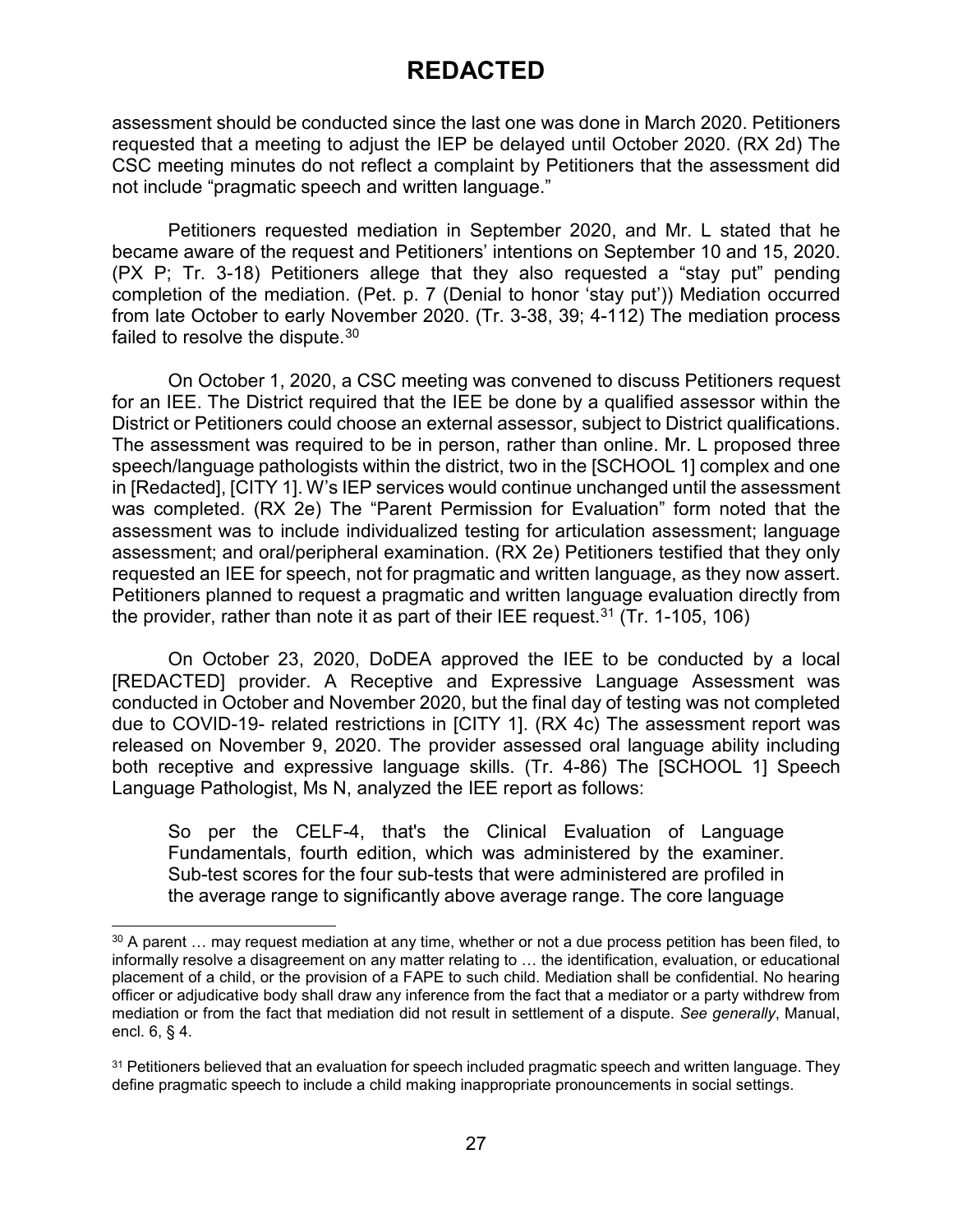score at the very bottom, the scaled score actually there is an error there in her score. She reported it as a 45. That actually was the raw score. She neglected to convert that to a standard score. The correct standard score would be a 108. And the percentile rank is reported accurately as the 70th percentile. So a core language index score of 108 profiled at the 70th percentile is a score which is profiled solidly within the average range. (Tr. 4-87)

Ms N noted the core language assessment was consistent with the findings of the previous speech/language assessment she reported in March 2020. (Tr. 4-88; RX 4c)

On November 9, 2020, Mrs. S notified [SCHOOL 1] that she was requesting a "stay put" for any changes to W's IEP pending the results of mediation. (PX I) Although [SCHOOL 1] and Petitioners had previously agreed to move forward with the IEE, the CSC team ceased all other IEP modification discussions based on the "stay put" concept, which generally prohibits any changes to a child's status during the pendency of any administrative proceeding.<sup>[32](#page-27-0)</sup> If committee members and Petitioners determined that it was necessary to augment or compensate W for services impacted by the COVID-19-related schedule changes, the IEP could have been modified with Petitioners' permission. However, due to Petitioners' stay-put request, no IEP modifications were considered despite the fact that a due process petition had not yet been filed. (Tr. 3-19)

At Petitioners' request, the [SCHOOL 1] Principal met with them on October 7, 2020, to review W's academic file. (PX Q) On November 3, 2020, Petitioners formally requested the Principal provide copies of W's educational records. Dr. H testified that she requested W's academic records and logs from his teachers and the school psychologist, and provided everything she received to Petitioners. (Tr. 2-139 to 146) On November 30, 2020, Petitioners acknowledged picking up envelopes from the school office, but made a second request for "outstanding" student information that they believed was not included in the envelopes. Dr. H replied to Petitioners on December 1 and 4, 2020, that "all existing files have been provided to you." (PX H)

Petitioners filed another stay-put request on December 14, 2020. (Petition, p. 53) On November 24, 2020, Dr. H emailed the CSC team and Petitioners proposing an IEP meeting to review and modify W's current IEP, as needed, "in order to make sure it is current and accurate for his needs." In addition, the meeting was to "administer the WISC and WIAT educational assessments necessary to ascertain W's current 'snapshot' on his present levels of academic achievement and functional performance." Finally, the team

<span id="page-27-0"></span> <sup>32</sup> Maintenance Of Current Educational Placement a. Except when a child is in an interim AES for disciplinary reasons, during the pendency of any proceeding conducted pursuant to this enclosure [Enclosure 6], unless the school and the parents otherwise agree, the child will remain in the then current educational placement. Manual, encl. 6, § 18. *See also*, 34 C.F.R. § 300.518 (Child's status during proceedings. (a) Except as provided in §300.533, during the pendency of any administrative or judicial proceeding regarding a due process complaint notice requesting a due process hearing under §300.507, unless the State or local agency and the parents of the child agree otherwise, the child involved in the complaint must remain in his or her current educational placement.)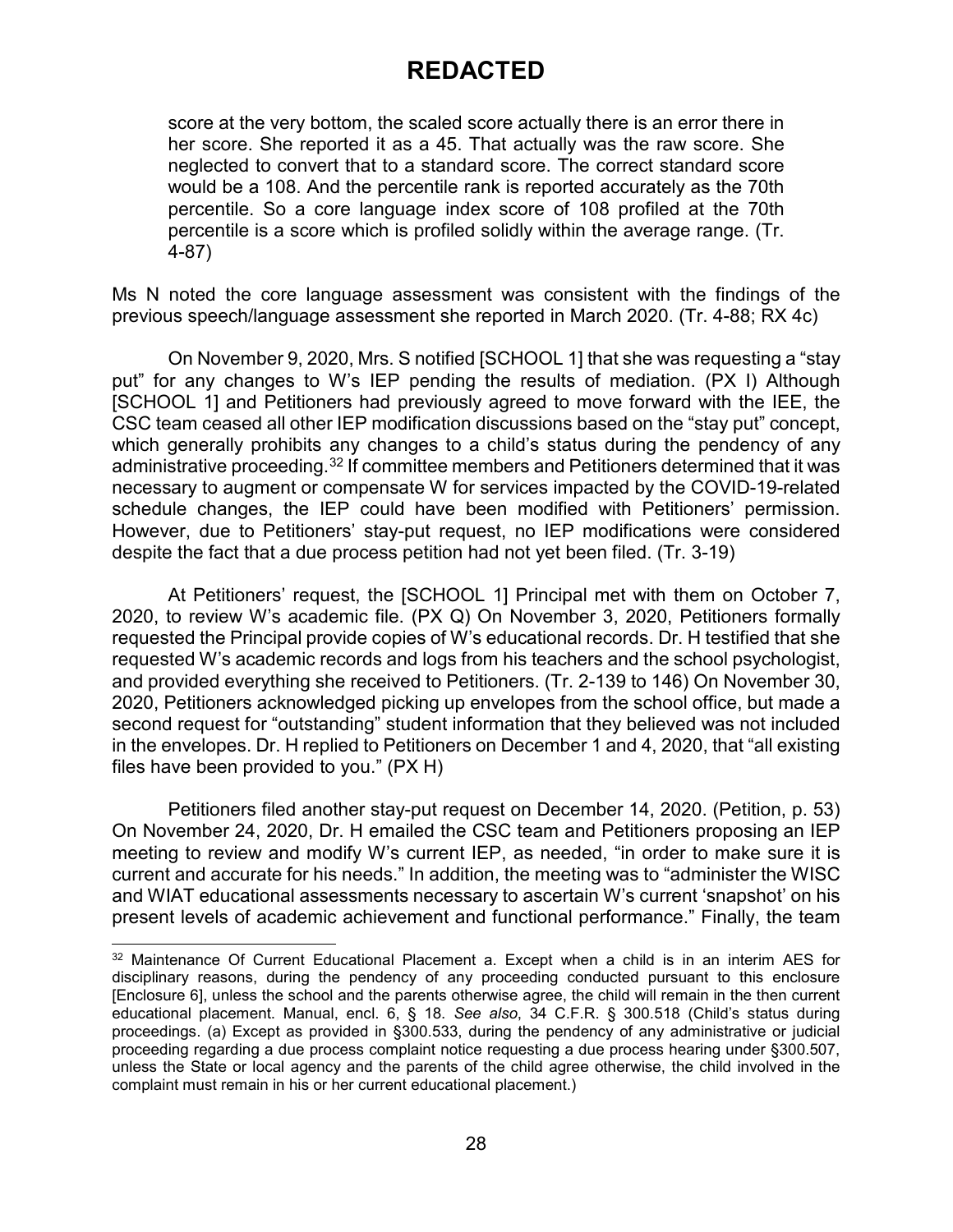was to develop a plan to provide W with any "compensatory educational services" he needed to address the impact of missed services from August 18 to October 27, 2020. If the compensatory services could not be satisfied or completed while W was attending [SCHOOL 1], services would be provided until the date of W's annual review on January 13, 2021. (Petition, p. 51)

A CSC meeting notice was issued on December 3, 2020, for a meeting on December 16, 2020. The notice was signed by Petitioner Mr. S., and was mentioned in Dr. H's email to Mrs. S on December 4, 2020. (Petition, p. 52; PX H) However, no meeting was held. As a result, during testimony, Petitioners' withdrew the Petition allegation claiming a violation of the stay-put notice. (Tr. 1-82 to 84)

Petitioners filed a due-process petition on December 14, 2020. (Response, Ex. 9) A resolution meeting required by statute and DoD regulations was held in January 2021.<sup>[33](#page-28-0)</sup> (RX 7; Tr. 1-105) Mr. L, who was present at the resolution meeting with [SCHOOL 1] CSC team members and Petitioners, stated that Petitioners requested that the student be "made whole." There was a discussion on how to quantify that, and how to compensate W into the future. The discussion included items that the school district did not feel that they could commit to at that point. (Tr. 3-22) He stated that a standard to make a student "whole" was open ended and was not used to determine what, if any, compensatory services were needed. Mr. L testified that the standard would be to place or return a student to a position that he would have been in, had there not been a lapse or reduction in services due to circumstances. (Tr. 3-23)

During the resolution meeting, the school offered minute-for-minute services to replace missed SPED service time from August to October 2020 in the seminar room. For the March 2020 to June 2020 period, [SCHOOL 1]'s position was that additional assessments were needed to determine what, if any, impact the missed time had on W. Mr. L noted that if it was determined that W still required compensatory services upon leaving the district, DoDEA would provide them or support appropriate services until it was determined that the student was in a position that he would have been in, had there not been a lapse or reduction in services. (Tr. 2-24)

At the resolution meeting,<sup>[34](#page-28-1)</sup> [SCHOOL 1] noted that IDEA and Federal fiscal laws prohibited monetary compensation, but payments could be made to reimburse services provided by an outside provider. (RX 7a) [SCHOOL 1] offered augmented services, based on the impact of the remote learning period, to include 860 resource-setting minutes that were missed from March to June 2020. During that period, all student sessions went from

<span id="page-28-0"></span><sup>33</sup> A resolution meeting shall be convened by DoDEA and a resolution period afforded, in accordance with this enclosure, for any dispute in which a due process petition has been filed regarding the identification, evaluation, or educational placement, or the provision of FAPE for children ages 3 to 21, inclusive. Manual, encl. 6, § 7.

<span id="page-28-1"></span><sup>&</sup>lt;sup>34</sup> The resolution meeting minutes note that "discussions held, minutes, statements, and other records of a resolution meeting, and any final executed resolution agreement are not presumed confidential and therefore are discoverable and admissible in a due process proceeding, appeal proceeding, or civil proceeding, except when the parties have agreed to confidentiality. (RX 7a)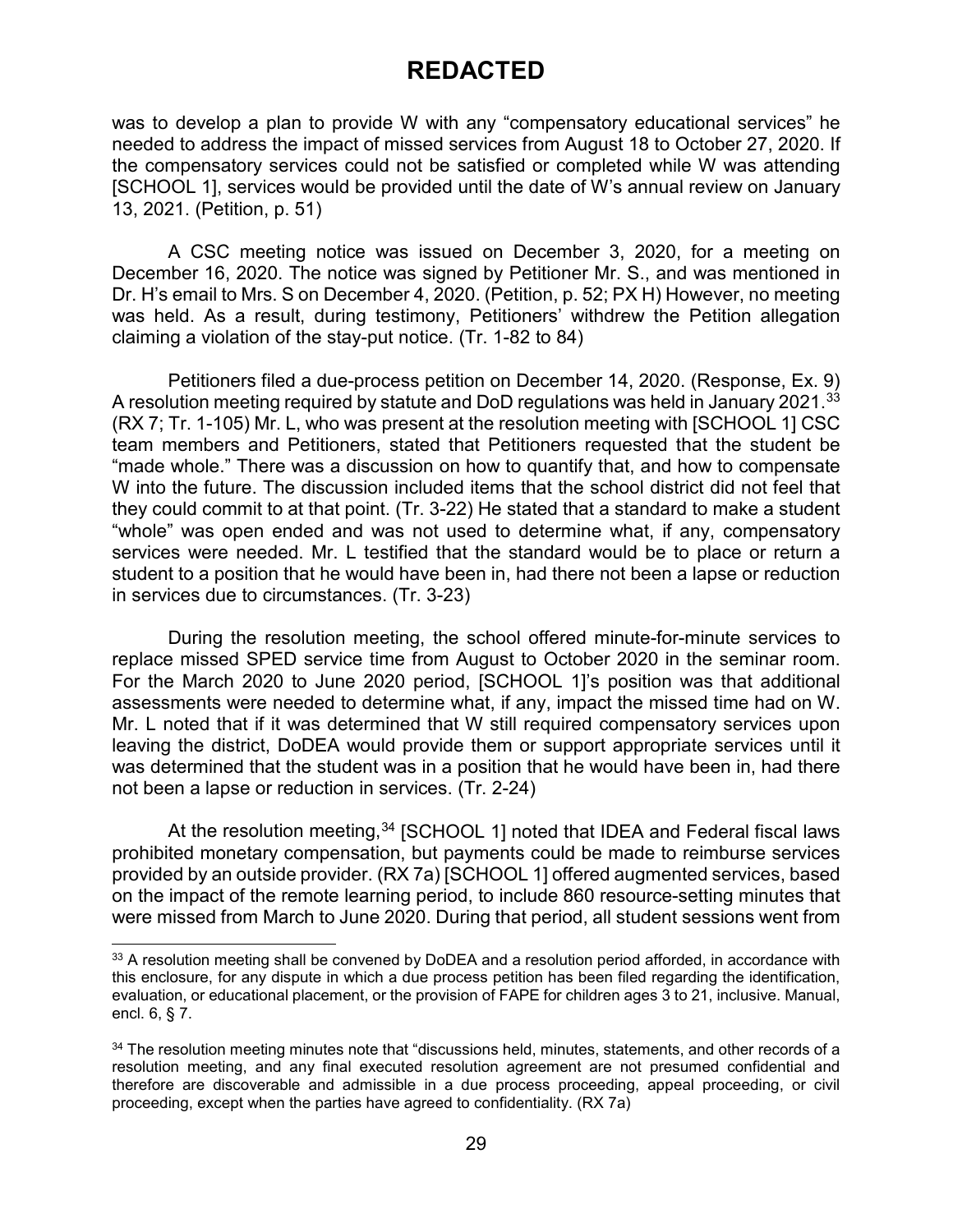approximately 67 minutes per session, to 30 minutes per session because of the remote learning platform. [SCHOOL 1] also proposed to compensate W with 1,675 resource minutes missed from August to November 2020. In addition, [SCHOOL 1] offered to update assessments to determine the impact on W, to determine his present levels, and to complete the IEE process. They also offered any other appropriate assessments to help the team determine any potential impact, and to supply current present levels for appropriate IEP and program development. The school pledged to share work samples and performance data from the school and providers with Petitioners as they became available.

The offer was extended to include W's current school, [SCHOOL 2], who would provide continued service and compensatory services. Mr. L offered to include assessments for speech and language that would analyze pragmatics and an educational assessment for written language, as requested by Petitioners.

Petitioners noted their continued desire for DoDEA-funded ABA therapy from an outside source, and testing for speech, pragmatics, and written language. Petitioners also suggested that [SCHOOL 2] provide education services, and that other services could be provided by an outside ABA provider. They also requested that DoDEA pay for outside assessors to determine W's social emotional/functional behavior needs. They also asked about the continuation of services once they leave [CITY 2] and W attends another school outside of DoDEA, and they wanted compensatory services to continue until W was "made whole."

DoDEA offered to ensure that the missed minutes were recouped during the next 18 months while W was at [SCHOOL 2], but DoDEA could not project W's level of performance beyond that time. Petitioners reiterated that they wanted assurances that W would receive services until he was made whole, regardless of whether it takes "five months or five years." At that time, Petitioners rejected all of the school's offers and opted to continue with due process. (RX 7a)

Petitioners expressed their view of the resolution meeting and expected outcomes in testimony as follows:

The school might have offered us many things, but our question was from our personal perspective, if you deal with somebody who can't even hold up to all the promises that were made -- can't even fulfill a simple IEP, how would they be able to fulfill when there would be a resolution agreement? What would change? How would we know that what they promise us in the resolution meeting would be really what they do for W? And when W is going to high school and looking at his PSAT scores, I think we as parents -- we just cannot waste any more time and just deal with noncompliance and just the inability to address his needs in an appropriate manner. And we thought that the only possible resolution would be -- or part of the resolution would be due process where there's some type of independent supervision or at least an order that has that additional weight for the school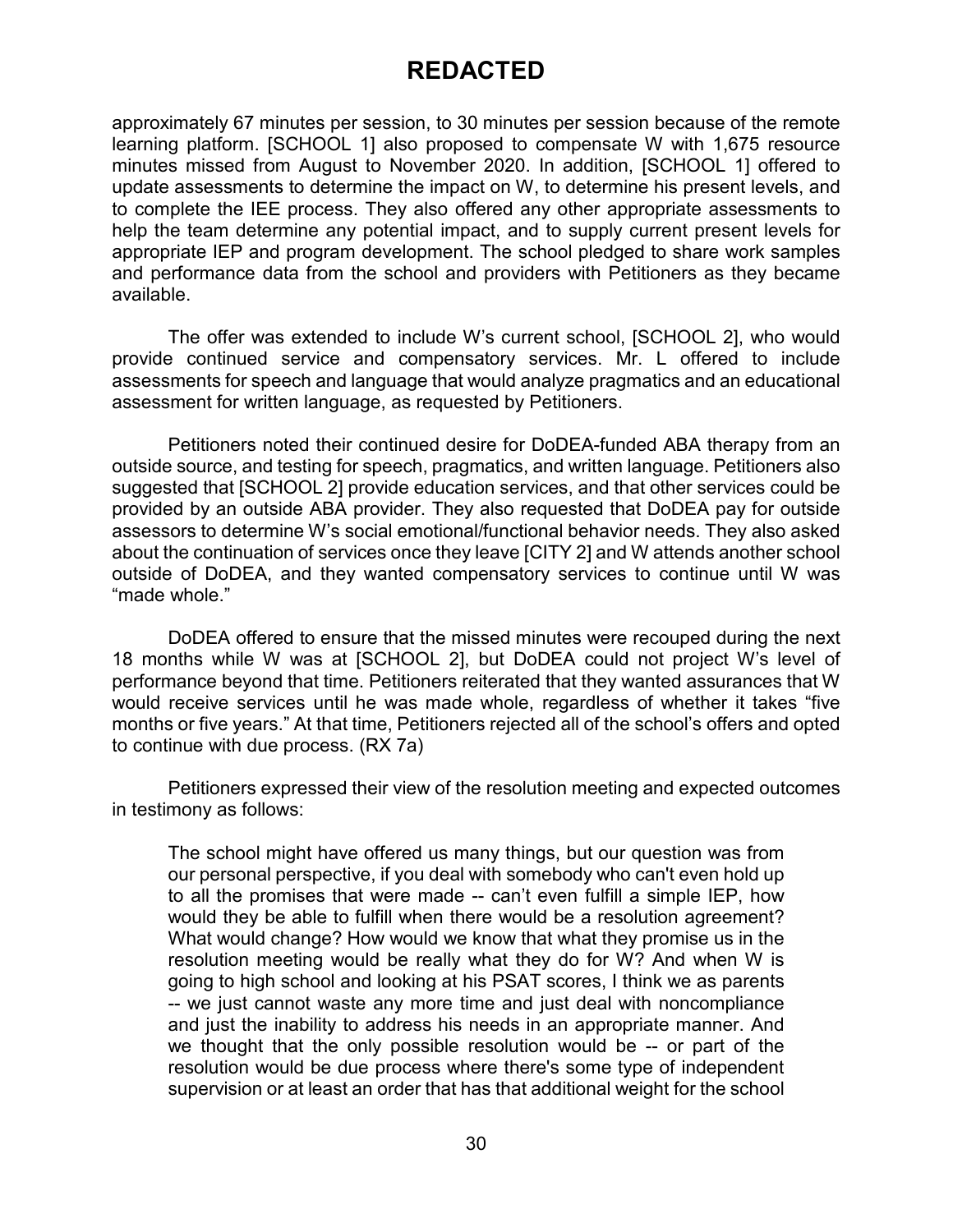to fulfil whatever will be decided. And like we said, if W goes to college or not, that's like another page for him. But we should all agree that nobody should stand in the way of him at least trying. (Tr. 4-120, 121)

#### **CONCLUSIONS OF LAW**

The parties generally agree that W lost some of the service time he was required to receive under the IEP during the remote learning period from March to June 2020, and during the fall 2020 quarter, August to December 2020. The lost service time was not due to an intentional or malicious act by DoDEA or [SCHOOL 1]. Rather, it resulted from a most unusual and unexpected event, a global pandemic that closed schools and fundamentally changed the way people interacted with each other. In response to a local (and global) health crisis that endangered children and adults alike, DoDEA and [SCHOOL 1] ensured that their students maintained a healthy and safe environment, while still providing educational services in the best way possible. The resulting remote learning environment and later "pod" environment once the students returned to the brickand-mortar school, enabled teachers and students to limit potential interpersonal exposure to the COVID-19 virus while maximizing instruction under the circumstances. However, as witnessed in countless school districts worldwide, remote learning and the "pod" environment has its limitations, especially for those with learning impairments.

DoDEA and [SCHOOL 1], like districts and schools around the world, should be commended for their quick and efficient transition from the physical classroom to a fullyremote environment, a monumental task on short notice. All students lost education time and dealt equally with limited resources due to public health and military installation restrictions. Special education students also lost specifically designated instruction and support services designed to enable them to learn and progress academically.

As defined in the IDEA, a FAPE comprises special education and related services, both instruction tailored to meet a child's unique needs and sufficient supportive services to permit the child to benefit from that instruction. 20 U.S.C. § 1401(9), (26), (29). *See*, *e.g., Fry*, 137 S. Ct. 743 (2017). Under the IDEA, the IEP serves as the primary vehicle for providing each child with the promised FAPE. *Honig*, 484 U.S. at 311 (1988). However, IDEA does not give the parents of disabled children veto power over a district's decisions regarding the management of its schools. *N. D. v. State Dep't of Educ.,* 600 F.3d 1104 at 1117 (9th Cir. 2010) (quoting *Van Duyn v. Baker Sch. Dist*. 5J, 502 F.3d 811, 822 (9th Cir. 2007)).

In an early pandemic-related temporary restraining order application case, a U.S. district court noted "the school district is operating under a statewide directive to provide online education until the COVID-19 outbreak improves…. These closures protect the health and safety not only of students but also of teachers, staff, families and anyone at risk of serious illness or death as a result of a school based outbreak … there is a strong public health interest in maintaining uniform adherence to policies and in limiting the use of exceptions…. On balance, given the unprecedented health crisis to which the school district's IEP implementation seeks to respond, the public interest factor favors the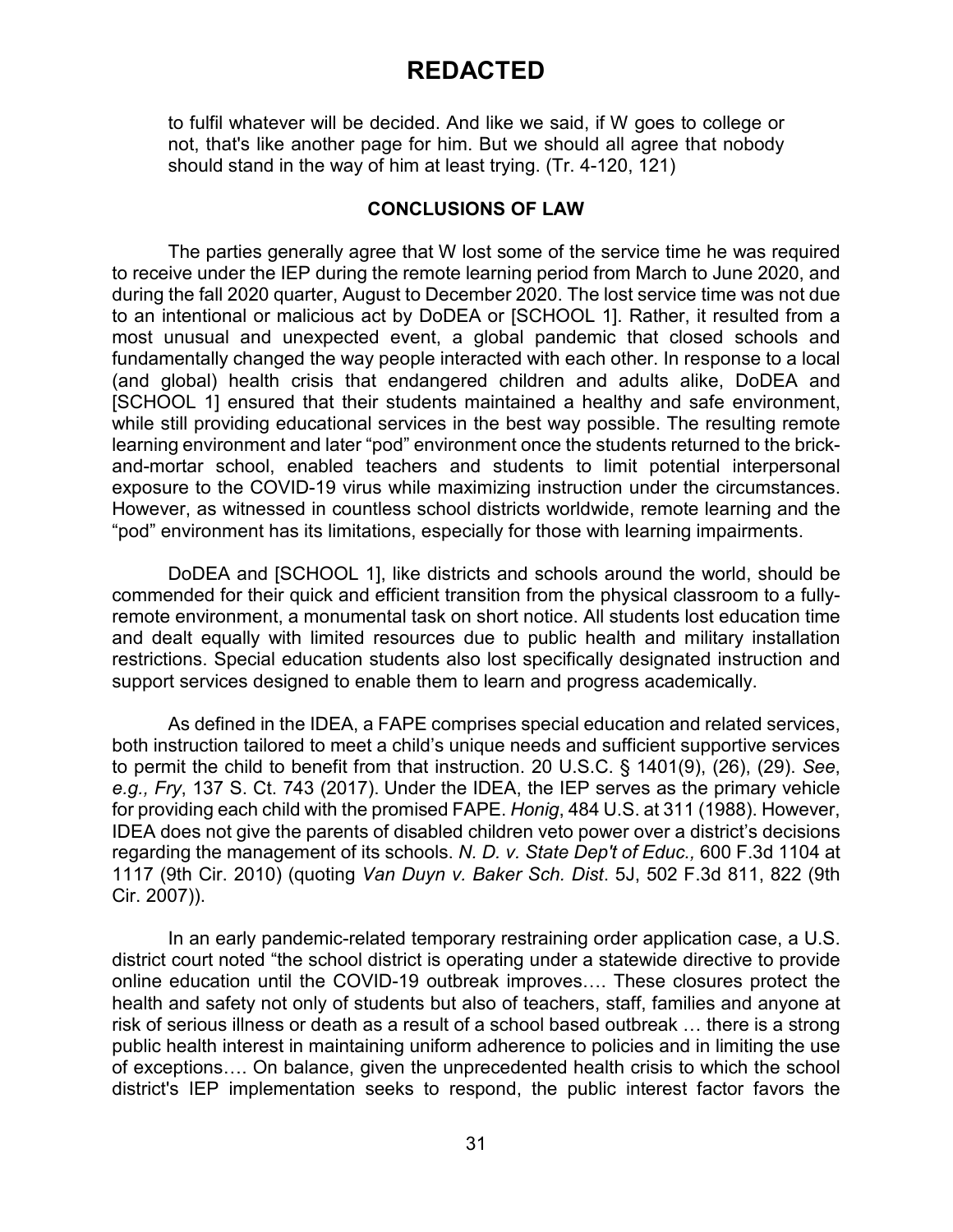district." (Citations omitted) *E.M.C. v. Ventura Unified School District,* 2020 U.S. Dist. LEXIS 232006, 2020 WL 7094071 (C.D. Cal. 2020).

The United States Department of Education (USDOE) issued guidelines on September 28, 2020, maintaining that even during the present COVID-19 pandemic and regardless of "what primary instructional delivery approach is chosen[,]" state and local educational agencies and IEP Teams "remain responsible for ensuring that a [FAPE] is provided to all children with disabilities. Regardless of what "primary instructional delivery approach is chosen … IEP teams remain responsible for ensuring that a FAPE is provided to all children with disabilities." We understand circumstances are always subject to change and recognize that ultimately the health and safety of children, families, and the school community is most important. Districts must make "every effort to continue to provide children with disabilities with the special education and related services appropriate to their needs. As conditions continue to change throughout the country, some of the special education and related services included in a child's IEP may need to be provided in a different manner; however, all children with disabilities must continue to receive FAPE and must have "the chance to meet challenging objectives." (*citing*, *Endrew F.*, 137 S. Ct. at 1000). [35](#page-31-0) *See also*, *Marrero v. Puerto Rico*, 2021 U.S. Dist. LEXIS 11602, 2021 WL 219195 (D. PR 2021).

The DoDEA special education "best practices" policy statement noted that:

[S]pecial education personnel recognize the importance of specially designed instruction to meet the unique needs of each student with an IEP and understand that there is no one way or defined method to adequately and equitably meet these students' needs during the school building closures. … [T]his is an unprecedented event, and this guidance is balanced with the realization that district and school leadership manage rapid response processes to ensure the health and wellbeing of students, staff, spouses and out service men and women. As such, school and district leadership are encouraged to make the best decisions possible considering local response requirements, and resources, while balancing free appropriate public education requirements with the health and safety of our communities. (RX 8c)

DoDEA published COVID-Related Compensatory Recovery Services Guidance on December 28, 2020 (promulgated March 25, 2021). (RX 8d) The guidance notes that "COVID-related compensatory recovery services are an equitable remedy designed to repair educational and functional deficits resulting from disruptions, delays, and/or access to student services created by the COVID-19 global pandemic when schools are in operation." DoDEA recognizes that "due to situational conditions (unavailability of services, constraints of remote learning methods, etc.), some students may not have

<span id="page-31-0"></span> <sup>35</sup> United States Department of Education, Implementation of IDEA Part B Provision of Services in the COVID-19 Environment, Office of Special Education Programs, (Sept. 28, 2020), [https://www2.ed.gov/policy/speced/guid/idea/memosdcltrs/qa-provision-of-services-idea-part-b-09-28-](https://www2.ed.gov/policy/speced/guid/idea/memosdcltrs/qa-provision-of-services-idea-part-b-09-28-2020.pdf) [2020.pdf.](https://www2.ed.gov/policy/speced/guid/idea/memosdcltrs/qa-provision-of-services-idea-part-b-09-28-2020.pdf)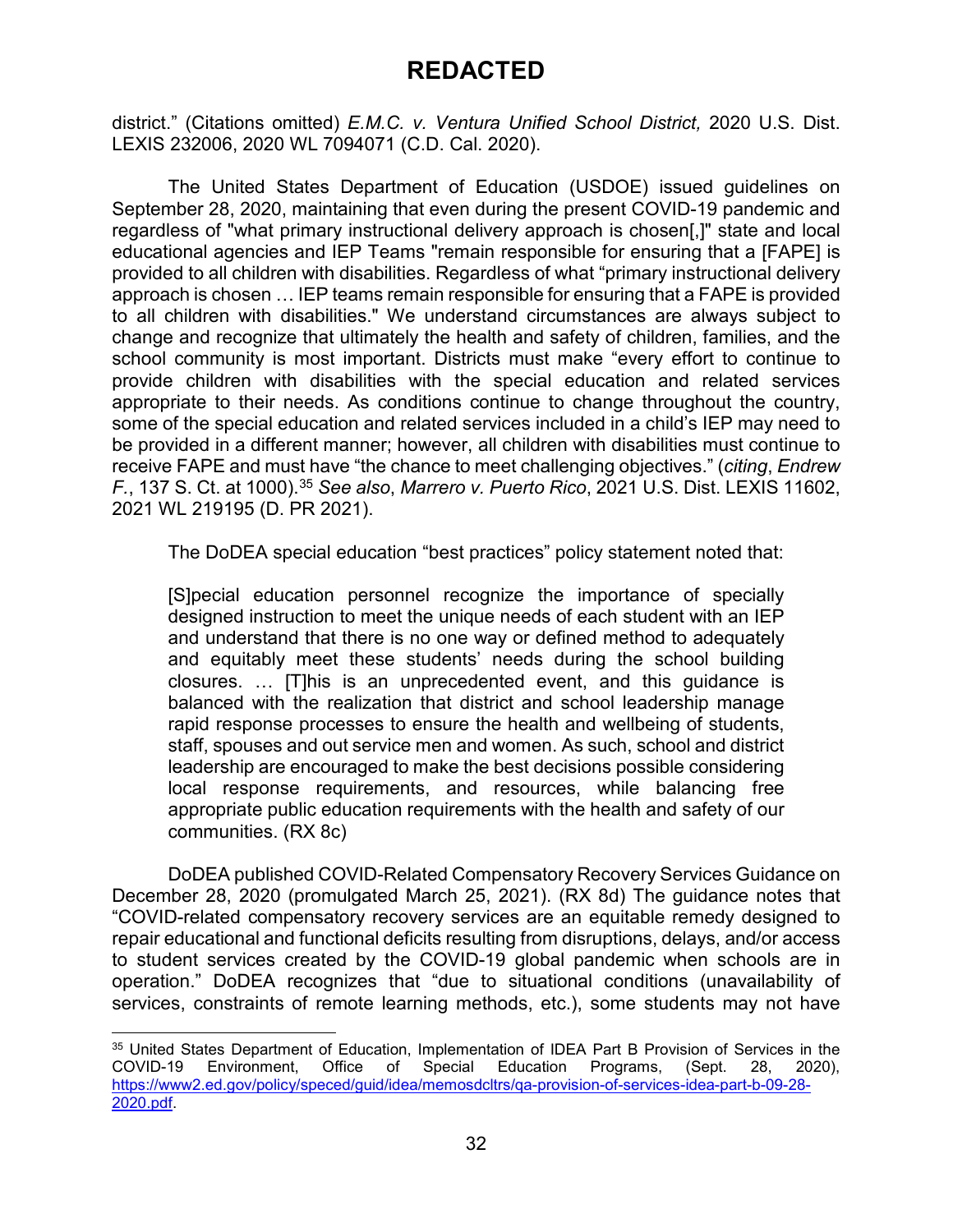received services specified in their IEPs or may have received only partial support and attention for some areas of their identified needs." It tasks CSC teams to make individualized determinations whether and to what extent compensatory recovery services are needed, including specially designed instruction and/or any related services, and determine whether compensatory recovery services are needed to address progress or skills lost due to the disruption to the provision of a FAPE.

Two circumstances that will prompt consideration for compensatory services include delay or lapse in services and insufficient/ineffective services. Compensatory recovery services include educational services needed to make up for skills or learning that have been lost as a result of a lapse, delay, or insufficiency in the provision of IEP services due to COVID-19-related circumstances. Related services are those required for the student to benefit from his or her special education program and may include *inter alia*, psychological and counseling services, language, speech, and hearing services. (RX 8d)

The guidance notes that students are not automatically entitled to compensatory recovery services. "While schools may not have been able to provide all educational and relates services in the same manner as their in-person instruction, many students still received an effective degree of services within the remote platform." An individualized determination on whether a student requires compensatory recovery services should include information regarding:

- The provision of FAPE during school closure.
- What services were provided to the greatest extent possible during the time inperson instruction was suspended. The school should document the continuity of learning activities that were accessible to the student, the IEP services that were provided, and related communications with student and parents.
- The student's educational progress and achievement. Progress monitoring during remote learning activities should be analyzed in conjunction with data about the student achievement and progress at other instructional intervals (during previous school years and first semester of SY 2019-2020 prior to closure due to COVID-19).
- Documentation, such as rate of learning or loss/regression of skills that had been previously mastered, to provide insights about the impact of the disruption of services due to school closures or other aspects of the virtual learning environment. (RX 8d, FAQ)

Services/remedies must be individually determined and directly linked to the denial of educational progress and achievement, including lack of progress toward the student's IEP goals and ability to participate and progress in the general education curriculum. The services must also be reasonably calculated to enable the student to make appropriate progress in lights of his or her circumstances, including any regression or loss of skills that occurred as a result of disruption of services due to school closures or delays in the start of services. (RX 8d, FAQ)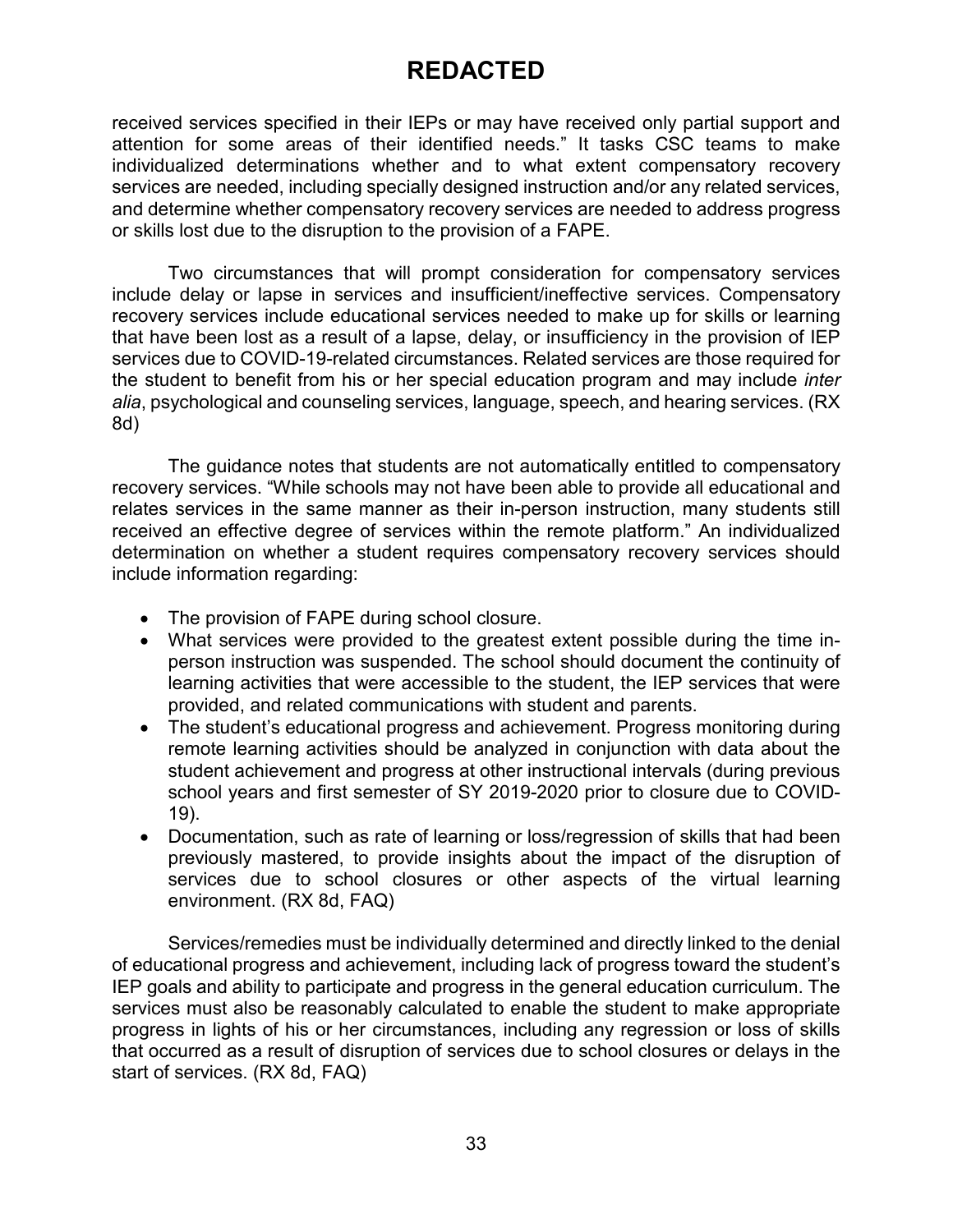Petitioners asserted numerous procedural and substantive violations of the IDEA. The burden of proof and persuasion in due process cases is on the Petitioners. *See, Schaffer v. Weast*, 546 U.S. 49, 56 (2005). Overall, the evidence in this case does not support a significant procedural violation, a denial of a FAPE, or a material failure to implement W's IEP.

Following are specific findings with respect to Petitioners' allegations:

#### 1. Speech Language Evaluation from Jan/Feb 2020

In December 2019, Petitioners raised concerns about W's speech services and needs. The SLP/Assessor offered to open a formal speech and language assessment to determine W's specific needs. At the January 13, 2020 CSC meeting, the team discussed W's need for a speech and language assessment. The team agreed to an assessment plan for speech and language testing only. Assessments were to be done in articulation, language, and the oral/peripheral examination per the discussion at the CSC meeting and the recommendation by the speech language assessor. Petitioners agreed and signed a permission form in which they specified, "only speech/language assessments." The evaluation was conducted and the report was issued on March 8, 2020. In addition, [SCHOOL 1] agreed to an independent educational evaluation (IEE) and offered other appropriate assessments to help the team determine any potential impact from the 2020 school year, and supply current present levels for an appropriate IEP and program development.

This allegation reflects a disagreement or misunderstanding as to the scope of the assessment. To the extent it involved a procedural violation, it did not impede W's right to a FAPE, significantly impede Petitioners' opportunity to participate in the decisionmaking process, or caused a deprivation of educational benefits. Additionally, the evidence does not suggest W was denied a FAPE as a result. Simple disagreement is not enough to demonstrate error by the school.

### 2. Material Failure to Implement the IEP

Throughout the 2019/2020 spring and 2020/2021 fall quarters, a FAPE was provided to W. In light of the changes to the provision of education necessitated by the COVID-19 pandemic and HPCON CHARLIE restrictions, all [SCHOOL 1] students were treated equally and all received educational instruction in a remote environment. [SCHOOL 1] and DoDEA acknowledge that W's service minutes as prescribed in his IEP were not fulfilled as originally intended. However, the [SCHOOL 1] administration, teachers, and school staff made every effort to adapt their instruction to the new realities of online schooling, and provide SPED services the extent practicable. They also ensured continuous communication with W and Petitioners through various means, and remained open to discussion of any problems or educational shortcomings. Near the start of online learning, Petitioners were notified of the changes to the provision of educational services in the general and special education environments, the school's efforts to provide specially designated instruction online, and special education services in the group and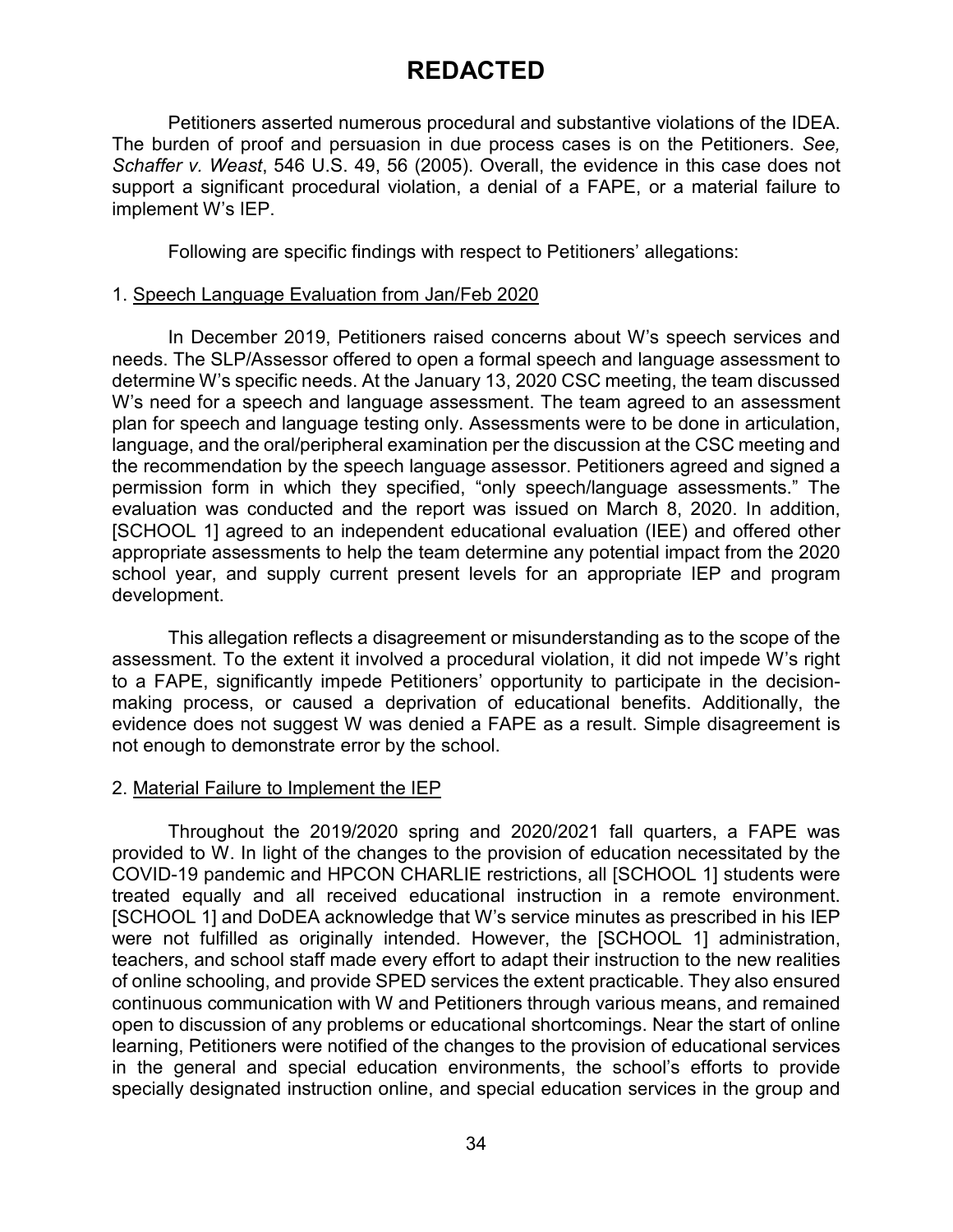independent settings in an effort to mirror as closely as possible, the IEP requirements. Petitioners were informed and asked to consent, but Petitioners refused to acknowledge the notice and submit their consent.

Petitioners have not carried their burden to show that W failed to make meaningful progress under the circumstances, or that FAPE was denied by the changes in educational operations. Although [SCHOOL 1] acknowledged that IEP service minutes were missed as a result of the online and restricted fall school schedules, and offered compensatory services, there is insufficient evidence to show that W regressed as a result or was denied FAPE at any time. W's grades showed a general improvement despite remote learning and the restricted fall schedule, and he advanced to the next grade on time.

The Supreme Court noted that the IEP must, at a minimum, "provide personalized instruction with sufficient support services to permit the child to benefit educationally from that instruction." *Rowley*, 458 U.S. at 203. In addition, "[the IEP] should be reasonably calculated to enable the child to achieve passing marks and advance from grade to grade." Rowley, 458 U.S. at 204. "To meet its substantive obligation under the IDEA, a school must offer an IEP reasonably calculated to enable a child to make progress appropriate in light of the child's circumstances. The 'reasonably calculated' qualification reflects a recognition that crafting an appropriate program of education requires a prospective judgment by school officials. The [IDEA] contemplates that this fact-intensive exercise will be informed not only by the expertise of school officials, but also by the input of the child's parents or guardians." Further, "[a]ny review of an IEP must appreciate that the question is whether the IEP is reasonable, not whether the court regards it as ideal." *Id.* (emphasis in original). *Endrew F.,* 137 S. Ct. at 999.

In assessing whether a school provided a FAPE, "courts should endeavor to rely upon objective factors, such as actual educational progress, in order to avoid substituting [their] own notions of sound educational policy for those of the school authorities which [they] review." *MM ex rel. DM v. School Dist. of Greenville Cnty*., 303 F.3d 523, 532 (4th Cir. 2002) (internal quotation marks and brackets omitted). Indeed, "it is a longstanding policy in IDEA cases to afford great deference to the judgment of education professionals." *Endrew F.,* 137 S. Ct. at 1001

The evidence shows that W's IEP was reasonably implemented during the 2020 school year, given the unprecedented operational changes required to keep students and teachers safe. The evidence suggests that W made satisfactory progress in his educational goals, and appropriately advanced to the succeeding grade level. Insufficient evidence was introduced to support the contrary. The evidence did not support petitioners' claim that W was materially affected by the implementation of pandemicrelated policies. Petitioners failed to meet their burden of production and persuasion in attempting to show that Respondents erred in any aspect of the delivery of special education and related services under the circumstances, or that the school engaged in any procedural violations or denied him a FAPE at any time.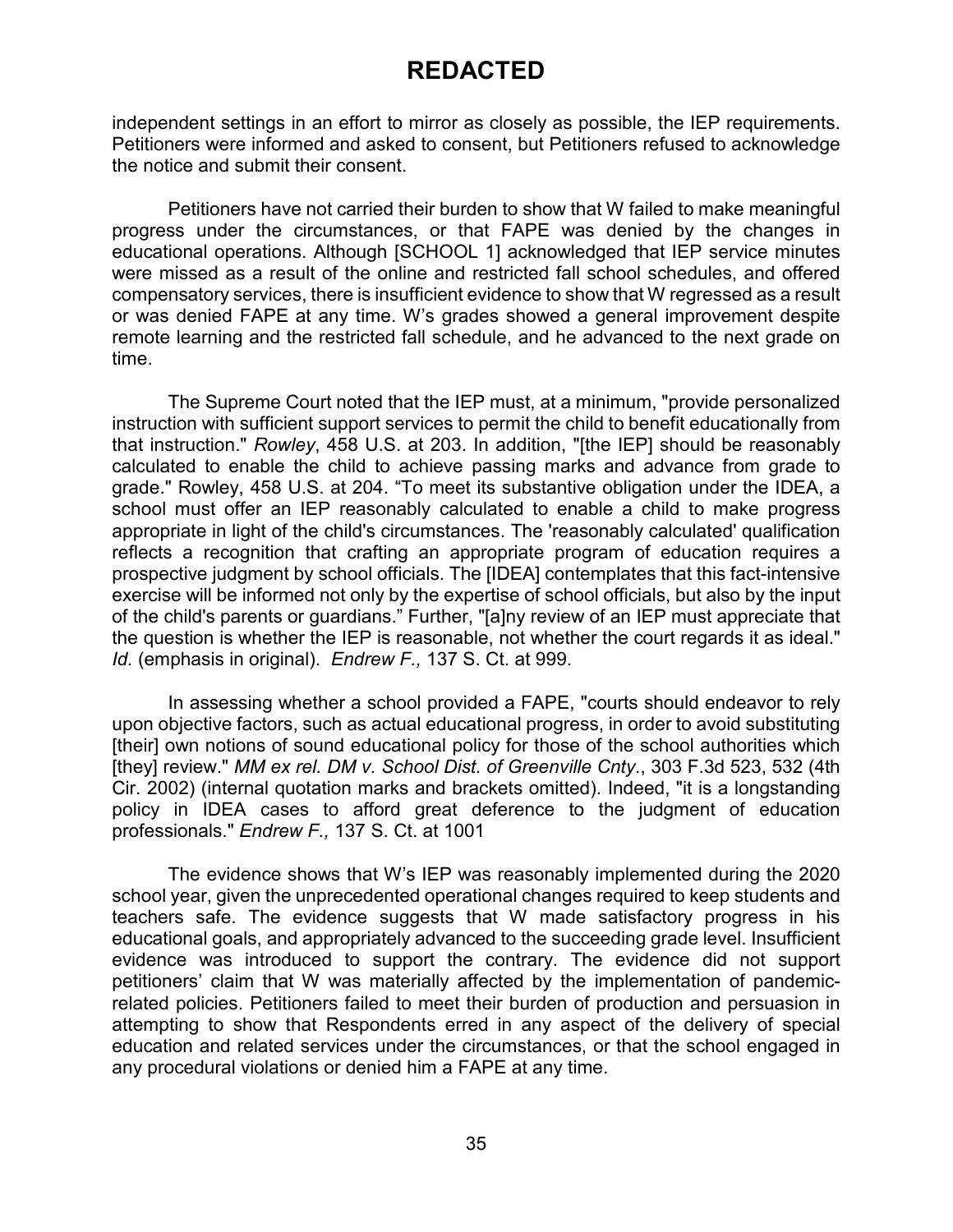### 3. IEP Goals

Petitioners were properly notified of the IEP goals, and were an integral part of their development. The evidence suggests that appropriate methods of measurement were satisfactorily explained to Petitioners and the goals were appropriately evaluated. At times, some goals could not be measured due to incomplete data because of operational changes brought about by the pandemic. [SCHOOL 1] and the CSC team remained engaged with Petitioners during CSC meetings and by other means when CSC meetings were unavailable or limited. Petitioners' ultimate disagreement with W's attainment or failure to attain certain goals is not supported by substantial or persuasive evidence. Likewise, it did not rise to a procedural violation that impeded W's right to a FAPE or the parent's opportunity to participate in the decision-making process, nor did it cause a deprivation of educational benefits.

#### 4. ABA Referral Request From Petitioners

Petitioners' request that [SCHOOL 1] provide or utilize a specialized form of social and behavioral therapy using the applied behavioral analysis (ABA) method was properly considered, fully discussed with Petitioners during CSC meetings, and ultimately denied. ABA therapy is not generally offered at [SCHOOL 1] or authorized by DoDEA, but the school psychologist, Dr. SS, agreed to use some ABA methods in her work with W. She noted however that other types of behavioral therapy options were reasonably available and appropriately utilized, and that W's behavior improved during the remote learning period and through the fall 2020 quarter.

Special education legislation was designed to involve parents and give them a voice in the education program being offered their child with special education needs. *See Clay T. v. Walton County School District*, 25 IDELR 409, (Jan. 29, 1997). However, there is nothing in the legislation itself, in its history, or in its interpretation by the courts, which suggests that it was intended to empower parents to the point where they can dictate the kind of program they want the school to provide, without providing sound and persuasive evidence or authority that what they are proposing is necessary to assure that their child will receive an educational benefit. *See Roy and Anne A v. Valparaiso Community Schools*, 25 IDELR 413 (Jan. 30, 1997). No such "sound and persuasive" evidence or authority was introduced by Petitioners. Nor was there compelling evidence that their preferred method of behavioral therapy was necessary to ensure that W received an educational benefit not otherwise provided by [SCHOOL 1]. The CSC team's denial of Petitioners desired method of social and behavioral therapy was appropriate and does not constitute a denial of a FAPE.

In addition, there was no predetermination of W's placement during the remote learning or fall 2020 quarter. Petitioners were an integral part of CSC team discussions and 2020 IEP development with respect to placement of W in the least restrictive environment. His placement did not materially change as a result of the remote learning environment or fall schedule, and the evidence suggests W was "educated to the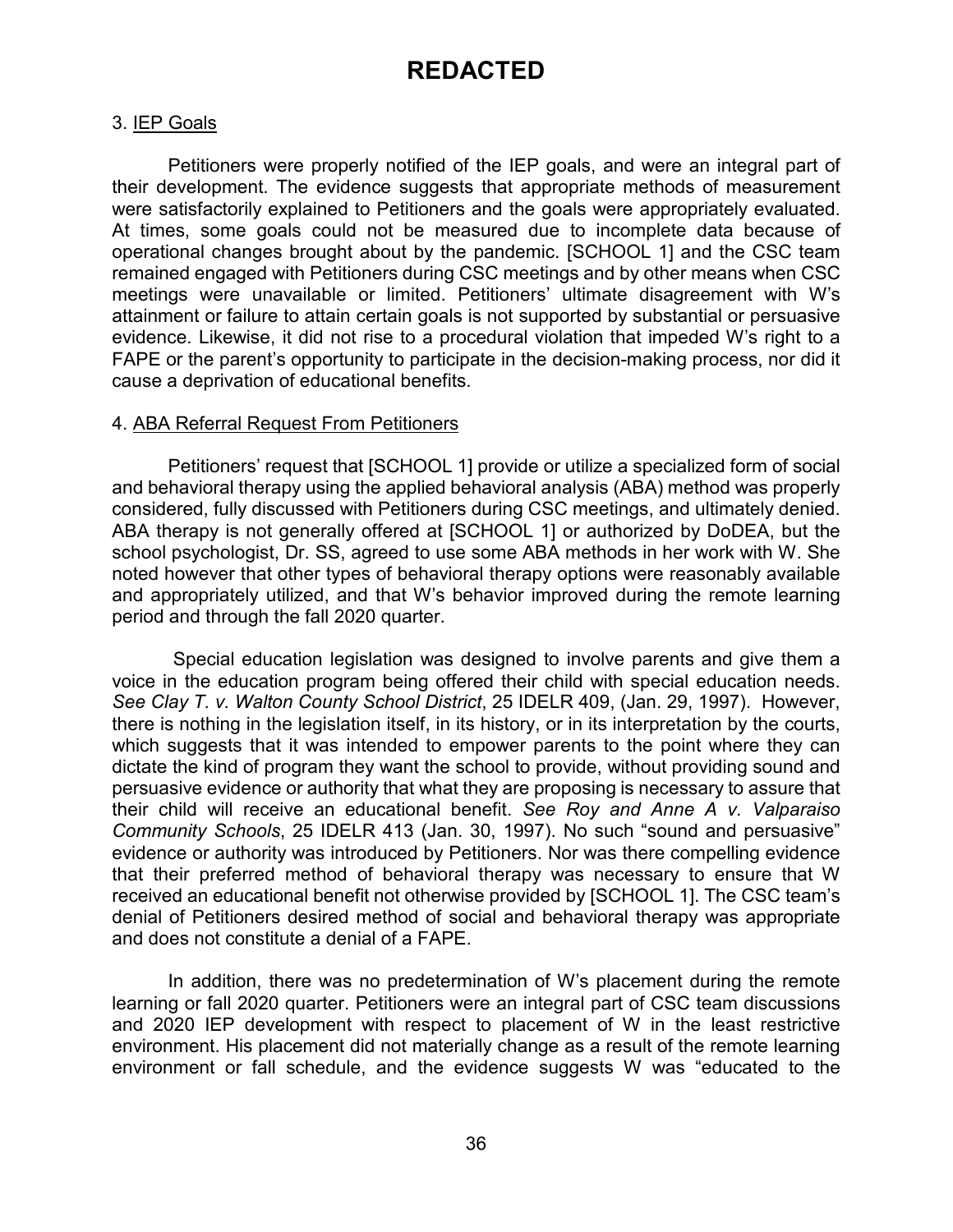maximum extent possible with children who are not disabled."[36](#page-36-0) The use of alternative social and behavioral therapies instead of a specific ABA therapy is an appropriate exercise of discretion of the CSC team, and does not constitute a change in placement.

Although Dr. SS did not recall providing outside ABA resource information to Petitioners, the provision of such information is optional. The school's decision with regard to outside recommendations is within the discretion of the CSC team and did not rise to a denial of FAPE or a failure to appropriately implement W's IEP.

### 5. Predetermination and Prior Written Notice

The evidence does not support Petitioners' claim that W's "educational and civil rights" were violated by the school's decision to institute remote learning and a restricted fall schedule during the pandemic. As stated earlier, changing school operations for all students to ensure their health and safety does not constitute "predetermination." Any suggestion to the contrary is unreasonable and ignores the realities of the unprecedented circumstances with which the school faced.

As stated above, reasonable and appropriate notice was provided to Petitioners of educational changes as they occurred, to the best of the school's ability. The school's decision with regard to how and when they provide notice to parents is an administrative matter that did not rise to a procedural violation that impeded W's right to a FAPE or the parent's opportunity to participate in the decision-making process, nor did it cause a deprivation of educational benefits. The evidence does not suggest a denial of a FAPE or imply a failure to appropriately implement W's IEP. Likewise, Petitioners' claim that [SCHOOL 1] failed to provide PWN explaining policy decisions during the pandemic, or notice that a FAPE was to continue during these periods, are unfounded. Petitioners' claims are unsupported by the evidence and fail to show that W was denied a FAPE due to PWN inadequacy or timing.

### 6. Predetermination of Placement and FAPE

The allegation that [SCHOOL 1] engaged in "unilateral" predetermination of W's placement and impeded his ability to obtain a FAPE are unsupported by the evidence. The decision to close [SCHOOL 1] and implement a remote learning plan was applied to all students, regardless of education status. Alternative options were not realistically available, and Petitioners never raised questions about alternate schooling options. Their ability to opt out of DoDEA managed schools and attend a private school was never impeded, had they desired to utilize that option. In a pandemic-related case, a U.S. district court noted "when children with disabilities are offered the same remote instruction that is available to children without disabilities, the remote instruction setting qualifies as a regular educational environment, or regular class, under the 'least restrictive environment' (LRE) provision." *Hernandez v. Lujan Grisham*, 78 IDELR 12, 2020 U.S. Dist. LEXIS 238477, at 4 (D. N.M. 2020).

<span id="page-36-0"></span> <sup>36</sup> Manual, encl. 4, § 10b(a).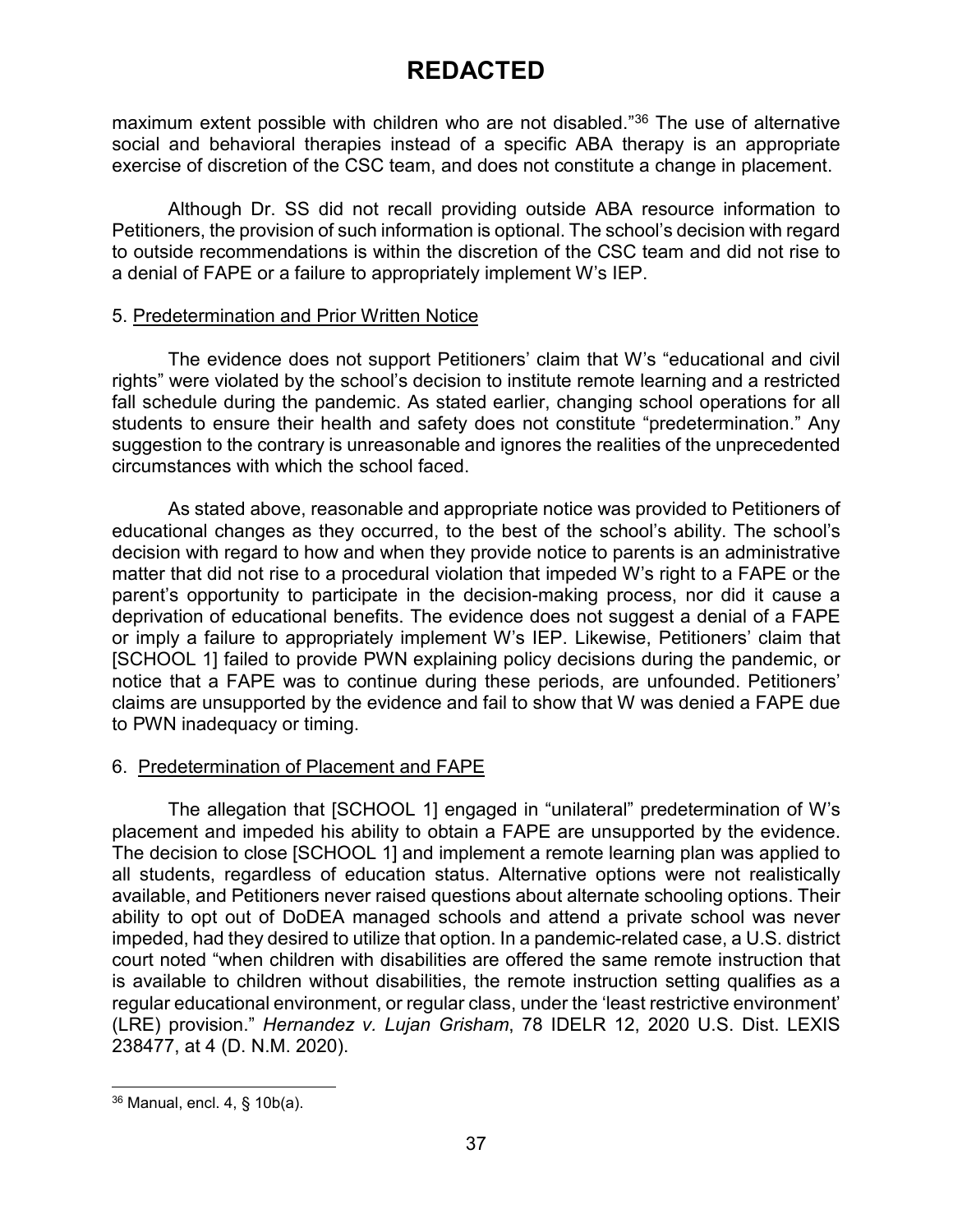Insufficient evidence was presented that supports Petitioners' claim that their participation in the IEP process was significantly or unreasonably impeded during the remote learning or the restricted fall 2020 quarter. Remote education utilizing online resources was widely used, and was [SCHOOL 1] and DoDEA's preferred option. The reality of the health and safety risks posed to teachers and students during the pandemic left the District with limited options, and the risk of spreading a pandemic virus outweighs the perceived harm Petitioners allege, without basis. No actual harm to Petitioners or W has been established.

Finally, Petitioners were not excluded from the IEP process, or from participating in CSC meetings. In fact, no meetings were held without Petitioners attendance. In March 2020, Petitioners were offered an opportunity to participate in a CSC meeting via online resources, but they refused and opted to wait until the start of the new school year in the fall. The evidence shows that [SCHOOL 1] made every effort to accommodate Petitioners while working within the confines COVID-related restrictions. There was no evidence submitted that suggested that CSC meetings were held without Petitioners' participation or that they were ever barred from the process. A FAPE was never restricted or denied as a result of alleged procedural violations, and there was insufficient evidence presented to show that W's access to services or the parent's opportunity to participate in the decision-making process were significantly impeded.

### 7. Denial of IEP Meetings

This allegation is unsupported by the evidence. There was no procedural violation that impeded W's right to a FAPE or the Petitioners' opportunity to participate in the decision-making process, nor did it cause a deprivation of educational benefits.

Due to the COVID-19 pandemic, HPCON CHARLIE, and local government restrictions beginning in March 2020, [SCHOOL 1] was not permitted to hold in-person meetings. As previously discussed, Petitioners were provided an option to hold a CSC meeting online, but they refused based on unfounded concerns about risks to medical privacy rights on Google Meet. [SCHOOL 1] provided an alternate, in-person meeting option in March 23, 2020. Petitioners objected to holding a meeting while the school was closed during the COVID-19 outbreak. The [SCHOOL 1] Principal agreed to reschedule the meeting for a later time when school reopened. Petitioners then requested a face-toface meeting to be held after school working hours and asked that the school provide child-care services. The Principal attempted to accommodate Petitioners by calling in teachers for an in-person meeting, but notified Petitioners that the meeting would have to be held during regular teacher work hours. Instead, Petitioners agreed to meet once school reopened in the fall. A meeting with all parties was eventually held in September 2020.

#### 8. Predetermination of Behaviors

The school psychologist proposed an IEP goal using an evidence-based checkin/check-out (CICO) procedure. This would require W to evaluate his own progress.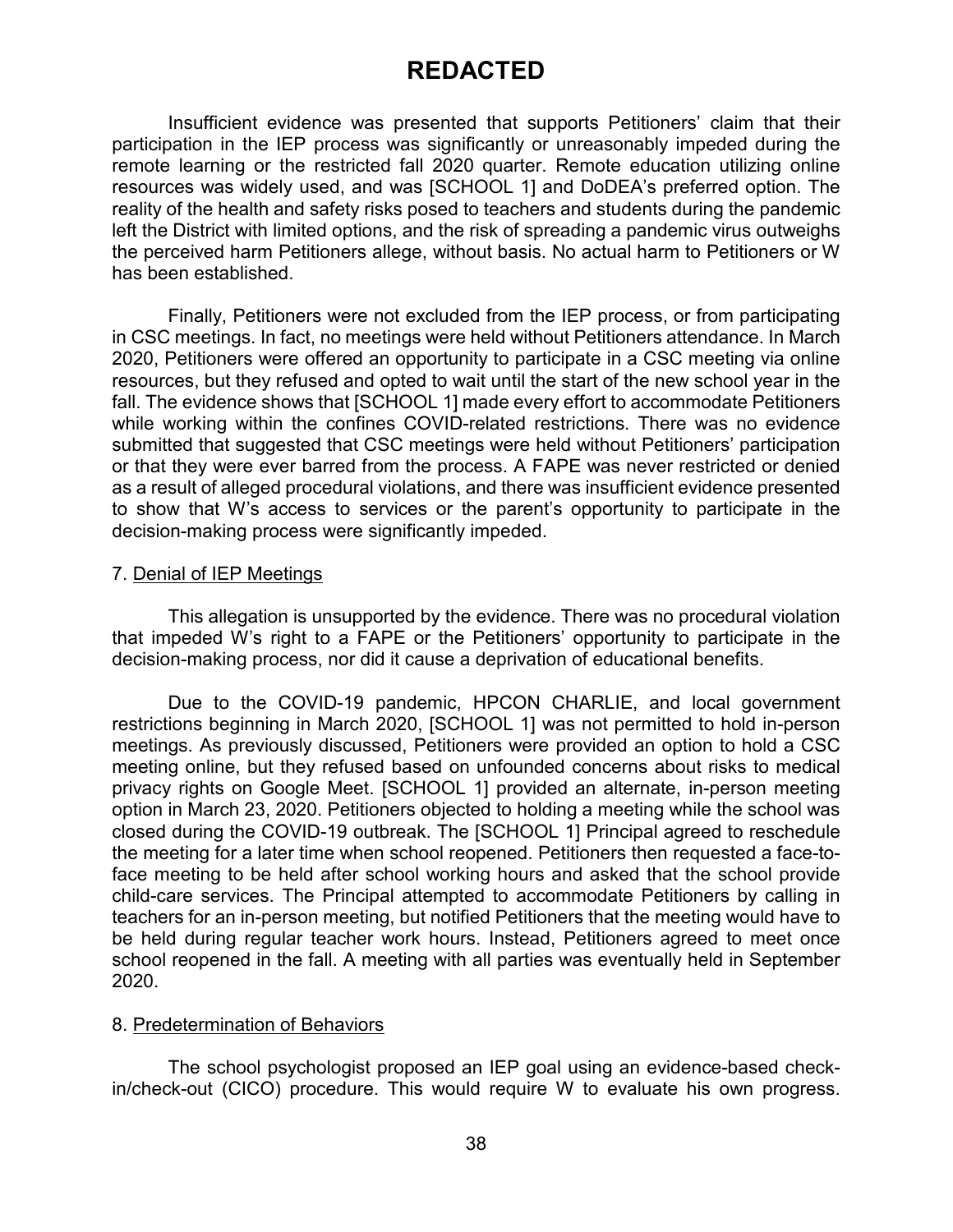Petitioners raised concerns about clearly identifying expected behaviors and requested the ability to modify the wording of the proposed behavior plan that included the CICO. Although it was suggested by the school psychologist as part of a behavioral plan, Petitioners rejected the CICO list along with the proposed behavior plan, and they were never implemented. There is no "right" to a CICO or a particular behavioral plan. Petitioners objected to the methods and data obtained by the school psychologist used to develop the FBA, and refused to support a plan that did not include their preferred ABA therapy. Insufficient evidence was submitted to show that the school psychologist was unqualified to write behavioral plans or that her compilation of data was insufficient. This allegation is unfounded.

### 9. Failure to Provide Requested Student Related Information

There was insufficient evidence presented that [SCHOOL 1] denied Petitioners all available student work or data. At Petitioners' request, the [SCHOOL 1] Principal met with them on October 7, 2020, to review W's academic file. On November 30, 2020, Petitioners acknowledged picking up envelopes from the school office, but made a second request for "outstanding" student information that was not included in the envelopes. The principal provided all available academic records and logs to Petitioners, and no evidence was presented that available information was withheld from production. This allegation amounts an administrative matter that has been adequately addressed by the school. The allegation is unfounded.

### 10. Failure to Reassess W After the 2020 Summer Break

[SCHOOL 1] notified Petitioners on April 3, 2020, that the CSC would contact parents after school reopened to review student programs and determine adjustments to IEPs. Petitioners allege the school was closed for three days in March 2020, and then continued in a restructured remote format, without an IEP adjustment meeting. As a result, W's academic skills after the 2020 summer break were not assessed and his math and language support was abandoned. Although W was not reassessed at the start of the fall 2020 quarter, there is no requirement that he be reassessed immediately upon returning to school. In fact, Petitioners suggested waiting for the fall quarter to hold the next CSC meeting, and a meeting to discuss W's speech-language assessment from March 2020 and possible changes to his IEP was held on September 4, 2020. However, at that time, Petitioners alleged a violation of a FAPE, requested an IEE, and asked for mediation and a "stay put." No further action by [SCHOOL 1] occurred except as requested by Petitioners. [SCHOOL 1] agreed to continue with the IEE process while respecting Petitioners' stay-put request. The evidence presented does not support the allegations of a procedural violation or a denial of a FAPE.

### 11. Failure to Provide Progress Reports

The evidence shows that progress reports were provided to Petitioners, and that goals that could be measured during the spring remote learning period or the fall restricted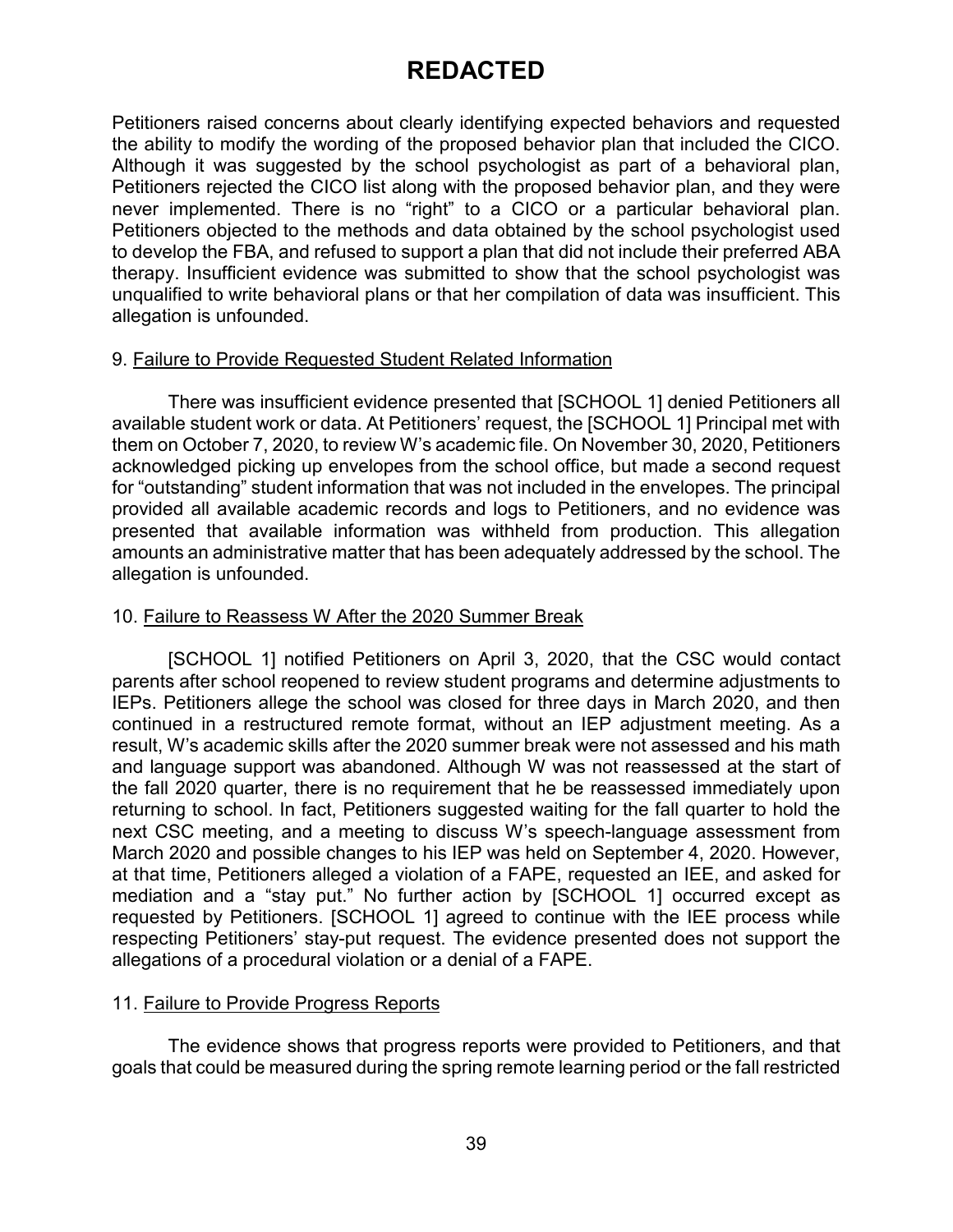schedule period were provided. Any allegation of procedural violations or denial of a FAPE as a result are unsupported by the evidence.

#### 12. Failure to Honor "Stay Put" Request (Allegation was withdrawn during hearing)

Petitioners alleged that during mediation and after they filed a "stay put" request, [SCHOOL 1] did not did not honor the request when they scheduled an IEP meeting for December 16, 2020. The meeting never occurred. The allegation during the hearing was withdrawn by agreement of the parties.

#### 13. District's Offer to Compensate W for Denial of FAPE

This allegation fails to state a claim. Rather the allegation appears to be an additional request for relief and implicates mediation that is confidential and not a part of the record, except to the extent the parties referred to it during the hearing. No hearing officer may draw any inference from the fact that a mediator or a party withdrew from mediation or from the fact that mediation did not result in settlement of a dispute. Regardless of the crafting of the allegation, the facts show that during the resolution meeting, the compensatory offer of services was extended to include W's attendance at his current school, but the offer was ultimately rejected by Petitioners.

### **CONCLUSION**

Due to reduced IEP services that resulted from pandemic-related operational changes at [SCHOOL 1] in 2020, DoDEA offered to compensate W with all missed resource minutes. In addition, [SCHOOL 1] offered to update assessments for W, to complete the IEE process that was started in [CITY 1], and to offer any additional appropriate assessments necessary to determine W's present levels to amend his IEP and support programs, including for speech and language pragmatics and written language as requested by Petitioners. The offer was extended to W's current school and was to be completed during the period in which he was expected to remain at the school.

This offer of compensatory services and assessments in light of DoDEA's pandemic-related policies, directly and appropriately addressed the gravamen of Petitioners' concerns; however, Petitioners summarily refused the offer. Instead, Petitioners advocated for DoDEA's funding of an outside ABA therapist, and for services to continue until W was made whole in some unmeasured manner, regardless of the length of time or whether W remained in a DoDEA school. Petitioners' prayer for relief in this regard is vague and open-ended. As such, it is wholly beyond the scope of relief contemplated or authorized by IDEA and DoD regulations.

Petitioners have not proven that Respondents failed to provide a FAPE or violated IDEA during the period W attended [SCHOOL 1], including during pandemic-related school closure, remote learning, and fall 2020 operational changes. Pursuant to DoDEA's pandemic-related policies and at the discretion of DoDEA and the [SCHOOL 2] CSC team, the previous offer of compensatory services such as missed IEP minutes,